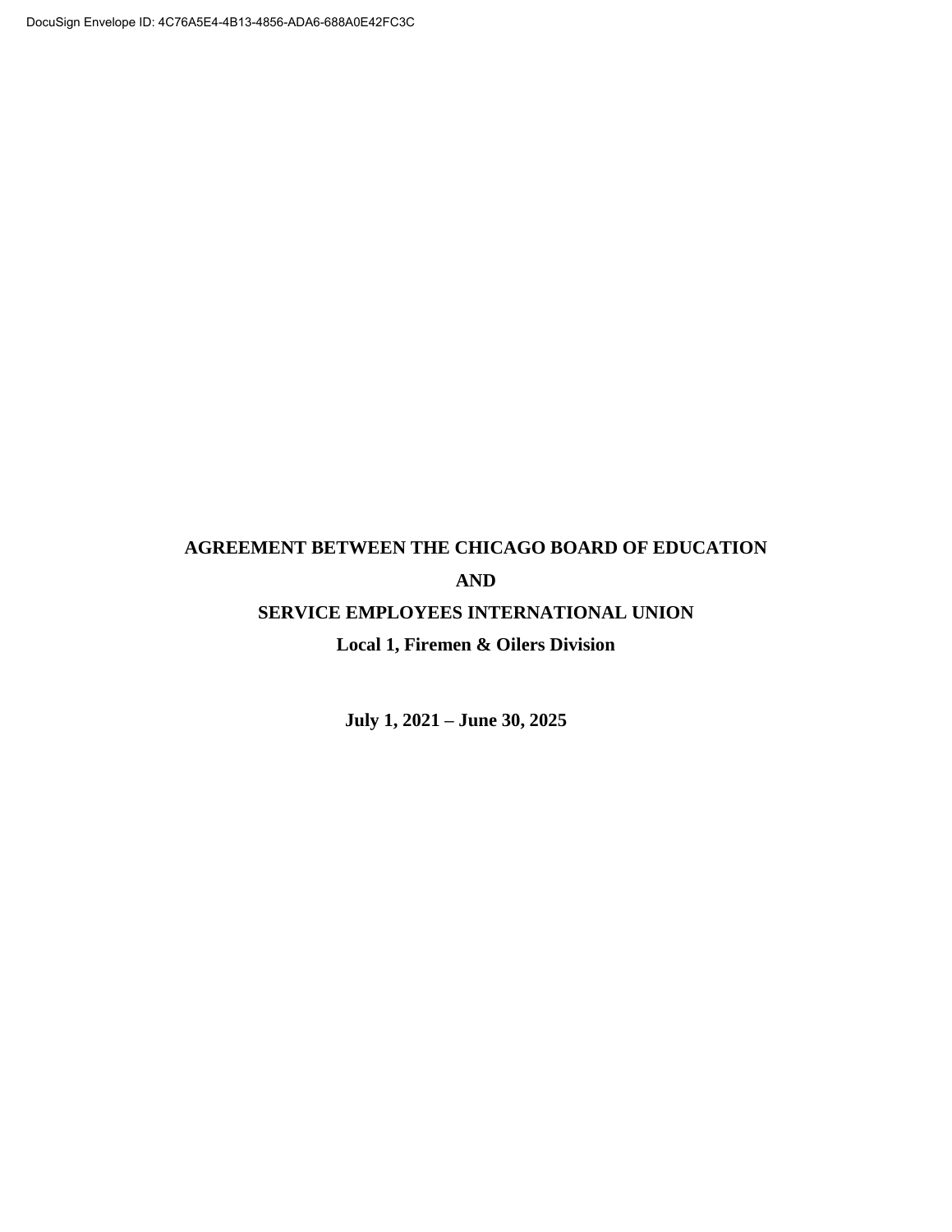# TABLE OF CONTENTS

| <b>PREAMBLE</b>                               | Page No.     |
|-----------------------------------------------|--------------|
| <b>ARTICLE 1--RECOGNITION</b>                 | $\mathbf{1}$ |
| <b>ARTICLE 2 - WAGES</b>                      | 5            |
| <b>ARTICLE 3--SENIORITY</b>                   | 7            |
| <b>ARTICLE 4--CHECK OFF/FAIR SHARE</b>        | 8            |
| <b>ARTICLE 5--GRIEVANCE PROCEDURE</b>         | 10           |
| <b>ARTICLE 6--- NO STRIKE</b>                 | 15           |
| <b>ARTICLE 7--MISCELLANEOUS BENEFITS</b>      | 15           |
| <b>ARTICLE 8--AMENDMENTS</b>                  | 16           |
| <b>ARTICLE 9--FAIR PRACTICES</b>              | 16           |
| <b>ARTICLE 10--ENTIRE AGREEMENT</b>           | 16           |
| <b>ARTICLE 11--DISCIPLINE AND DISCHARGE</b>   | 17           |
| <b>ARTICLE 12---RESIDENCY</b>                 | 19           |
| <b>ARTICLE 13--LEAVES OF ABSENCE</b>          | 20           |
| <b>ARTICLE 14--INSURANCE</b>                  | 28           |
| <b>ARTICLE 15 -- DURATION OF AGREEMENT</b>    | 30           |
| <b>APPENDIX A (Job Descriptions)</b>          | 32           |
| <b>APPENDIX B (Bid Transfer Procedure)</b>    | 35           |
| <b>APPENDIX C (Salary Schedules)</b>          | 37           |
| <b>APPENDIX D (Arbitration of Discharges)</b> | 40           |
| <b>APPENDIX E (Employee Benefits)</b>         | 41           |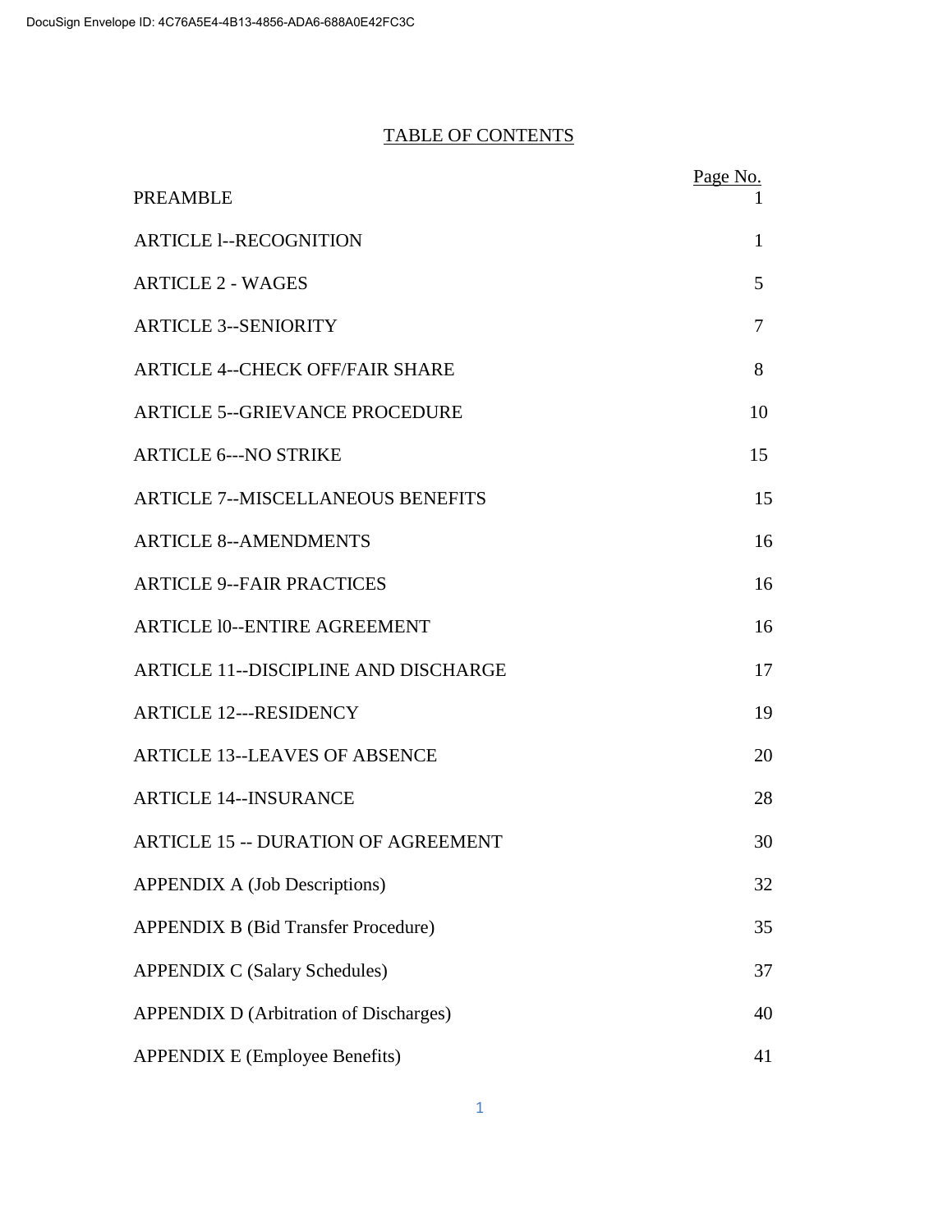# **AGREEMENT BETWEEN THE CHICAGO BOARD OF EDUCATION AND THE SERVICE EMPLOYEES INTERNATIONAL UNION, LOCAL 1, Firemen & Oilers Division**

The Chicago Board of Education ("the BOARD") and the Service Employees International Union, Local 1, Firemen & Oilers Division ("the UNION") agree as follows:

### PREAMBLE

The BOARD and the UNION agree that the welfare of the children of the Chicago Public Schools is paramount in the operation of the schools and will be promoted by both parties.

It is hoped that a broad interchange of ideas will contribute in significant measure to the advancement of public education in the Chicago Public Schools. It is the intent of both parties that all discussions and conferences growing out of this Agreement will be held in an atmosphere of good faith, confidence and mutual respect.

### ARTICLE l - RECOGNITION

1-0. The BOARD recognizes the UNION as the sole and exclusive bargaining representative concerning wages, hours and conditions of employment for employees in the following job classifications:

High School Lunchroom Manager (2777) Elementary Lunchroom Manager (2738)

1-1. The job duties specified in the job descriptions for Lunchroom Manager (2777) and Elementary Lunchroom Manager (2738), which are attached hereto as Appendix A of this Agreement, shall be the responsibility of and be performed by the respective bargaining unit employees. Lunchroom Managers shall have the authority to issue a Cautionary Notice to lunchroom staff who engage in misconduct in accordance with Group 1 Acts of Misconduct, pursuant to the Employee Discipline and Due Process Policy. The Cautionary Notice given by the Lunch room Manger shall be part of the lunchroom staff's file to be reviewed by the Chief Executive Officer, or his/her designee, when issuing discipline to the lunchroom staff, pursuant to the Employee Discipline and Due Process Policy. Said respective bargaining unit employees shall also be responsible for and perform any other duties consistent with their educational support personnel job descriptions or other duties as the Chief Executive Officer or his/her designee may direct that are not inconsistent with the duties related to their current duties. The Board shall not subcontract bargaining unit work during the term of this Agreement.

1-2. If any provision of this Agreement is found to be illegal by the Supreme Court of the United States, or by any court of competent jurisdiction from whose judgment or decree no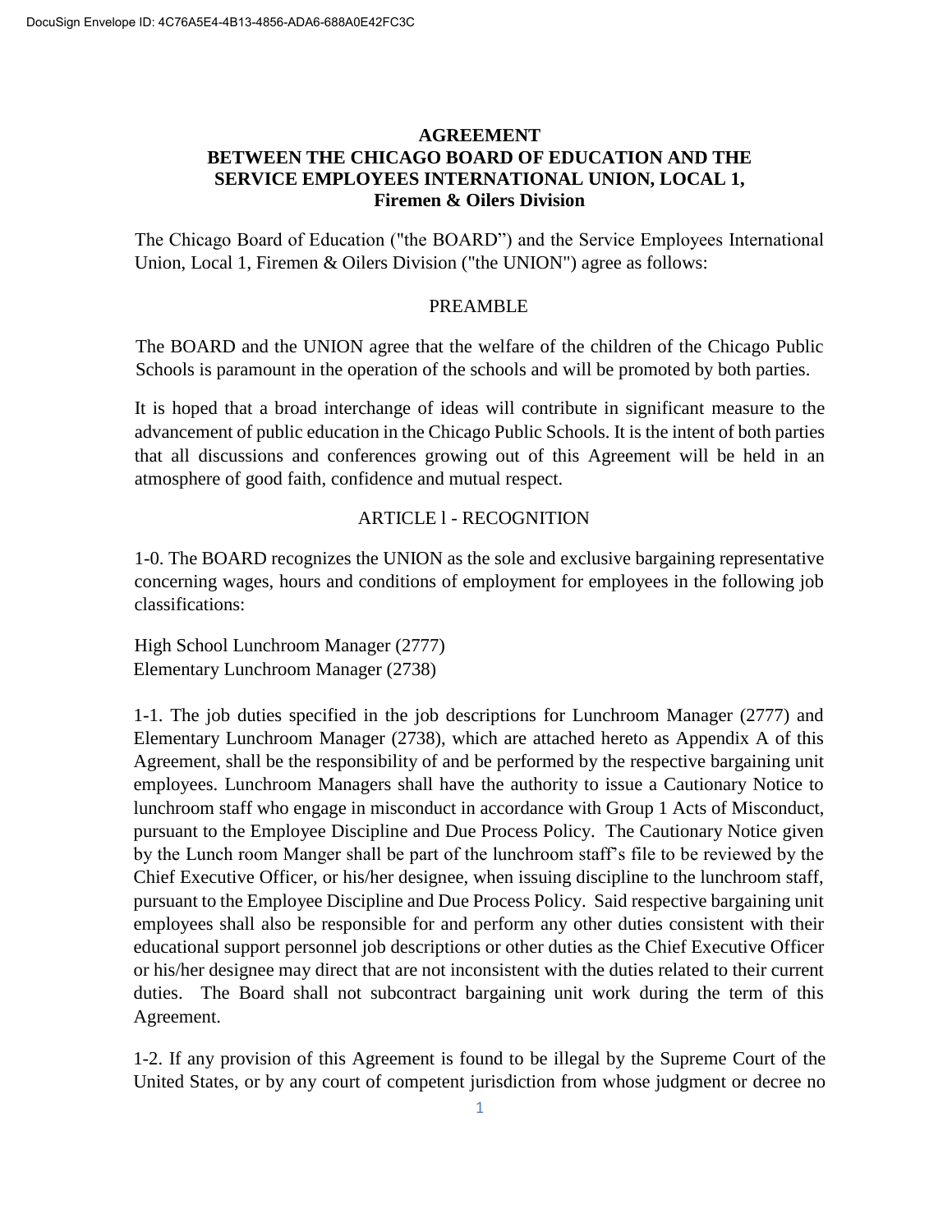appeal has been taken within the time provided for doing so, such provision shall be modified forthwith by the parties hereto to the extent necessary to conform thereto. In such cases, all other provisions of this Agreement shall remain in effect.

1-3. No decision on or adjustment of a grievance shall be contrary to any provision of this Agreement.

1-4. Representatives of the Office of Employee Engagement shall meet at a mutually agreeable time with representatives of the UNION to discuss matters relating to the implementation and administration of this Agreement

1-5. The BOARD shall furnish the UNION, on a semi-annual basis, with the job title, name, address and work location of every employee who is a member of the bargaining unit.

1-6. The BOARD shall furnish the UNION, on a monthly basis, with the job title, name, address and work location of any new full-time employee who becomes a member of the bargaining unit.

1-7. So that educational programs may operate successfully, notwithstanding any other provision in this Agreement to the contrary, each attendance center and all employees covered by this Agreement shall be subject to the general supervision of the principal.

1-8. The phrase "general supervision" as used herein refers to the main or overall features of the operation of the building, but shall not apply to the specific manner and method of accomplishment of the duties of the personnel covered by this Agreement.

1-9. For the purpose of this Article, an employee shall be considered to be a member of the UNION if he/she tenders the dues and initiation fee required as a condition of membership.

1-10. The BOARD will grant the UNION an opportunity during the orientation of new employees to present the benefits of UNION membership, at which time the UNION may give such employees a copy of this Agreement.

1-11. Bargaining unit employees who are elected or appointed to full-time positions with the UNION shall be granted leaves of absence without pay for the purpose of accepting those positions. Such leaves shall be granted upon appropriate application by the UNION, but no more than four (4) shall be granted for anyone (1) school year.

1-11.1. Those granted such leaves shall be permitted to pay into the pension fund for time they are on leave, thereby not losing pension time, if they so choose. The BOARD is not obligated to this provision to pay any portion of the employee's pension contribution.

1-11.2. The employee on leave will continue to accrue seniority for salary increments and all other purposes where seniority is a factor, and the absence shall not be construed as a break in service.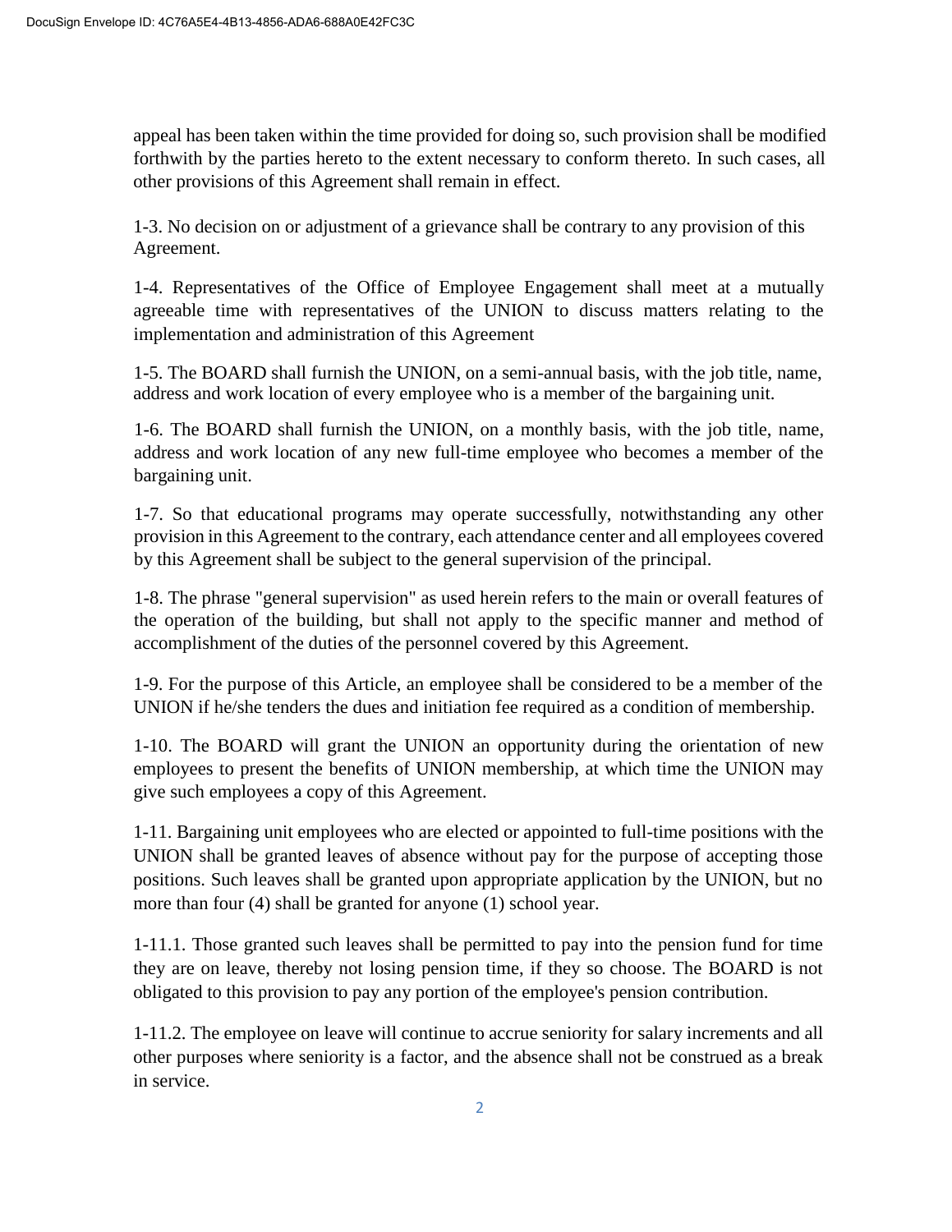1-12. Stewards who participate in the process of resolving complaints in the manner indicated herein shall not be subject to discrimination for such action. No steward shall leave his/her work or work location or interfere with the work of another employee without first having obtained the express approval of his/her immediate supervisor.

1-12.1. On or before September 1 of each year, the UNION shall furnish to the BOARD (through the Office of Employee Engagement) the official list of stewards and their current work locations. Any change in stewards shall be reported to the Office of Employee Engagement, in writing, as soon as possible after the change becomes effective.

1-12.2. A UNION steward is a BOARD employee who is designated pursuant to UNION procedures. The stewards' responsibilities shall be determined by the UNION for the purpose of assisting bargaining unit employees in processing grievances in accordance with the terms and procedures of this Agreement. The UNION steward or the UNION representative shall have reasonable access to all official files and records, legally permissible, regarding any bargaining unit employee when so designated by the bargaining unit employee involved.

1-12.3. The BOARD shall permit each steward a reasonable amount of on duty time to process grievances and consult with the appropriate supervisor and management officials. Bargaining unit employees have the right and shall be given a reasonable amount of time to meet and confer with their designated steward or UNION representative during on duty hours for the purpose of discussing any grievance or complaint or matters affecting their working conditions.

a) Before leaving the work area, the steward shall request permission from his/her immediate supervisor and state where he/she is going. He/she will also estimate how long he/she will be away from the work area and report back when returning to the work area.

The bargaining unit employee desiring to see the steward shall request permission from his/her immediate supervisor. The immediate supervisor shall not unreasonably deny such request of the bargaining unit employee.

- b) The meeting to discuss the grievance or complaint will be held in private in close proximity to the work area. No discussions will take place in areas that may disrupt the efficient operation of the department in which the cause for the grievance or complaint may have occurred.
- c) UNION stewards will be afforded access to a telephone for reasonable official in-house use in the making of appointments and securing information relative to bargaining unit employee grievances or complaints.

1-12.4. The BOARD shall grant all stewards up to twelve (12) hours' excused absence within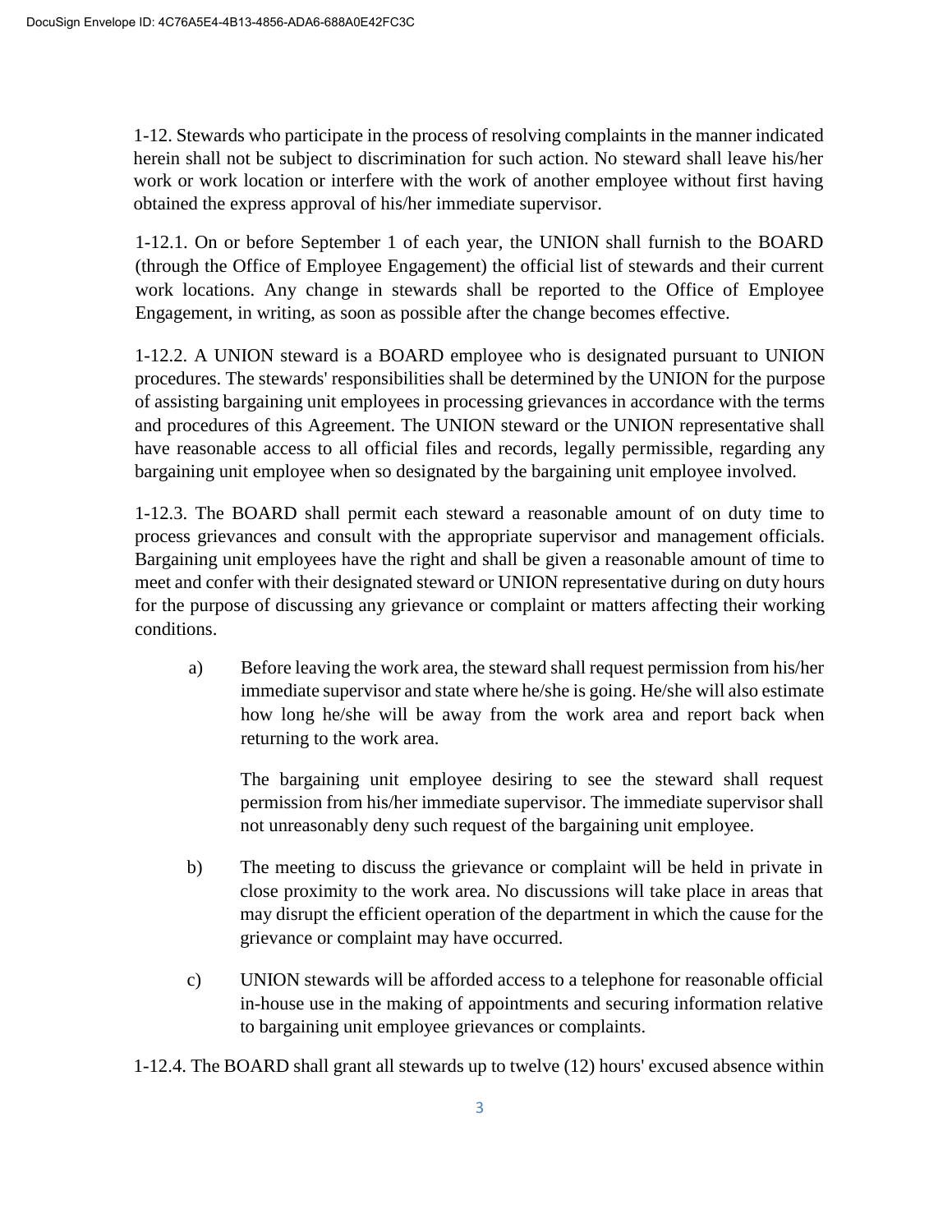a twelve (12) month period to attend training sessions sponsored by the UNION- provided such training is related to the bargaining unit employees' performance of UNION steward duties. A UNION request for such training will be submitted in writing to the BOARD not less than three (3) weeks prior to the scheduled training session and will set forth the content of the training, its duration and a statement as to the relationship of the training to the steward's performance of his/her duties, as well as a statement that the training is required.

1-13. An employee who is delegated to represent the UNION at a convention or other meeting shall be granted time off without pay for such purpose, provided that the employee provides his/her supervisor or manager with fourteen (14) calendar days' advance notice.

1-14. Subject to the safe and efficient operation of the BOARD, consideration will be given to granting vacation time to bargaining unit employees desiring to attend conventions or meetings concerning internal UNION matters.

#### ARTICLE 2-WAGES

2-1. The wages paid to lunchroom managers and elementary lunchroom managers are set forth in the schedule attached to this Agreement in Appendix C.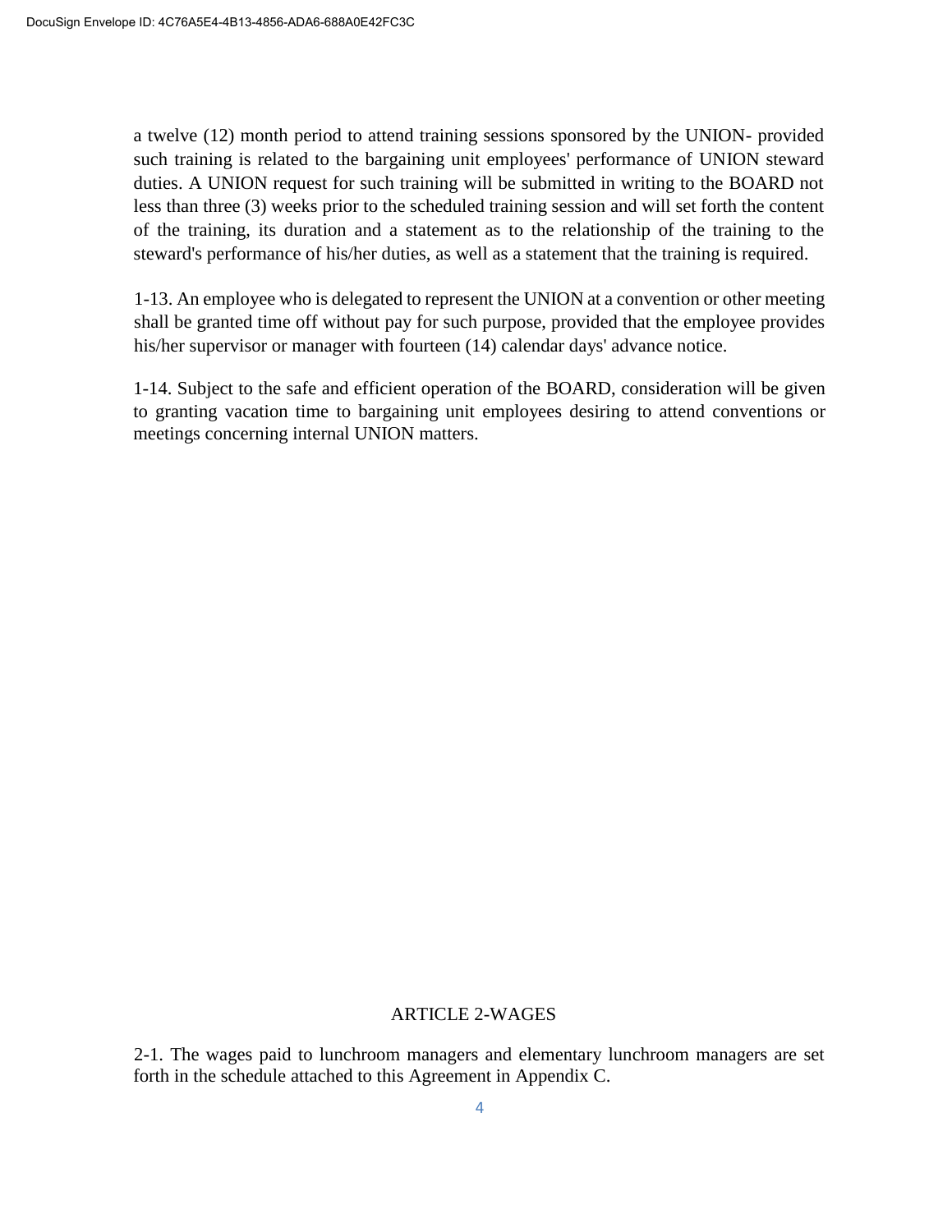2-2. The normal work week shall consist of five (5) consecutive days of eight (8) hours each beginning on Monday and ending on Friday. No shift shall begin earlier than 6:00 a.m. or later than 7:30 a.m. unless otherwise mutually agreed.

2-2.1. All hours worked over forty (40) in a continuous seven- (7-) day period beginning at 12:00 a.m. on Monday and ending at 11:59 p.m. on the following Sunday shall be paid at one and-one-half (1 1/2) times the hourly rate in effect for the applicable classification. At the start of the school year professional development activity or at the beginning of the school year, the Board shall advise bargaining unit members on procedures for requesting overtime. Overtime shall not be unreasonably denied.

2-2.2. Bargaining unit members shall receive time and one-half at the employee's regular rate of pay for supplemental or Saturday program hot meal service provided that the employee has worked in excess of eight (8) hours that day. Bargaining unit members shall receive time and one half at the Lunchroom Attendant  $(1<sup>st</sup>$  year) rate of pay for supplemental or Saturday program cold meal service provided that the employee has worked in excess of eight (8) hours that day.

2-2.3. Principals will be directed to provide two fifteen (15) minute paid breaks and a thirty (30) minute unpaid lunch period per work day for full-time employees. Breaks and lunch will be scheduled by the manager in writing based on the needs of the unit.

2-3. Employees in the bargaining unit shall be paid on alternate Fridays, thirteen days after the end of the pay period.

2-3.1. The BOARD shall pick up for each educational support employee in this bargaining unit a sum equal to seven percent (7%) of the amount due each such employee as base salary (and not from any other remuneration paid pursuant to the terms of the Agreement) for the Municipal Employees', Officers' and Officials' Annuity and Benefit Fund, to be applied to the retirement account of each such employee (not the survivors' annuity account).

2-3.2. The employees shall have no right or claim to the funds so picked up, except as they may subsequently become available upon retirement or resignation from the Municipal Employees' Officers' and Officials' Annuity and Benefit Fund, or as provided under the laws governing the said pension fund.

2-3.3. All employees are required to utilize direct deposit for the payment of their wages.

2-4. The overtime procedures for lunchroom managers and elementary lunchroom managers shall be in conformity with the annual salary schedule adopted by the BOARD.

2-5. Effective on the dates set forth below, the BOARD will provide the following increases to the bargaining unit: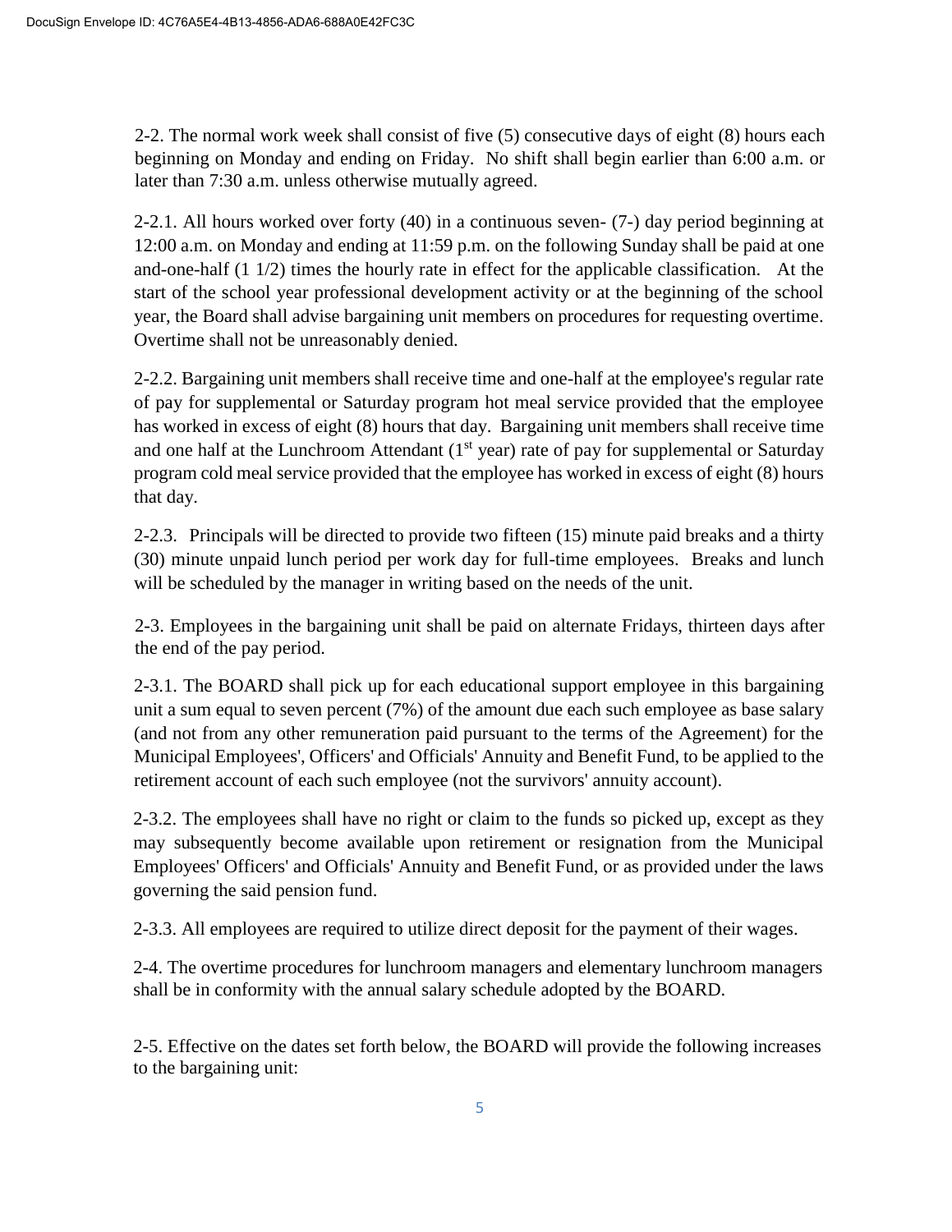July 1, 2021: 3.5% increase July 1, 2022: 3.5% increase July 1, 2023: 2.5% increase July 1, 2024: 1.5% increase

The foregoing increases are subject to re-opener on 10-days' notice from the BOARD to the UNION in the event grant funding is reduced or materially changed such that the BOARD is required to subsidize available grant funding from the United States Department of Agriculture Nutrition Grant.

2-7. All Pool Lunchroom Managers shall be reimbursed for mileage between their home school and their assigned school(s) pursuant to the then current IRS standard mileage reimbursement rate.

2-8. Any changes with regard to policy matters directly affecting the benefits enumerated in this Agreement, including wages, hours and terms and conditions of employment, will be negotiated with and agreed to by both the BOARD and the UNION.

#### ARTICLE 3-- SENIORITY

3-0. When regularly appointed educational support personnel lunchroom managers and elementary lunchroom managers are to be laid off, such layoffs shall be made according to the BOARD's Layoff, Interim Assignment, and Reappointment of ESP's (PSRP's) Policy.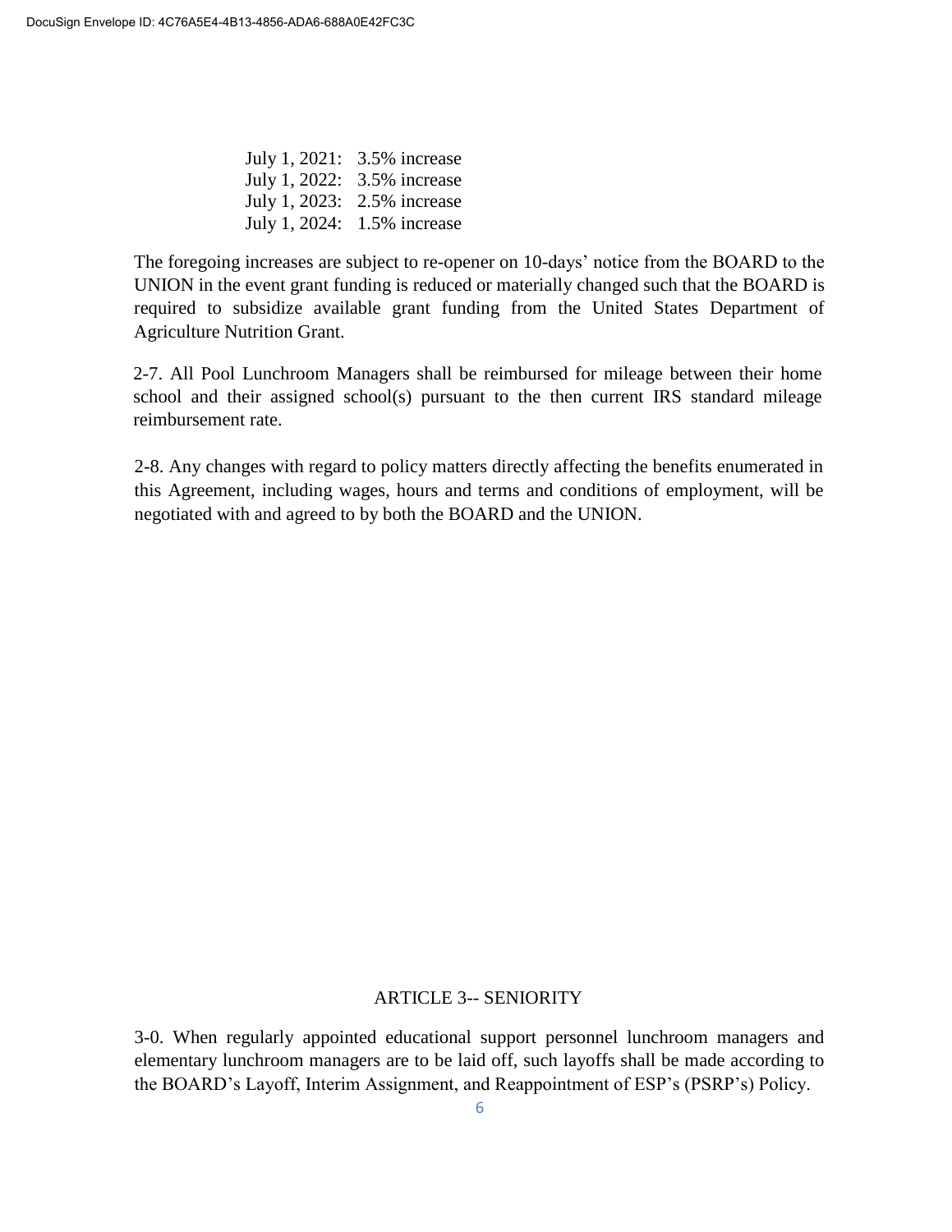3-1. Laid off regularly appointed educational support personnel lunchroom managers and elementary lunchroom managers shall be considered for reappointment in accordance with the BOARD's Layoff, Interim Assignment, and Reappointment of ESP's (PSRP's) Policy. No regularly appointed educational support employee shall be laid off until all probationary employees in the unit are laid off.

3-2. The order of layoff and recall of probationary employees shall be made in accordance with the BOARD's Layoff, Interim Assignment, and Reappointment of ESP's (PSRP's) Policy, provided that said layoff or recall does not have a negative effect on the BOARD's efforts to ensure equal employment opportunities consistent with Article 9 of this Agreement.

3-3. Except in the case of a resignation, all time spent working by a probationary employee pursuant to an appointment from an eligibility list, or reappointment as the case may be, shall be counted towards the completion of the probationary period.

3-4. Within ninety (90) days of the ratification of this Agreement, the BOARD will update the seniority list for bargaining unit employees; thereafter, the BOARD will update the seniority list on an annual basis as determined by the BOARD. A copy of the updated seniority list shall be provided to the UNION. Upon receipt of the updated seniority list, the UNION shall have sixty (60) days in which to notify the Office of Employee Engagement, in writing, of any errors in the list. If the UNION fails to submit such notice, then the seniority list shall become final and binding upon the parties.

3-5. Where bargaining unit employees have the same seniority date, such ties for the above stated list shall be ranked in favor of the following:

- a) The employees appointed from a list with the same seniority dates shall be adjusted in favor of the employee serving in such bargaining unit classification the longer calendar period.
- b) If provision a) results in a tie, then the dates shall be adjusted in favor of the employee serving in any BOARD classification the longer calendar period.
- c) If provision b) results in a tie, then the dates shall be adjusted in favor of the employee whose last four (4) numbers of his/her Social Security Number is the greater.

# ARTICLE 4 - CHECK OFF/FAIR SHARE

4-1. With respect to any employee from whom the BOARD receives written authorization, signed by the employee, in a form agreed upon by the UNION and the BOARD, the BOARD shall deduct from the wages of the employee the dues and initiation fee required as a condition of membership in the UNION, or a representation fee. The BOARD shall forward such amount to the UNION within ten (10) calendar days after the close of the pay period for which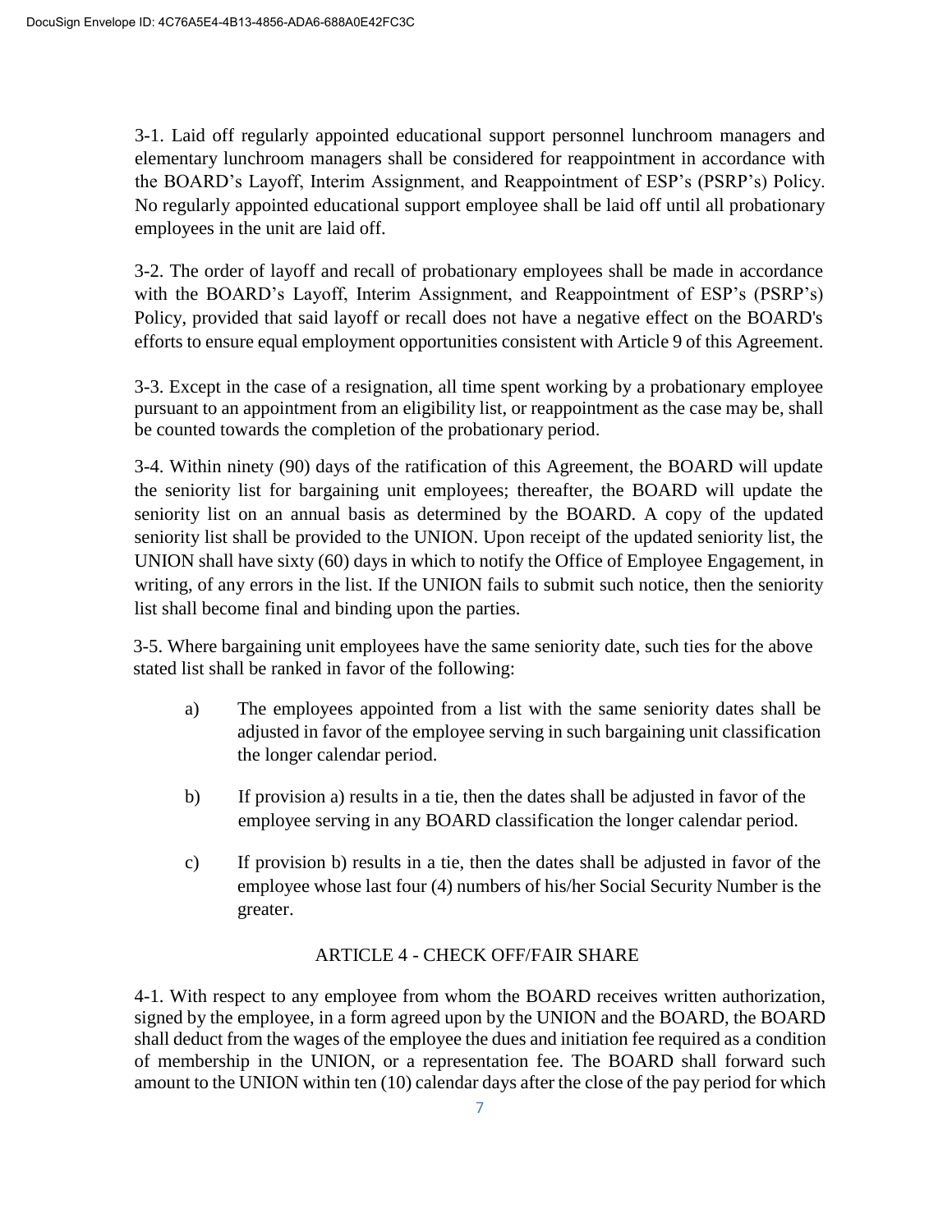the deductions are made together with a list of persons from whom they have been deducted and the amount deducted from each and a list of persons who had authorized deductions and from whom no deduction was made and the reason therefor.

4-1.1. The authorization will be effective and irrevocable for a period of one (1) year from the date on which the authorization is executed or upon the expiration date of the applicable collective bargaining agreement between the BOARD and the UNION, whichever occurs first.

4-1.2. The authorization shall be automatically renewed and shall be irrevocable for successive periods of one (1) year each or for the period of each succeeding applicable collective bargaining agreement between the BOARD and the UNION, whichever occurs first. Each employee shall have the right to revoke this election not more than sixty (60) days and not less than thirty (30) days prior to the final date of any irrevocable period in effect. Such revocation shall be effective upon receipt of written notice to the BOARD and the UNION within the sixty- (60-) day to thirty- (30-) day period.

4-2. The UNION shall indemnify and hold harmless the BOARD and its members, officers, agents and employees from and against any and all claims, demands, actions, complaints, suits or other forms of liability that may arise out of or by reason of any action taken by the BOARD for the purpose of complying with the provisions of this Article. If any incorrect deduction is made, the UNION shall refund any such amount directly to the involved employee.

4-3. The parties acknowledge and agree that the term "written authorization" as provided in this Agreement includes authorizations created and maintained by use of electronic records and electronic signatures, including electronically recorded phone calls, consistent with state and federal law. The Union, therefore, may use electronic records to verify Union membership, authorization for voluntary deduction of Union dues and fees from wages for remittance to the Union, and authorization for voluntary deductions from wages for remittance to COPE Funds, subject to the requirements of state and federal law. The UNION shall provide the BOARD information on the method of collecting such virtual records and provide verification of employee authorization to the BOARD upon request. The Employer shall accept confirmations from the Union that the Union possesses electronic records of such membership and give full force and effect to such authorizations as "authorization" for purposes of this Agreement.

4-4. The BOARD, upon receipt of a payroll deduction authorization card signed by a bargaining unit member, shall deduct from the wages of such employee the amount specified on the card as a regular contribution to the SEIU, Local 1 PAC Fund. The BOARD will regularly remit such sums deducted for that purpose no less than monthly to the UNION. The employee at any time may revoke in writing his/her authorization of the SEIU, Local 1 PAC Fund payroll deduction. The UNION shall indemnify, defend and hold harmless the BOARD against any claim, demand, suit or liability arising from any action taken by the BOARD in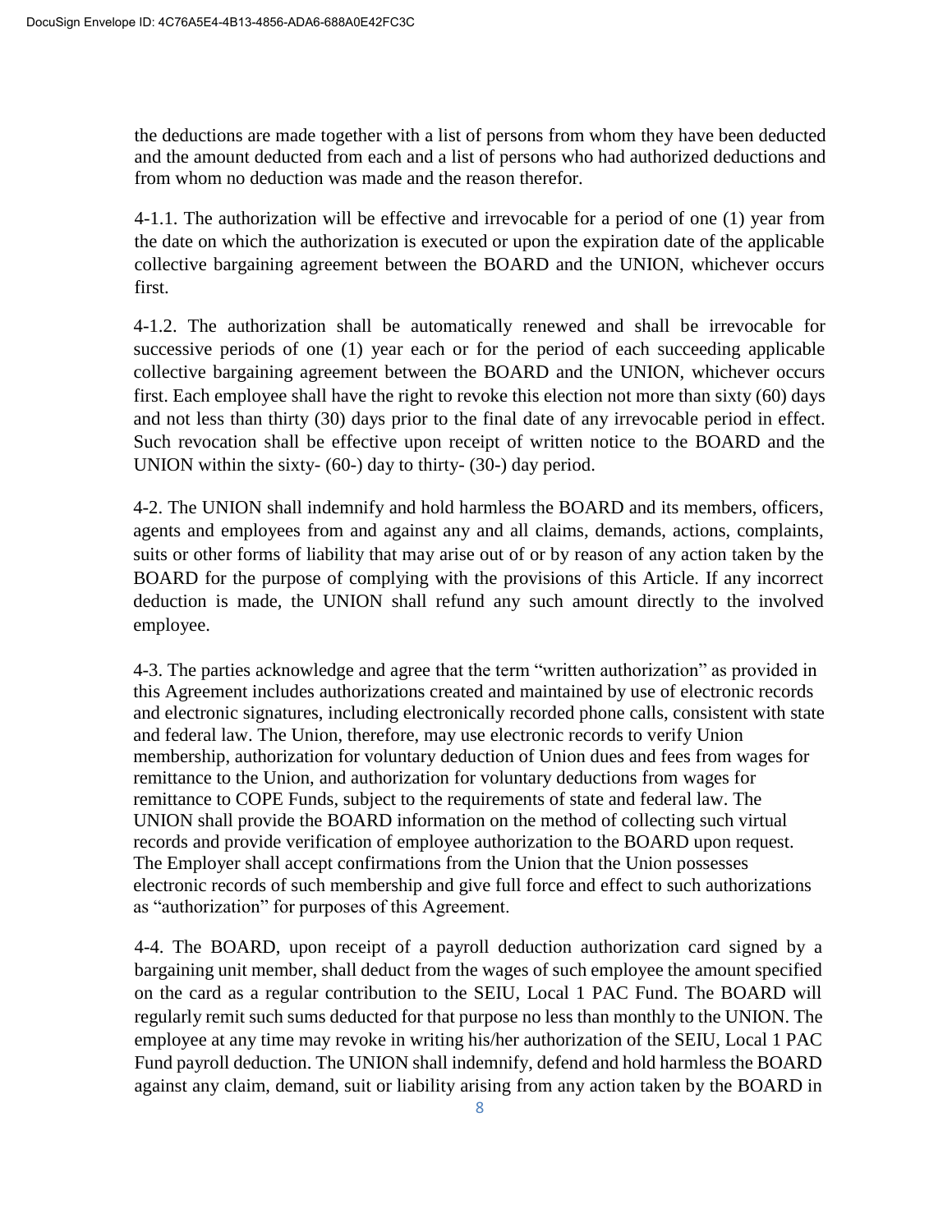complying with this Section.

#### ARTICLE 5 - GRIEVANCE PROCEDURE

5-1. Definition: A grievance is a complaint involving a work situation in which a party to or an employee covered by this agreement alleges that there has been a violation, misinterpretation or misapplication of any provision of this Agreement. A grievance does not include a complaint of discrimination covered by the BOARD'S Comprehensive Non-Discrimination Policy. Grievances making those allegations shall be referred to the Equal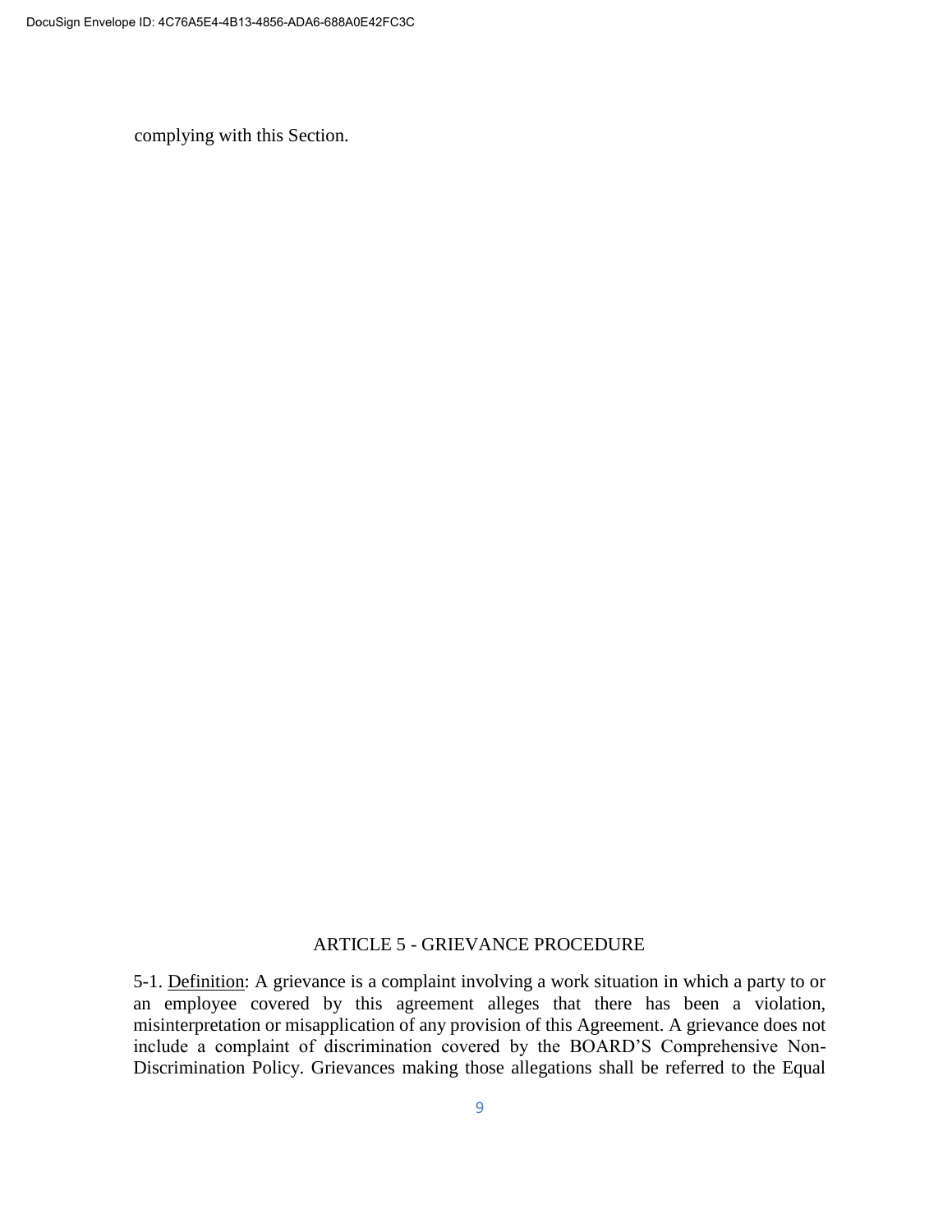Opportunity Compliance Office and resolved exclusively through the investigatory processes of that office.

5-2. Union Investigation of Grievances. A principal or head administrator shall allow the UNION representative a reasonable period of time to investigate grievances. In the event clarification is necessary as to what constitutes reasonable time, the Director of Employee Relations, after consultation with the UNION, shall make the final determination. The UNION's President or his or her designee shall be accorded all the rights of the UNION in any school. Time allowed shall be confined to investigating grievances that have been brought to the principal's or head administrator's attention.

# 5-3. Adjust of Grievances – School Level

5-3.1. *Informal Resolution.*Before he or she files a formal grievance, a grievant should make a sincere attempt to resolve any dispute on an informal basis with the principal or head administrator or their designees. The UNION may assist the grievant in seeking an informal resolution if the grievant desires.

5-3.2. *Form, Timelines and Consolidation.* A grievant or the UNION shall file a grievance in writing within fifteen school days after the occurrence of the event giving rise to the alleged violation, or within fifteen school days from the time the grievant or the UNION should reasonably have become aware of the occurrence of the event giving rise to the alleged violation, whichever is later, except, in the case of a salary grievance, the grievant or the UNION may file a salary grievance within three calendar years if the date on which the salary grievance arose. The grievance shall describe the violations alleged, including the article and section of this Agreement, and include a brief statement of facts sufficient to inform the principal or head administrator of the specific complaint and desired outcome.

If two or more grievants have the same grievance, the UNION may file a joint grievance and process them as a single grievance.

5-3.3. *Schedule of Meeting.* Upon receipt of a grievance in writing, the principal or the grievant's head administrator if the grievant is not assigned to an individual school shall confer within five school days with the grievant and others involved in the grievance. At this conference the facts shall be discussed, and an effort shall be made to adjust the matter to the satisfaction of all concerned.

5-3.4 *Meeting Participants.* The grievant may be heard personally and may be represented by the UNION President or the UNION President's designee. An assistant principal may participate in the grievance meeting at the principal's direction.

5-3.5. *Principal or Head Administrator's Decision.* The principal's or the grievant's head administrator if the grievant is not assigned to an individual school shall make a decision and communicate it and the bases for the decision in writing to the grievant, the UNION designee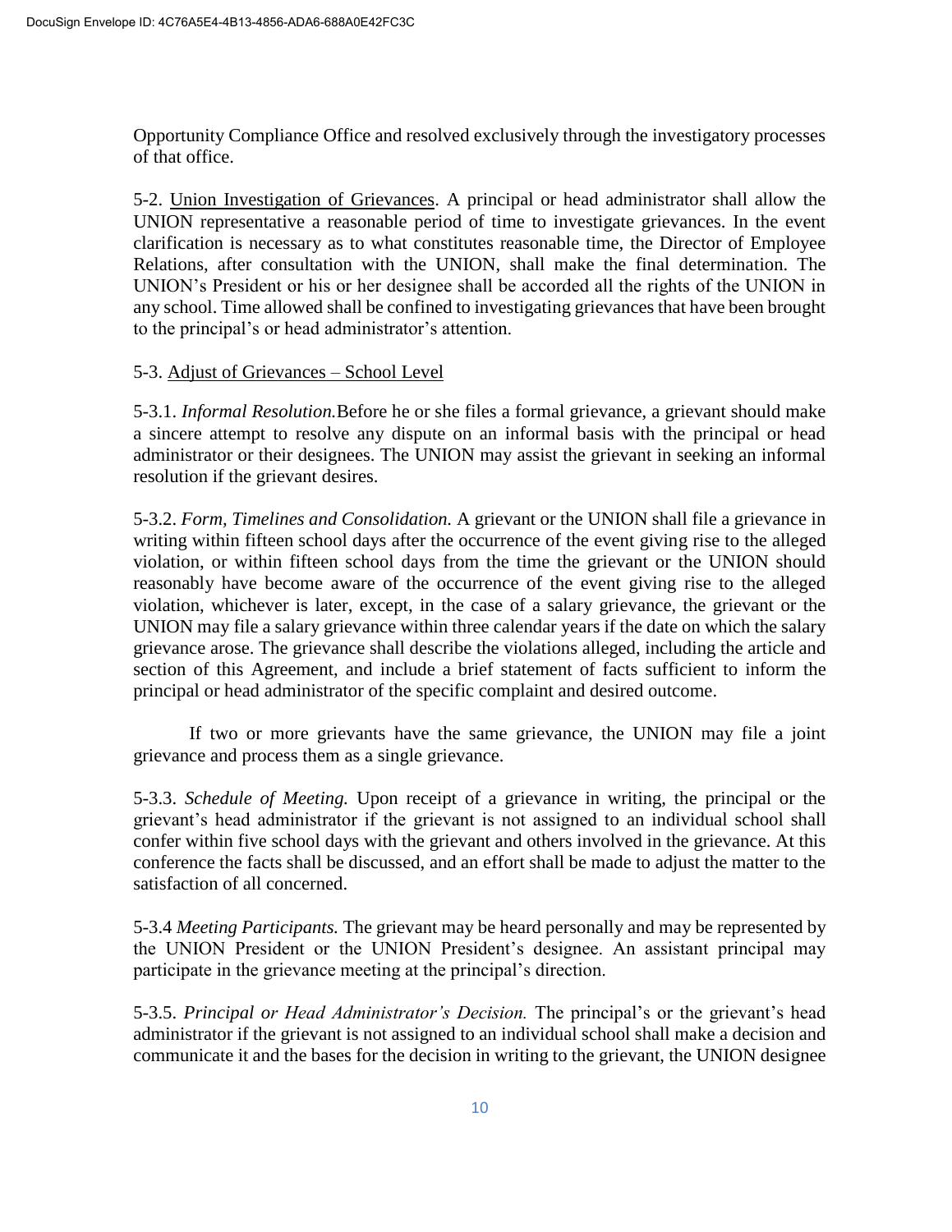and the Director of Employee Relations within five school days after the completion of the conference.

### 5-4. Chief Executive Officer's Review.

5-4.1. *Requests for Review.* Within fifteen school days after receiving the decision of the principal or the grievant's head administrator if the grievant is not assigned to an individual school, the grievant, through the UNION, may appeal to the Chief Executive Officer through the Director of Employee Relations. Copies of the original grievance, the appeal and any decision rendered shall be forwarded to the Director of Employee Relations with the request to review.

5-4.2 *Advance-Step Filing.* The UNION may initiate a grievance at Section 5-4.1 if the grievance concerns an action that is initiated outside of the employee's school or unit. All grievances that are not school based shall be filed with the Office of Employee Relations at the second step.

5-4.3. *Consolidation.* The Chief Executive Officer or designee may consolidate grievances that are the same and process them as a single grievance.

5-4.4. *Review Meetings.* The Chief Executive Officer or the Director of Employee Relations or his or her designee shall meet within ten school days with the grievant, his or her UNION representative, if any, and the principal or head administrator provided however that the Chief Executive Officer, Director of Employee Relations or designee shall not be required to conduct a meeting on grievances that are untimely and in those instances shall so inform the UNION in writing. The Chief Executive Officer or designee will give all participants two school days' notice of the time and place of the meeting and may conduct the meeting via electronic means including, but not limited to, video-, virtual- and tele-conferencing.

5-4.5. *Witnesses at CEO Level Meetings.* The UNION may present up to two witnesses at a grievance meeting at the Central Office level. Witnesses shall only be permitted for the purpose of offering evidence on disputed issues of fact that are raised by the grievance. They shall not be permitted for the purpose of offering character evidence or damage evidence. Witnesses may only be present at meetings conducted after school hours or on lunch hours. Witnesses may be present via electronic means including, but not limited to, video-, virtual-, and tele-conferencing. CPS shall not incur any cost related to the presentation of a witness.

5-4.6. *CEO or Designee's Decision.* The Chief Executive Officer or the Director of Employee Relations or his or her designee shall make a written decision and communicate the same and the bases for the decision to the parties involved within twenty school days after the meeting.

# 5-5. Mediation.

5-5.1. *Mediation.* The UNION and the BOARD shall create a mediation panel for the purpose of attempting to resolve grievances and certain disciplinary matters.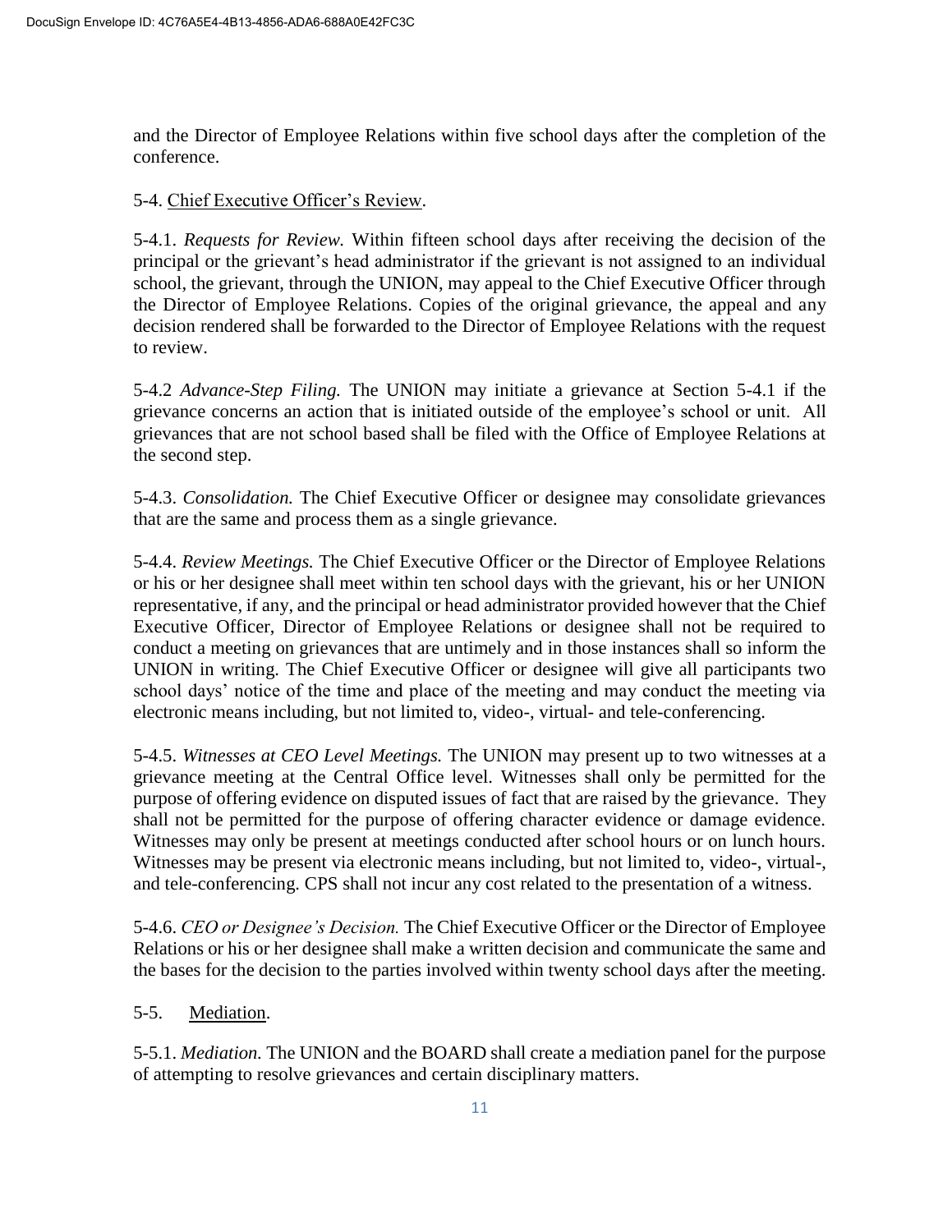5-5.2. *Mediation Panel.* The BOARD and the UNION shall create a three-person mediation panel consisting of the following: a mediator selected by the parties and one permanent representative designated by each party.

5-5.3 *Requests for Grievance Mediation.* Simultaneously with a demand for arbitration under this Article, the UNION may submit a written request for mediation to the Director of Employee Relations. The grievance will proceed to mediation unless the Director of Employee Relations notifies the UNION, in writing, within ten school days that the BOARD does not agree to submit the grievance to mediation.

Within ten school days of receiving the UNION's demand for arbitration of a particular grievance, the Director of Employee Relations may request, in writing, that the grievance be submitted to mediation. Any such grievance will proceed to mediation unless the UNION notifies the Director of Employee Relations, in writing, within ten school days that it does not agree to submit the grievance to mediation.

The UNION and the BOARD may at any time agree to use the mediation procedures of this section to assist in the resolution of grievances.

5-5.4 *Requests for Mediation of Certain Disciplinary Matters.* In accordance with Article 11 of this Agreement, the UNION may request that disciplinary suspensions of six or more days be submitted to the mediation process created by this Article within five school days of the issuance of the discipline. The UNION may not submit a disciplinary suspension to mediation on behalf of employees who have legal actions pending concerning that disciplinary suspension unless the employee agrees to dismiss the legal proceeding with prejudice. Disciplinary suspensions that are submitted to mediation shall not be served until the conclusion of the mediation.

5-5.5 *Mediation Panel Meetings and Authority.* The mediation panel shall develop a schedule of standing meetings (which may be monthly or bi-monthly) to mediate grievances and disciplinary suspensions. Prior to each mediation session, the BOARD and the UNION will submit to the mediator all relevant grievance documents for the grievance or grievances or disciplinary suspensions to be addressed at that session. Additional mediation sessions may be conducted upon request of the BOARD or the UNION on an as needed basis. The mediation panel may hear from grievants, disciplined employees, and principals or head administrators either in person or via electronic means including video conferencing.

The mediation panel representatives may make recommendations for resolution to the Chief Executive Officer and President of the UNION. If the Chief Executive Officer and President mutually agree to a resolution for a specific grievance or disciplinary suspension that agreement will be reduced to writing, executed by the parties and implemented. All resolutions shall be non-precedential and not cited in any arbitration case or Labor Board, administrative or judicial proceeding. In the event of a resolution, any grievance will be withdrawn with prejudice.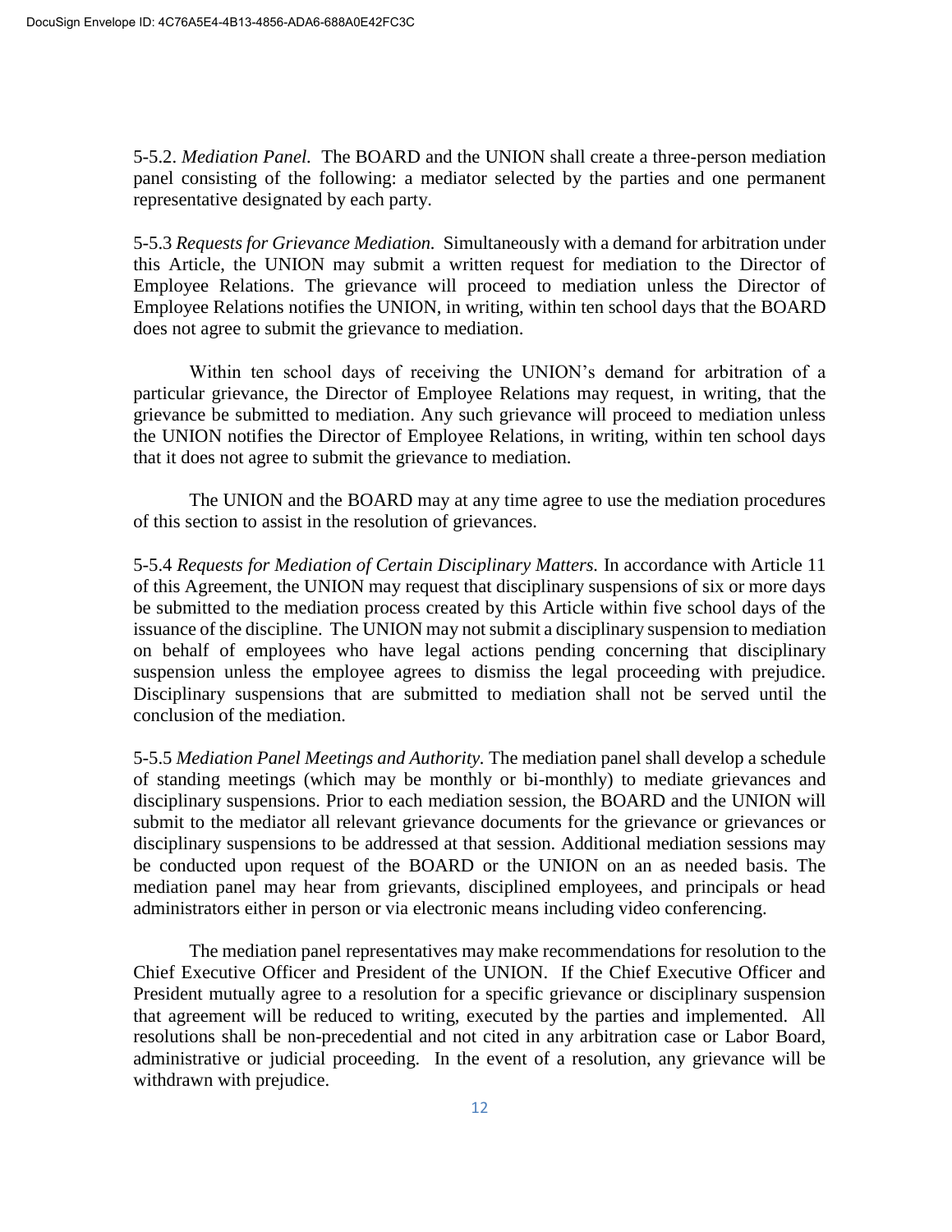If the mediation panel representatives cannot mutually agree to a resolution, they may mutually agree to table and further mediate the grievance or disciplinary suspension at a subsequent mediation session. Any grievance agreed to be submitted to mediation and not considered by the mediation panel within sixty school days after the request for mediation will be submitted to arbitration. Any disciplinary suspension submitted to mediation and not considered by the mediation panel within sixty school days after the request for mediation will be submitted for arbitration. Absent a resolution or an agreement to table the grievance, the UNION may proceed to arbitration on a grievance. Absent agreement, the mediator will render a final, binding decision regarding disciplinary matters.

#### 5-6. Arbitration of Grievances.

5-6.1. *Permanent Panel.* The parties shall establish a permanent panel of arbitrators to conduct hearings and to issue final and binding awards on grievances. Arbitrators shall have no jurisdiction to hear disciplinary matters except as specifically set forth in this Agreement.

Arbitrators may be removed from the permanent panel by written notice from one party to the other requesting removal. Cases pending before a removed arbitrator shall not be affected. The parties shall make every effort to agree upon a substitute arbitrator. In no event may the arbitration panel be fewer than seven arbitrators.

5-6.2 *Demand for Arbitration.* Within fifteen school days after receiving the decision of the Chief Executive Officer or the Director of Employee Relations or his or her designee, pursuant to Articles 5-4 of this Agreement, the UNION only may file a demand for arbitration with the Director of Employee Relations. Within fifteen school days thereafter, the parties will mutually agree to an arbitrator for that grievance, selecting from the permanent panel. If the parties cannot mutually agree upon an arbitrator, then the arbitrator shall be selected through a striking process with the UNION striking first and then the BOARD until one arbitrator remains. Within five school days of selection of an arbitrator, the parties will contact the arbitrator directly and notify the arbitrator of his or her appointment, request available hearing dates, and mutually agree to a hearing date. At least seven calendar dates before the hearing, the arbitrator shall mail notice of the date, time and place of the hearing to the BOARD and the UNION. The arbitrator for good cause shown may postpone the hearing or extend any period of time upon request of a party or upon his or her own initiative and shall postpone the hearing or extend any period of time upon mutual agreement of the parties.

5-6.3. *Subpoenas in Arbitration.* Whenever the UNION requests the issuance of subpoenas for the appearance of witnesses at an arbitration hearing, the UNION shall immediately forward copies of such requests to the Director of Employee Relations.

5-6.4. *Decisions and Awards.* Within thirty calendar days after the completion of the hearing, the arbitrator shall render a decision and opinion. The decision shall be final and binding on the parties. The cost of the arbitrator shall be equally shared by the parties.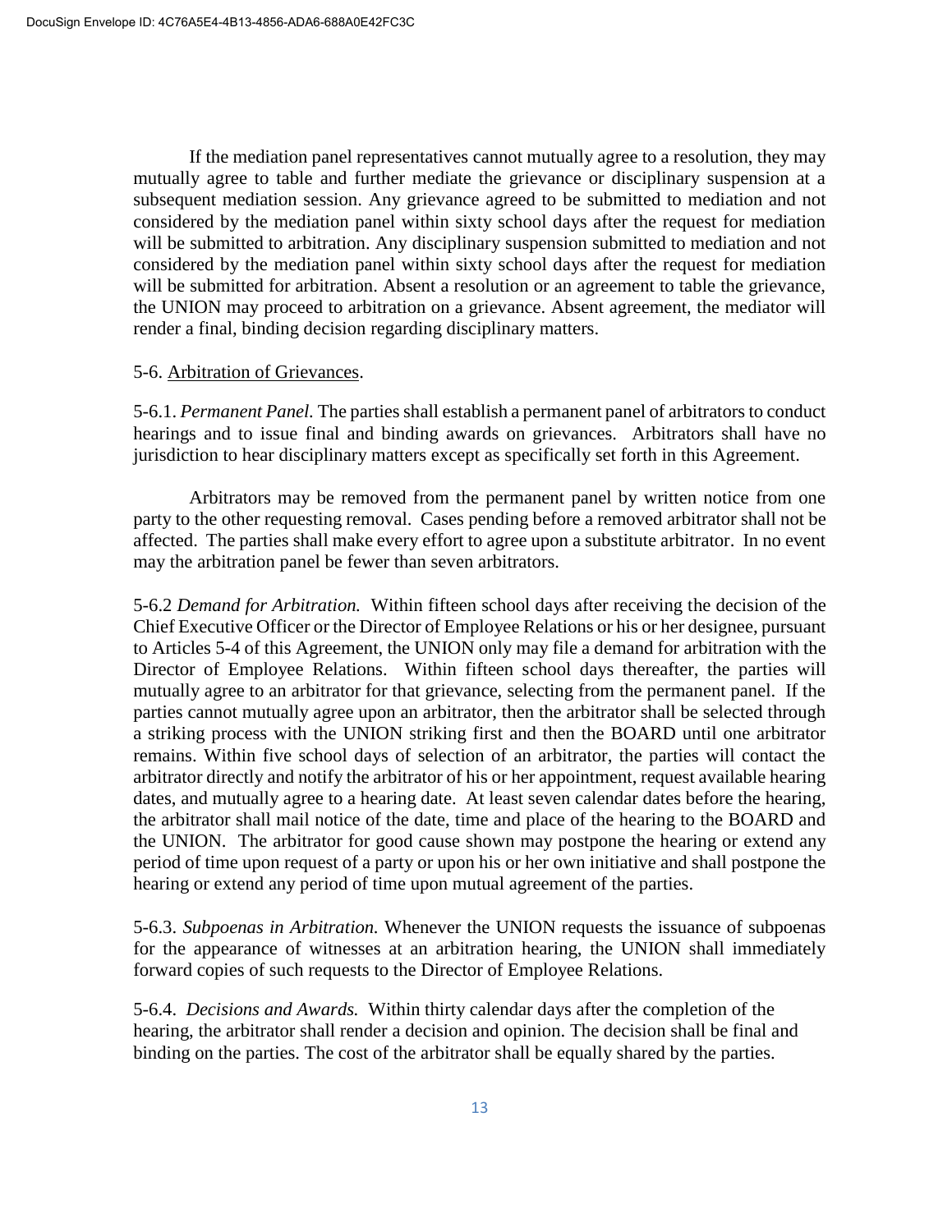# ARTICLE 6--NO STRIKE

6-0. During the term of this Agreement, the UNION and/or any member of the bargaining unit shall not strike or picket in any manner which would tend to disrupt the operation of the Chicago Public Schools.

6-1. In the event of an unauthorized strike, slow-down or stoppage, the BOARD agrees that there will be no liability on the part of the UNION, provided the UNION promptly and publicly disavows such unauthorized strike, orders the members of the bargaining unit to return to work and attempts to bring about a prompt resumption of normal operations, and provided further that the UNION notifies the Chief Executive Officer, in writing, by certified or registered mail, return receipt requested, within forty-eight (48) hours after notice of the commencement of such strike, slow-down or stoppage, what measures it has taken to comply with the provisions of this Article.

# ARTICLE 7--MISCELLANEOUS BENEFITS

7-1. Telephone Access. For safety and security reasons, the principal in each school building will designate at least one (1) working telephone for use of employees covered by this Agreement who may be required to work after normal and regular school hours.

7-2. 12-Month School Year. The BOARD may declare a twelve- (12-) month school year for any and all schools or attendance centers and require that any employees hired on less than a twelve- (12-) month basis work up to twelve (12) months. Compensation for affected employees shall be adjusted on a pro rata basis.

7-3. Sanitation Certification. Employees required to have a Sanitation Certificate are responsible for maintaining the certification and meeting City of Chicago's recertification deadlines. Failure to do so will result in discipline which can be initiated by Nutrition Support Services.

Employees required to renew a Sanitation Certificate shall pay the State of Illinois and City of Chicago licensing fees. The BOARD will offer BOARD-sponsored recertification courses to bargaining unit members at no cost to bargaining unit members who are seeking renewal of their certificate. It is the employee's sole responsibility to enroll in the class(es) required for recertification and/or licensure. If that employee is unable to pass the recertification exam after three attempts, the employee will be eligible to participate in other BOARD-sponsored recertification courses, so long as that employee's certification has not expired. In no instance shall a bargaining unit member in a position requiring certification be permitted to continue to work without the required certificate beyond what the licensing agency permits.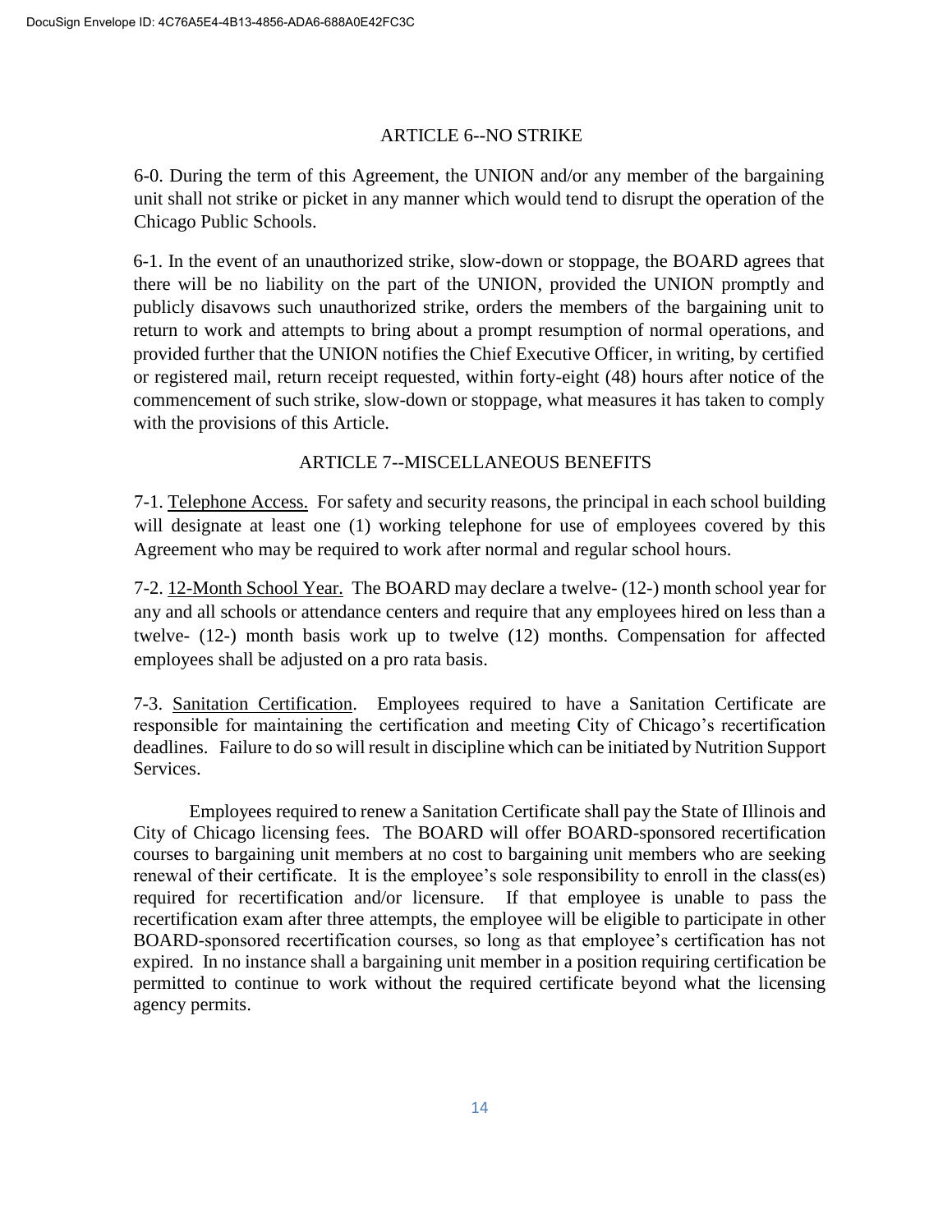#### ARTICLE 8-AMENDMENTS

8-0. In the event either party wishes to modify or amend this Agreement, written notice thereof shall be given to the other party at least thirty (30) days prior to the consideration of said modification or amendment. The parties shall thereafter meet to discuss the proposed modification or amendment, and, if said modification or amendment is thereafter agreed upon, in writing, this Agreement will be so amended.

### ARTICLE 9-FAIR PRACTICES

9-0. In accordance with the laws of the United States and the State of Illinois and the established policies and practices of the BOARD and the UNION, there shall be no prohibited discrimination against any bargaining unit member on the basis of race, creed, color, age, sex, national origin, marital status, sexual orientation, mental or physical handicap or disability or membership or participation in, or association with, the activities of the UNION.

### ARTICLE 10 - ENTIRE AGREEMENT

10-0. Neither the BOARD and its representatives nor the UNION and the members of the bargaining unit shall take any action violative of or inconsistent with any provisions of this Agreement. The parties agree that each has exercised its right to bargain for any provision it wished to be included in this Agreement; that if either party has made a proposal not included herein, such proposal has been withdrawn in consideration of the making of this Agreement; and that this Agreement and its side letters constitute a complete agreement as to all matters upon which the parties have or might have bargained.

10-1. The UNION and the BOARD agree that where, in the course of negotiating the Agreement, either the UNION or the BOARD withdrew any of its proposals in the interest of reaching an agreement, neither the UNION nor the BOARD will rely upon the UNION's or the BOARD's withdrawal of proposals as evidence of any UNION or BOARD intent in any future arbitration or for any other purpose whatsoever.

### ARTICLE 11 - DISCIPLINE AND DISCHARGE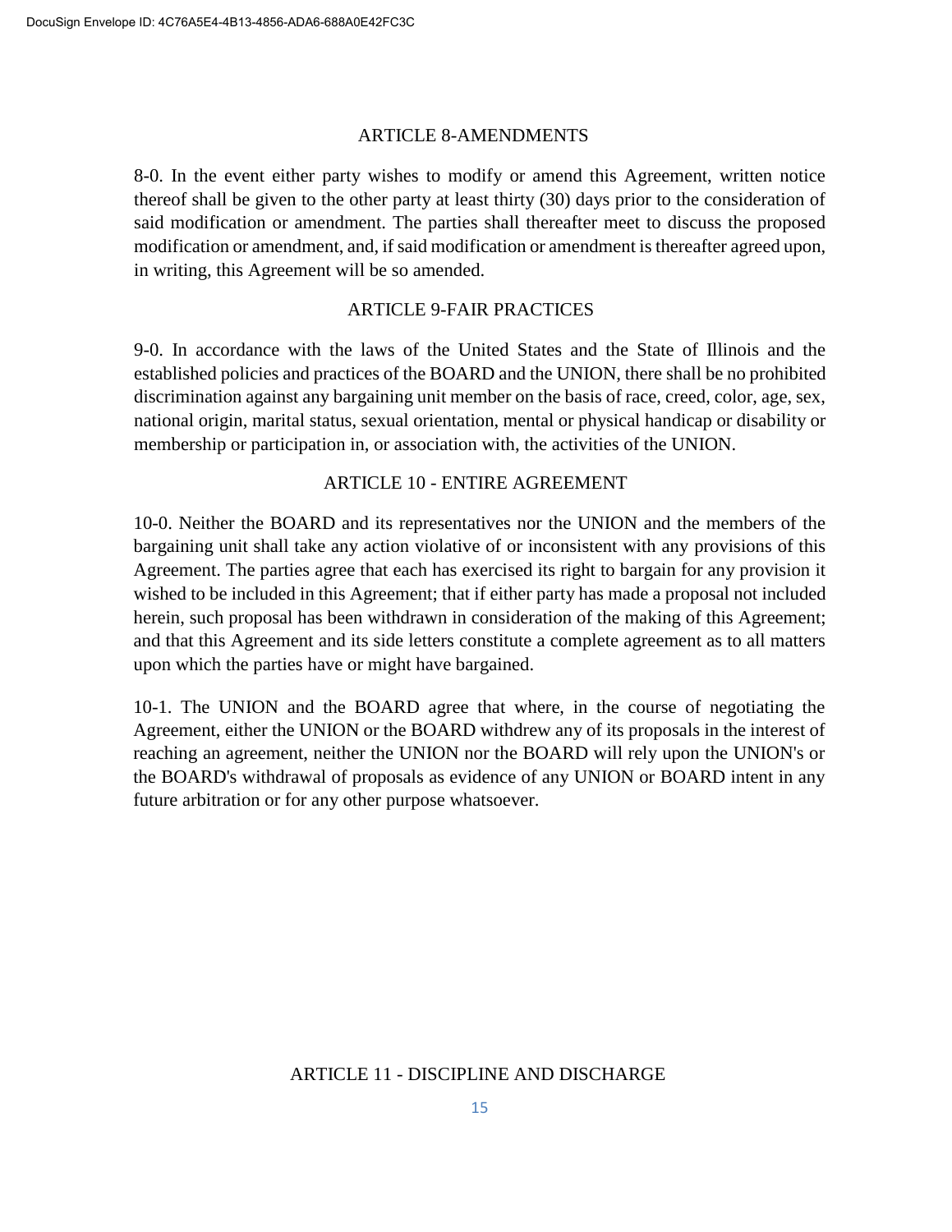11-0. Discipline as used herein includes suspension or lesser disciplinary action, including reprimand.

11-1. The principal or an administrator at a higher level shall direct, supervise, evaluate, suspend with or without pay and discipline all school-based and citywide employees covered by this Agreement only for just cause. The Principal, Administrator or Board designee shall follow the Chicago Board of Education's Employee Discipline and Due Process Policy, including the provision regarding progressive discipline. S/he shall take into account the mitigating circumstances advanced by Lunchroom Managers in determining whether to discipline and what level of discipline to impose. The Board shall timely discipline employees to avoid stacking of charges and to give employees the opportunity to remediate conduct that is remediable. Nutrition Support Services representatives shall meet with the Union upon request to discuss issues related to the administration of employee discipline.

11-1.1. If discipline is contemplated, members of the bargaining unit shall be afforded a conference to discuss the incident(s) that gave rise to the contemplated discipline. The bargaining unit member and the UNION shall be given written notice three (3) working days prior to the scheduled conference date. Said notice shall state (1) that the conference may result in disciplinary action and shall describe the type of discipline to be considered; (2) the alleged misconduct which led to the scheduling of the conference; and (3) the time, date and place of the conference. The UNION shall be present at the conference. The bargaining unit member has the right to refuse representation at the conference. The BOARD shall be responsible for notifying the UNION. The conference shall be conducted by the Chief Executive Officer or his/her designee.

11-1.2. At this conference, the member of the bargaining unit and/or a UNION representative (including a steward) representing the bargaining unit member shall be given the opportunity to respond concerning the alleged misconduct.

11-1.3. No disciplinary action shall be imposed until the final decision of the Chief Executive Officer or his/her designee is transmitted by personal service (or by certified mail. return receipt requested) to the employee and the UNION. No member of the bargaining unit shall be disciplined or discharged except for just cause. Members of the bargaining unit may be suspended without pay for disciplinary reasons for a period not to exceed ten (10) work days.

11-2. For dismissal proceedings only, the Office of Employee Engagement may recommend to the Chief Executive Officer the dismissal of a non-probationary employee of a pre-dismissal conference.

11-2.1. The employee shall be afforded the opportunity to have a pre-dismissal conference at the Office of Employee Engagement that will be conducted by a Hearing Officer that shall be designated by the Office of Employee Engagement. The employee shall be entitled to notice of the Dismissal Charges prior to the pre-dismissal conference. At the pre-dismissal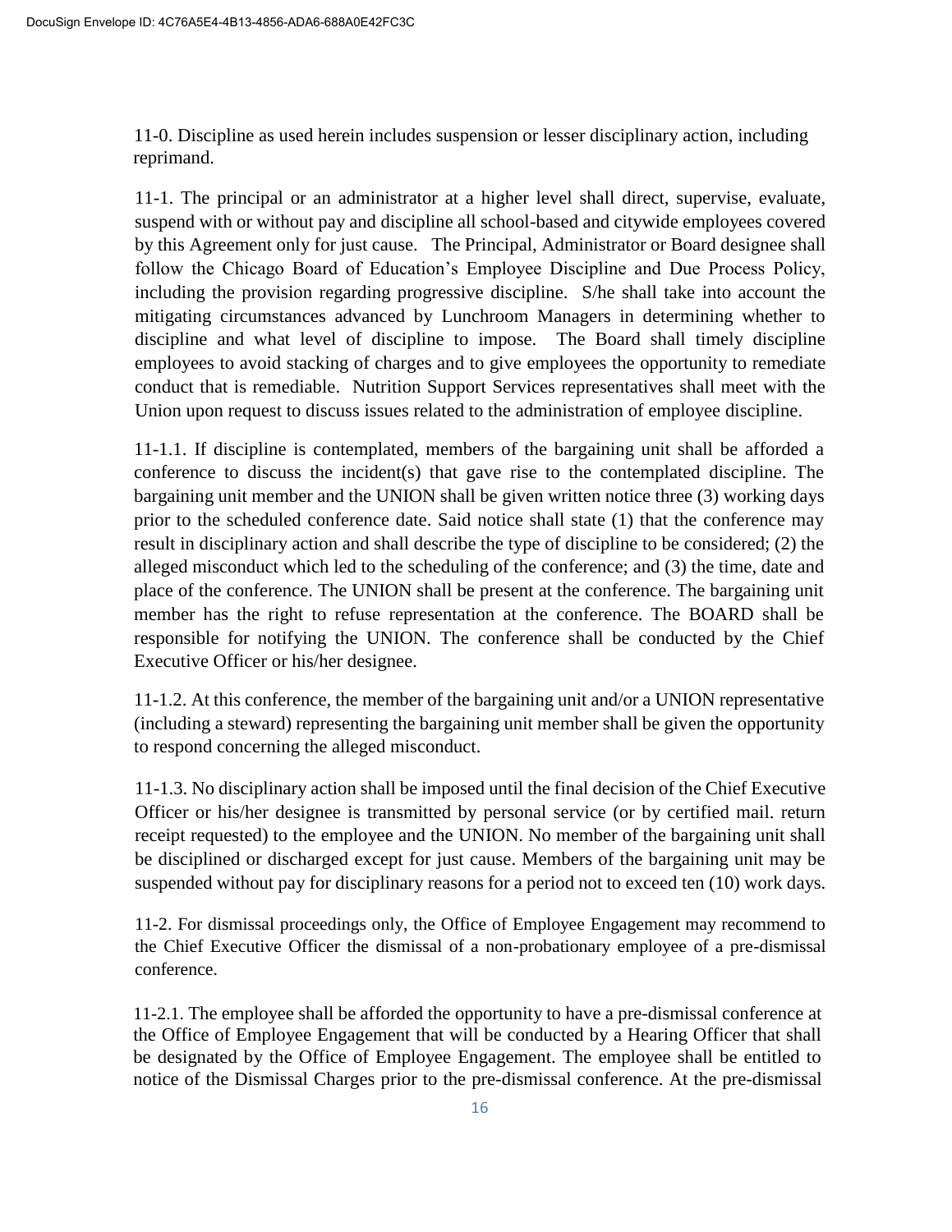conference, the employee may appear on his/her own behalf or be represented by one person of his/her choice, including a representative of the UNION. The pre-dismissal conference is not an evidentiary hearing. The employee does not have the right to present witnesses. The Law Department will provide the Union and the employee with a copy of documents or evidence in its possession that are the basis for the Dismissal Charges prior to the predismissal conference. At the pre-dismissal conference, the employee will be afforded an opportunity to respond to the allegations and submit written documents, statements, or affidavits.

11-2.2. The Office of Employee Engagement shall report the findings and make a recommendation to the Chief Executive Officer. If the Office of Employee Engagement determines that dismissal is warranted, the Office of Employee Engagement shall suspend the non-probationary employee without pay pending Chief Executive Officer and Board approval of the dismissal recommendation.

11-3. Discipline and discharge of bargaining unit employees shall be in accordance with the BOARD's Employee Discipline and Due Process Policy. No discipline or discharge of bargaining unit employees by the BOARD shall be without just cause, except for probationary employees.

11-4. All decisions below the level of the Chief Executive Officer shall be subject to review and reconsideration by the Chief Executive Officer.

11-5. Only BOARD decisions involving discharge or suspension over fifteen (15) days are arbitrable under this Article, except as provided by Article 5-5.

11-5.1. Within ten (10) working days after receipt of the decision of the Chief Executive Officer regarding discharge or suspension over fifteen (15) days the UNION only may appeal from the decision of the Chief Executive Officer to the Federal Mediation and Conciliation Service for arbitration under its rules. Following the appeal of the grievance to arbitration and prior to the hearing, upon agreement of the parties, a grievance may be submitted for voluntary mediation before a neutral person. The cost of the mediation shall be shared equally by the parties.

11-5.2. Five (5) days' notice will be given to all parties of the time and place of the hearing. Within twenty (20) days after completion of the hearing, the arbitrator shall render his/her decision. The decision shall be final and binding on the parties. The cost of the arbitrator shall be shared equally by the parties.

11-5.3. In reaching his/her decision, the arbitrator shall have no power or jurisdiction to add to, subtract from, disregard, alter or modify any of the terms of this Agreement. The arbitrator's powers shall be limited to deciding whether the parties have violated, misinterpreted or misapplied any of the terms of this Agreement in connection with the discharge or suspension.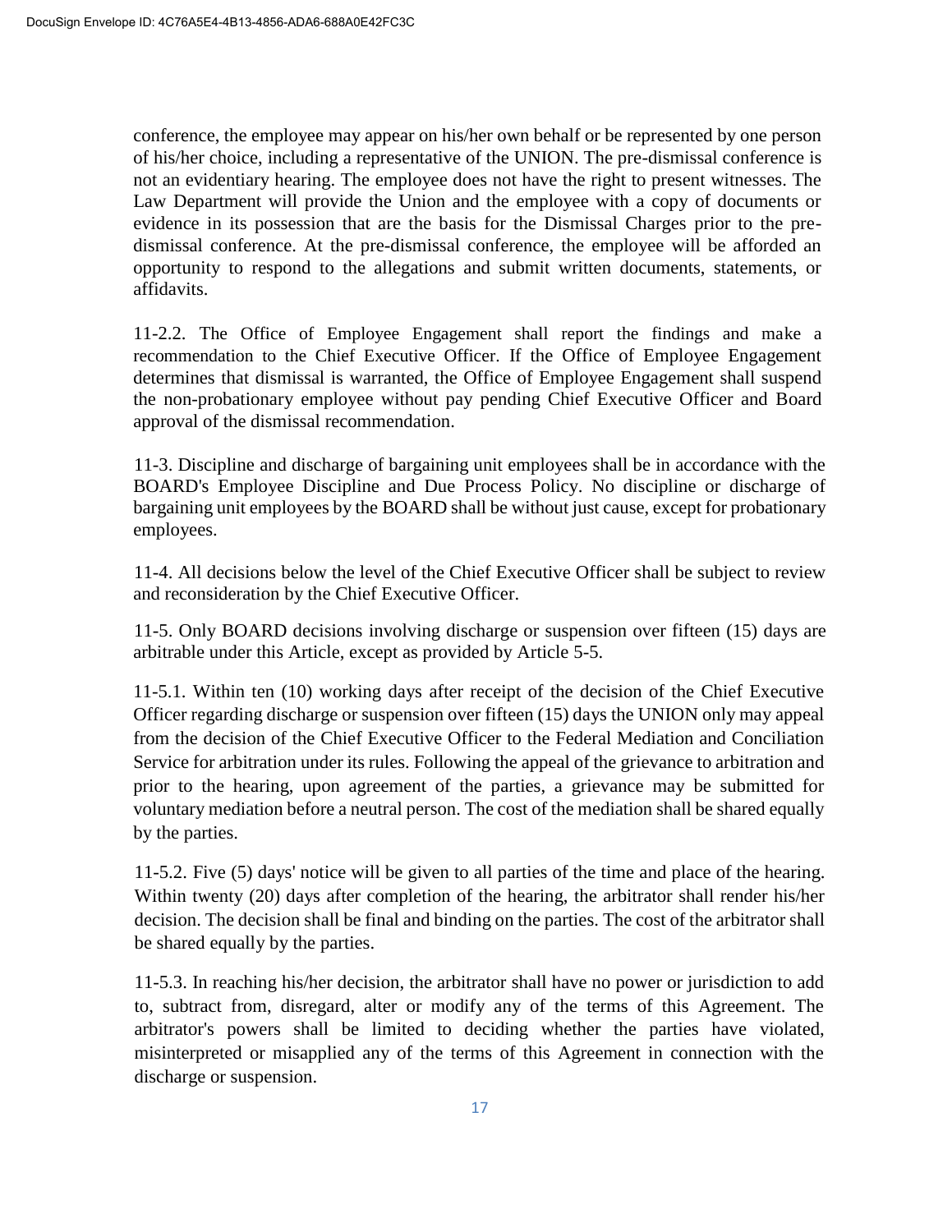11-6. Records of disciplinary action shall be removed from the personnel file one (1) year after the conclusion of the disciplinary action.

11-7. Any arbitration involving the discharge of a non-certificated, union-represented employee shall be in accordance with the guidelines set forth in Appendix D.

11-8. The parties agree to create a committee composed of a UNION representative and a BOARD representative to discuss and clarify the responsibilities and obligations of bargaining unit members, if any, in the disciplinary process.

11-9. The parties agree to create a committee composed of a UNION representative and a BOARD representative to discuss and clarify the role that the Department of Employee Relations plays in the disciplinary process.

# ARTICLE 12 - RESIDENCY

12-1. The BOARD's residency policy shall be applicable to all members of the bargaining unit who have been initially employed by the BOARD on or after November 20, 1996. If residency within the city limits was not required at the time of initial employment, it shall not be imposed as a condition of employment at a later date to determine compensation, retention, promotion, assignment or transfer.

# ARTICLE 13 – LEAVES OF ABSENCE

13-1. Vacations. All bargaining unit employees shall be granted recess vacation pay in accordance with the following formula: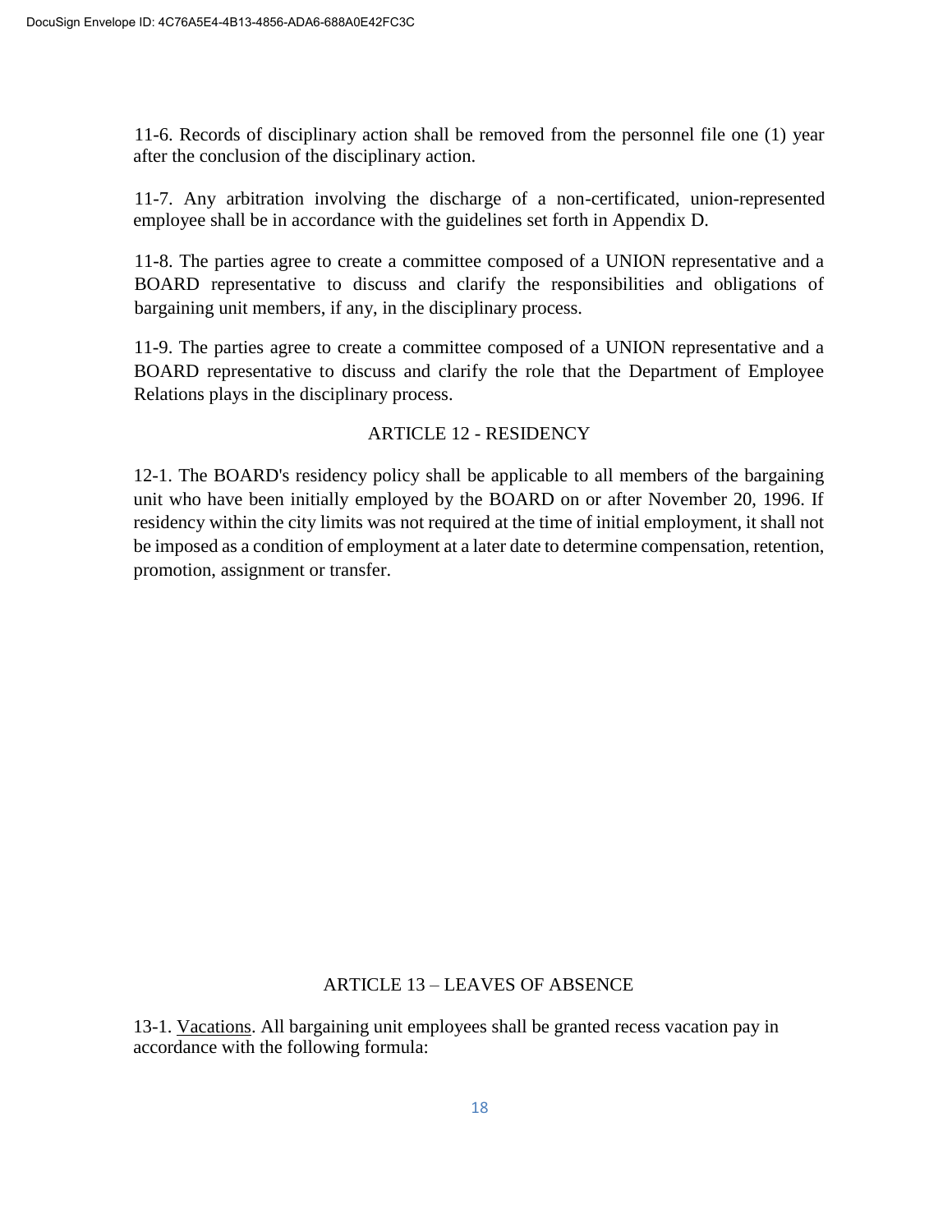| Number of Days on Payroll<br>from April through November | Days of Vacation Pay for Each Recess |
|----------------------------------------------------------|--------------------------------------|
| $0-10$                                                   | $\left( \right)$                     |
| 11-20                                                    |                                      |
| $21-40$                                                  | $\overline{2}$                       |
| $41 - 60$                                                | 3                                    |
| 61-80                                                    | 4                                    |
| 81 or More                                               | 5                                    |

Once the maximum accrual has been reached, no additional vacation time will be accrued until the employee's vacation day balance falls below the maximum.

13-2. Holidays. The BOARD will establish holidays that will be observed on an annual basis at the time it adopts the academic calendar. Up to eight paid holidays will be observed during the school year generally as follows: Labor Day, Columbus Day, Veterans Day, Thanksgiving Day, the Day after Thanksgiving, Martin Luther King's Birthday, President's Day, and Memorial Day. The Board may change the composition of holidays based on calendar needs. Paid holidays that fall on Sunday will be observed on Monday; holidays that fall on Saturday are not observed. The Board also includes one unpaid holiday in its school year calendar, namely the day before Thanksgiving.

13-2.1. A bargaining unit member shall be eligible for the paid holiday, provided he/she is paid for either the day before or the day after such holiday.

13-3. Sick Day Benefit Days Granted On and After July 1, 2012. On July 1, 2012, and each July 1 thereafter, the BOARD shall grant eligible employees up to ten (10) sick days per year based on anticipated active employment for the next school year.Sick days granted on or after July 1, 2021 that are unused at the end of the fiscal year may be rolled over for future use up to a maximum of thirty five (35) days and may be used for the following purposes: (a) as sick days or for purposes of leave under the Family and Medical Leave Act; or (b) to supplement the short-term disability pay in days 31 through 90 to reach 100% income during such period. The BOARD shall not pay out to any employee the value or any part of the value of any sick days granted on and after July 1, 2012 that are unused at the time the employee separates from BOARD employment for any reason.

13-3.1. The pay for one (1) sick day shall be calculated by multiplying the number of hours the employee is assigned per day by his/her regular hourly rate of pay.

13-3.2. New employees are not eligible for sick leave during the first sixty (60) calendar days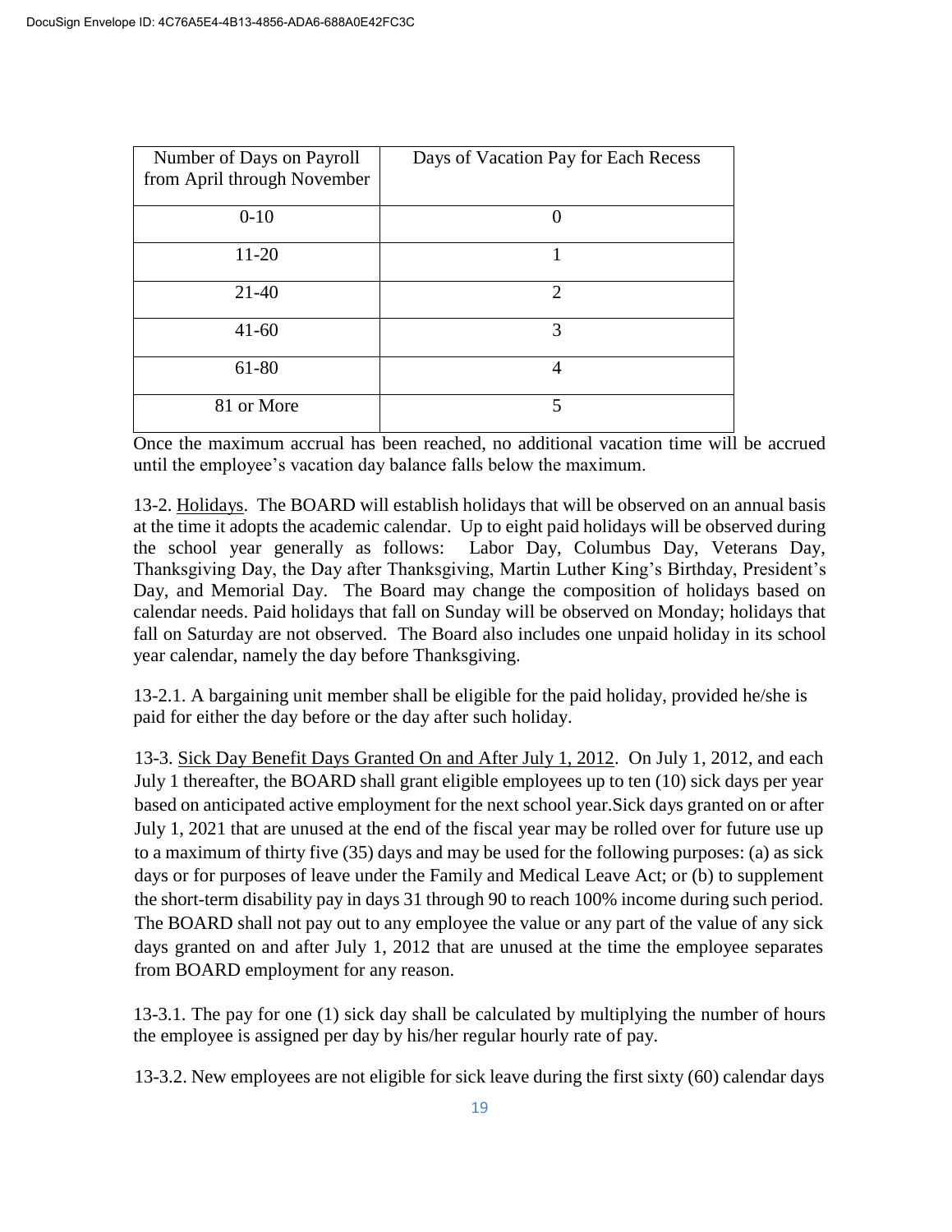of their employment. After this sixty- (60-) day period, such employees shall accrue and be granted sick days retroactive to their dates of appointment.

13-3.3. *Transfer of Sick Days.*

*Donation of Sick Days*. Employees may donate up to ten (10) sick days from their sick day banks to another employee who is suffering from a serious medical condition and who is on an approved leave of absence, provided that the employee has the same or a lower base salary. An employee receiving a donation of sick days may not receive more than forty-five (45) days of sick leave in the aggregate from donor-employees and may only receive a donation once during his or her employment by the BOARD.

*Local Guidelines*. Each school shall establish a sick leave bank for bargaining unit employees in accordance with the guidelines established by the BOARD.

13-3.4. *Unused Sick Day Benefit Banks Earned Prior to July 1, 2012.* Bargaining unit employees shall retain any bank of unused sick days that the bargaining unit employee accumulated prior to July 1, 2012 in a "retained sick day bank." Employees may use days from their retained sick day bank at their own election during a short-term disability leave as set forth below. Up to three hundred, twenty-five (325) retained sick days earned from BOARD employment prior to July 1, 2012 and left unused in the retained sick day bank at the employee's resignation, retirement or death shall be paid out at the employee's rate of pay at the time of the employee's separation based on the following qualifying events and in the following percentages:

| <b>Qualifying Event</b>                    | Percentage of Accumulated |  |  |
|--------------------------------------------|---------------------------|--|--|
|                                            | Sick Leave To Be Paid Out |  |  |
| Resignation or retirement with 33.95 or    | 100%                      |  |  |
| more years of service                      |                           |  |  |
| Resignation or retirement with at least 20 | 90%                       |  |  |
| but less than 33.95 years of service       |                           |  |  |
| Resignation or retirement at age 65 with   | 85%                       |  |  |
| less than 20 years of service              |                           |  |  |
| Employee's Death                           | 100%                      |  |  |

For employees hired before July 1, 2012, CPS will contribute, at retirement, the employee's accumulated sick payout to the employee's 403(b) account, up to the maximum extent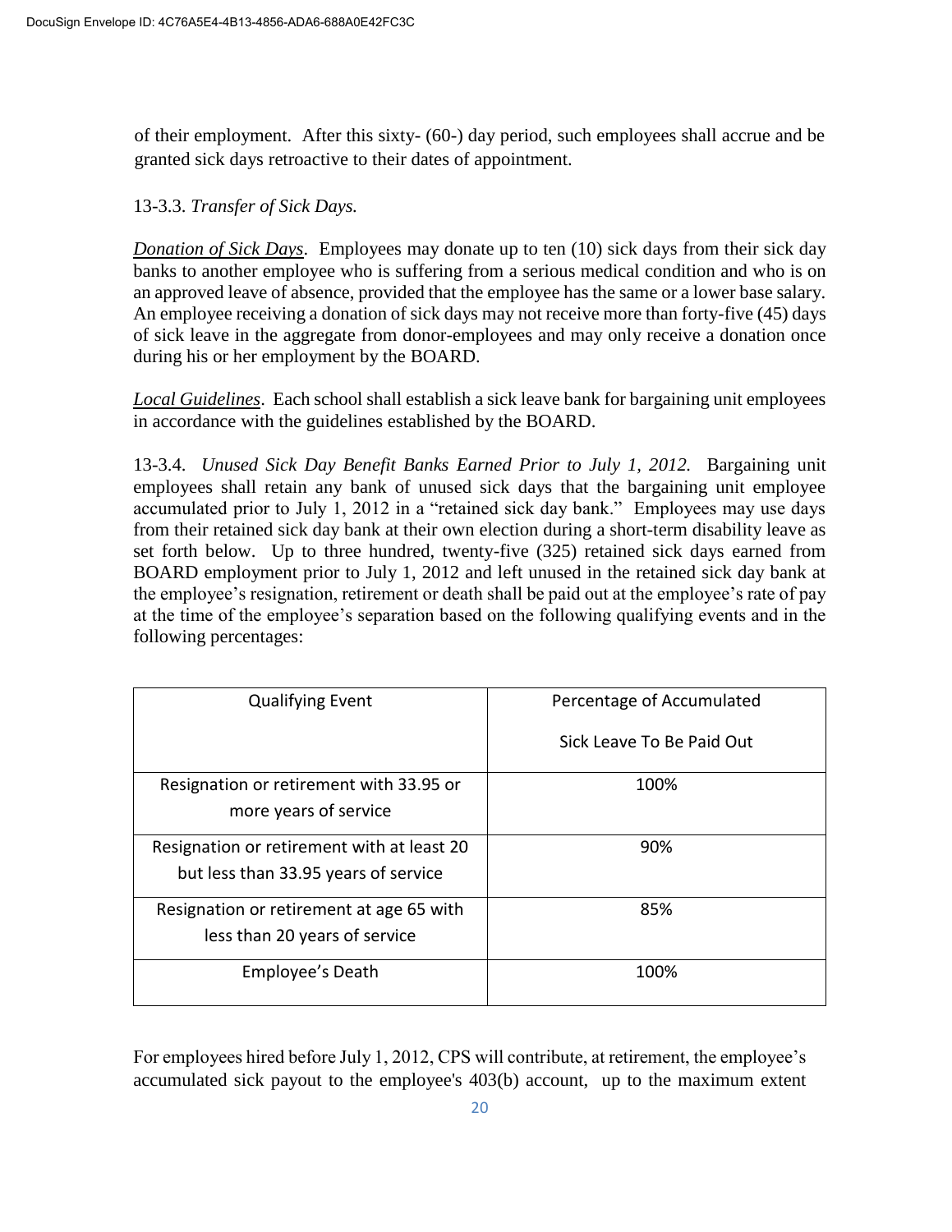allow by law. If no account exists, one will be established with one of the authorized vendors, based on agreed-upon criteria.

- A contribution will be made for all employees, with sick pay balances eligible for payout and meeting the pension benefit eligibility requirements.
- No exceptions.
- Contributions made from the employee's sick leave payout will not be subject to state or Medicare tax, as allowed by law.

13-3.5. *Short-Term Disability (including Paid Maternity Leave) Benefits.* Effective July 1, 2012, or as soon thereafter as possible, the Board shall establish a short-term disability and paid maternity leave policy for employees who are eligible for health care benefits. The shortterm disability policy shall provide disability benefits for employee illness in excess of ten (10) consecutive days (including maternity leave days) as follows: (a) one hundred percent (100%) of the employee's regular full-time pay for the first thirty (30) calendar days of the employee's disability and/or maternity leave; (b) eighty percent (80%) of the employee's regular full-time pay for calendar days thirty-one (31) through sixty (60) of the employee's disability and/or maternity leave; and, (c) sixty percent (60%) of the employee's regular fulltime pay for calendar days sixty-one (61) through ninety (90) of the employee's disability and/or maternity leave.

13-3.6. *Eligibility for Short-Term Disability and Paid Maternity Leave Benefits.* Employees are eligible for short-term disability if they satisfy the following requirements:

- a. They have been employed for at least sixty (60) calendar days;
- b. They have not exhausted ninety (90) paid calendar days of short-term disability or maternity leave in the preceding twelve (12) month period;
- c. They have exhausted ten (10) sick benefit days other than those in their retained sick leave benefit bank;
- d. They have submitted a qualifying medical certification of their disability or maternity; and,
- e. They are not receiving workers compensation, victims of violence benefit leave or long-term disability benefits for the disability.

The short-term disability plan adopted by the Board may include other eligibility requirements to qualify for the benefit.

13-3.7. *Employee Benefits during Paid Short-Term Disability Leave*. Employees on shortterm disability leave may continue their employee benefits (health, dental, life, 403(b), etc.) on the same terms as if they were actively employed. Deductions shall be made from short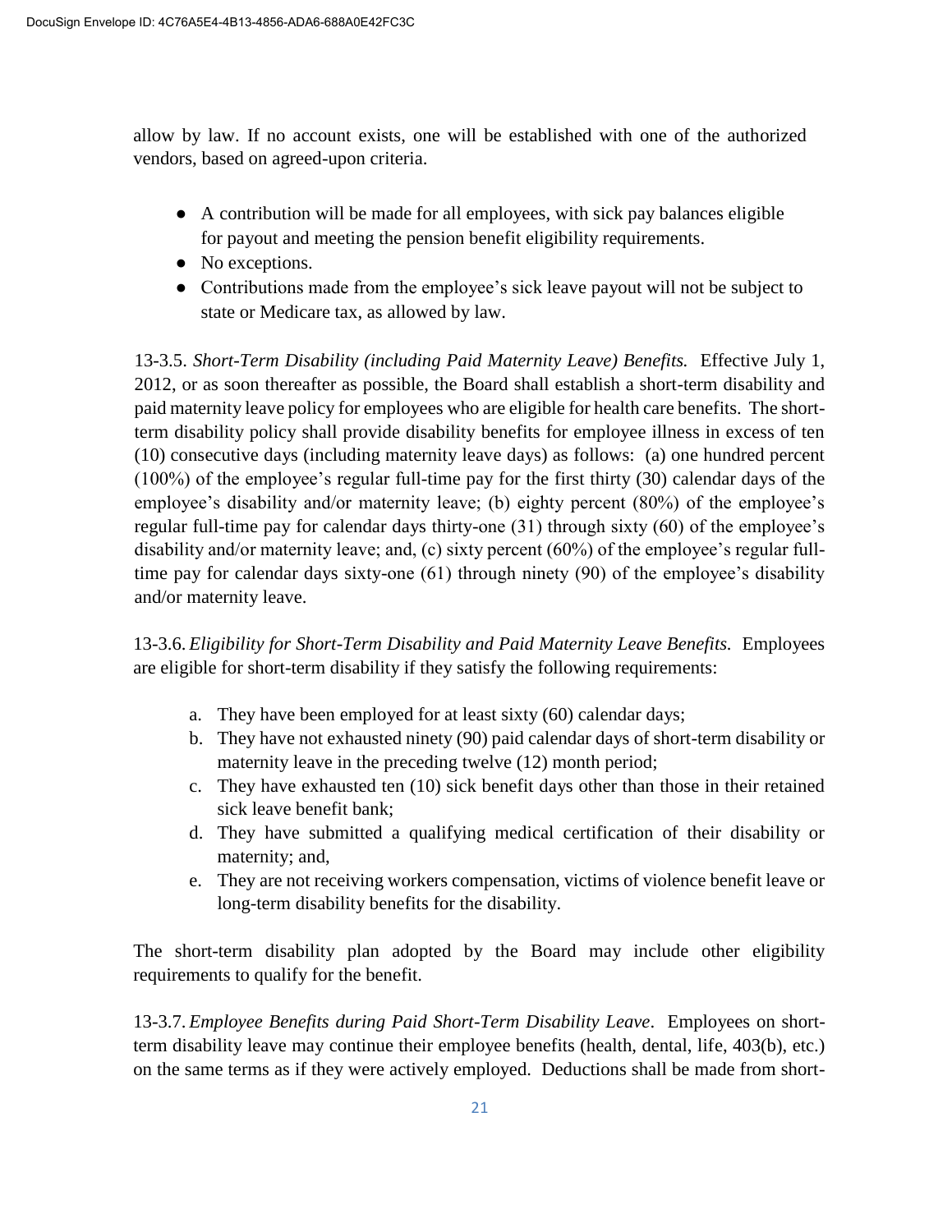term disability payments for those benefits.

13-3.8. *Coordination with FMLA and Supplemental FMLA Leaves of Absence*. Short-term disability leaves and any period of sick leave use immediately preceding the short-term disability leave period run in parallel with qualifying FMLA leaves of absence. Time spent on a short-term disability leave of absence shall count toward the maximum number of days or weeks of FMLA or Supplemental FMLA leaves of absence.

13-3.9. *Employee Election to Use Retained Sick Days during Short-Term Disability*. Employees with retained sick day banks may elect to use retained sick days in lieu of disability benefits for days thirty-one (31) to ninety (90) of short-term disability.

13-3.10. *Consecutive Days Absence.* If an employee is absent for illness in excess of five (5) consecutive days, the employee shall submit a physician's certificate (or a certificate from the employee's religious advisor if the employee's treatment involves prayer or other spiritual means) to his/her supervisor to receive pay for such sick days. If an employee's supervisor has a reasonable suspicion that an employee is abusing sick leave, the supervisor may require the employee to submit such certificate after the employee uses one (1) sick day.

13-3.11. *No Accrual or Accumulation of Sick Day after 6/30/2012*. All sick days granted after June 30, 2012 will neither accrue nor accumulate.

13-4. Bereavement Leave. If an employee is absent because of the death of his/her parent, spouse, child, brother or sister or a step-parent who is married to a parent of the employee, the employee shall be paid his/her basic salary for the number of weekdays he/she is absent from the date of the death to the date he/she returns to work, provided that such leave shall not exceed ten (10) week days (including all holidays and layoff days). If the employee is absent in excess of five (5) week days, such days shall be charged against the employee's accumulated bank of sick days.

13-4.1. If an employee is absent because of the death of his/her grandparent, grandchild, father-in-law, mother-in-law, brother-in-law, sister-in-law, son-in-law, daughter-in-law, nephew, niece, uncle, aunt or first cousin, the employee may elect to use his/her accumulated bank of sick days for (1) the number of weekdays he/she is absent from the date of the death to the date of the burial and (2) the necessary time for return travel if the funeral is held outside the City of Chicago, provided that the employee may only use a maximum of five (5) sick days (including all holidays and layoff days) for such leave.

13-5. Court Attendance. An employee shall be granted leave to attend court without loss of compensation when the employee's court attendance is required either (1) in connection with litigation in which school interests or records are involved; or (2) when the State of Illinois, City of Chicago or BOARD is a party to the litigation, and the employee is not personally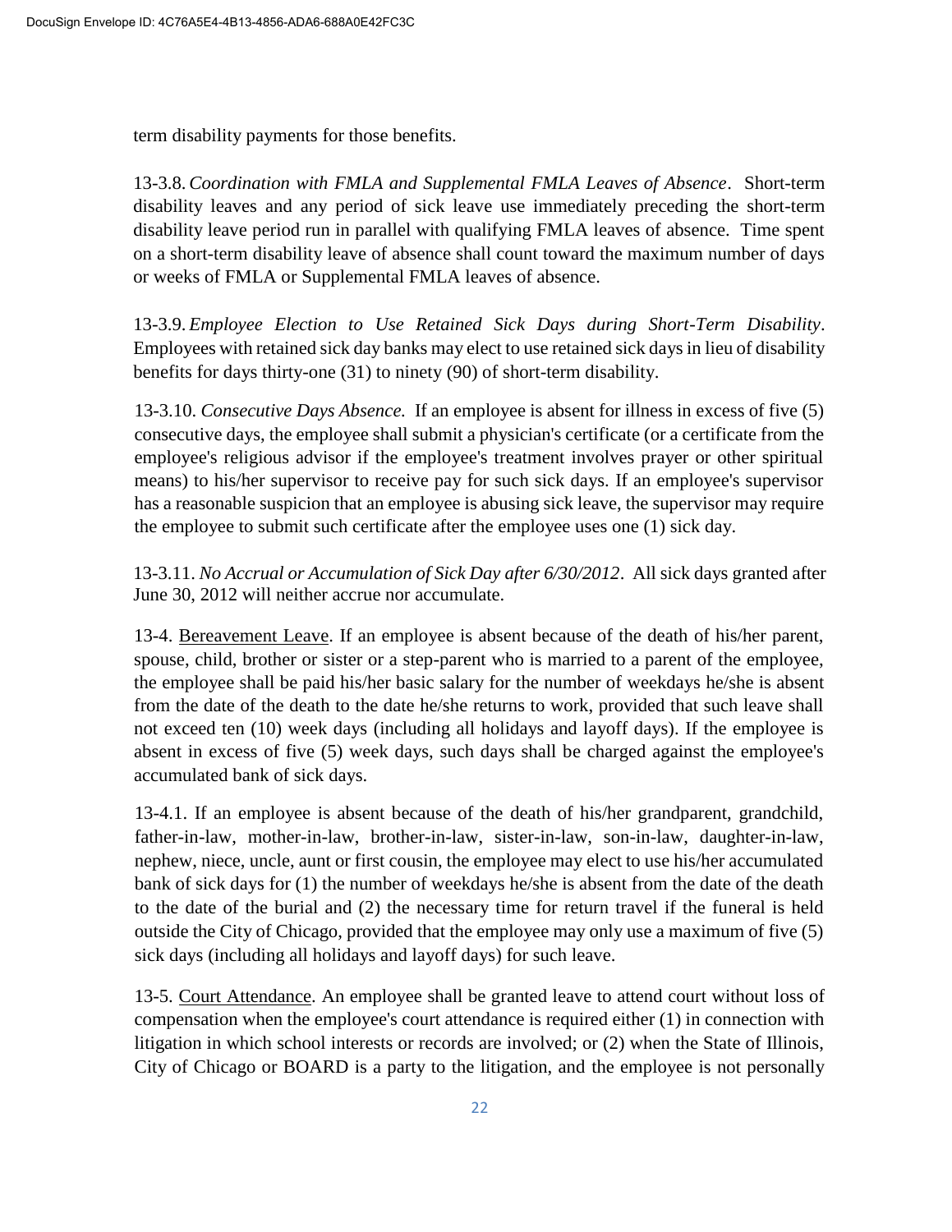interested in the outcome of the litigation.

13-5.1. If an employee is subpoenaed as a witness within Cook County, Illinois and is not personally interested in the outcome of the litigation, the employee shall be granted leave to attend court with full pay less an amount equal to the statutory subpoena fee.

13-6. Jury Duty. All bargaining unit employees shall be granted leave for jury duty in the State of Illinois with full pay less an amount equal to the amount received by the employee as compensation for such jury duty.

13-7. Military Leave. Any bargaining unit employee who is inducted or enlists in the U.S. Armed Forces or who enters upon active duty in the U.S. Armed Forces shall be placed on a leave of absence during the period of such military service. The employee's position or a comparable position shall be held open without prejudice during the period of such military service and ninety (90) days thereafter.

13-7.1. Any bargaining unit employee who is engaged in reserve duty as a member of a reserve component of the U.S. Armed Forces shall be placed on a leave of absence by the Chief Executive Officer or General Counsel (or their designees) during the period of military service. During this period of military service and while engaged in the performance of military duty, the employee shall be paid his/her regular compensation less an amount equal to the amount received by the employee as compensation for such service for a period not to exceed fifteen (15) working days in the aggregate during any fiscal year.

13-8. Personal Days. All full-time employees who have one (1) or more years of service with the BOARD shall be granted three (3) personal days during each calendar year without loss of compensation or deduction from his/her accumulated bank of sick days. Effective July 1, 2012, a current employee's allotment of personal leave benefit days ("Personal Days") will be granted annually during the first payroll period of the fiscal year in July rather than the first payroll period of the calendar year in January.

13-8.1. All full-time employees with less than one (1) year of service with the BOARD shall be granted personal days as follows:

| Hire Date                   | Number of<br>Personal Days |
|-----------------------------|----------------------------|
| July 1 through September 30 |                            |
| October 1 through March 31  |                            |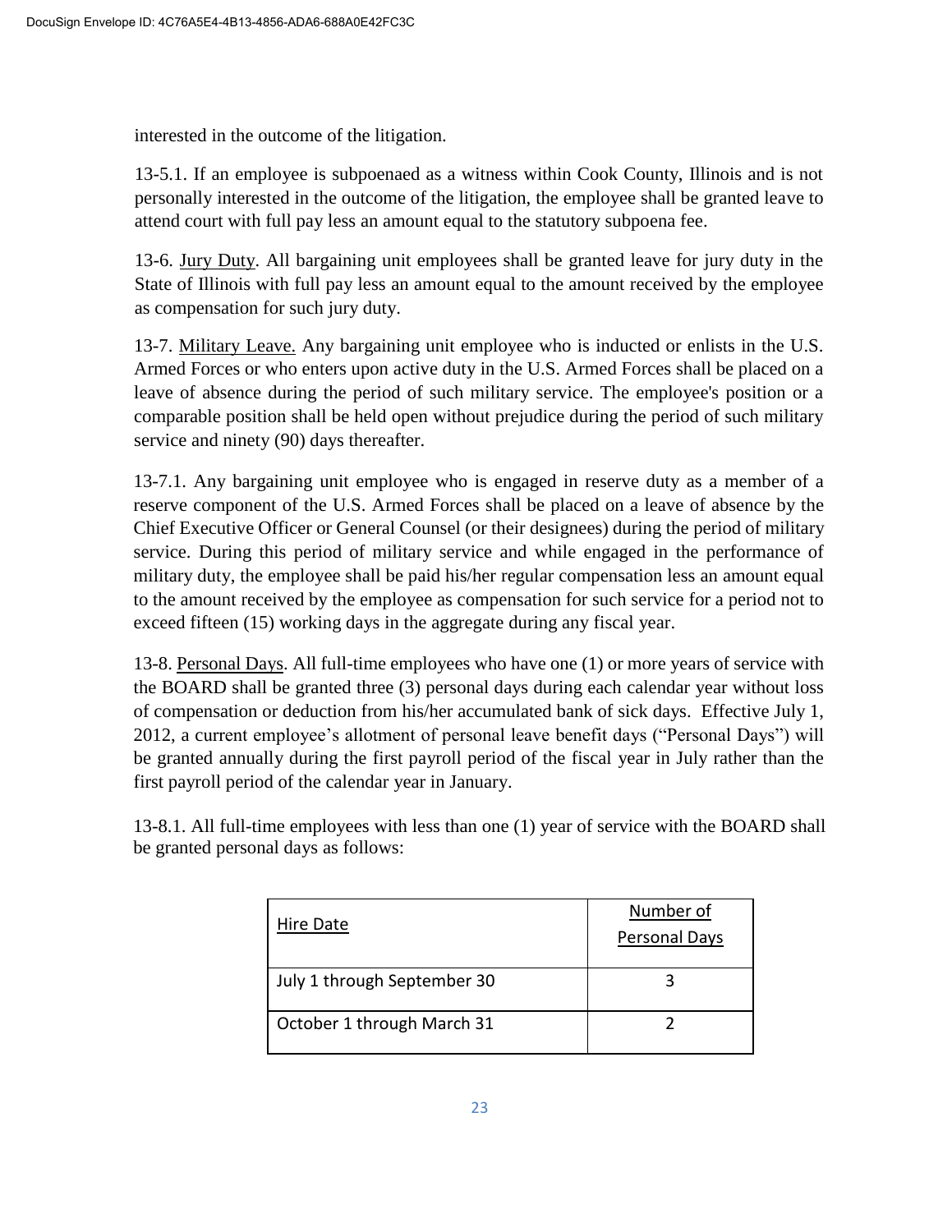| April 1 through May 31 |  |
|------------------------|--|
| June 1 through June 30 |  |

13-8.2. An employee may not use a personal day during the first or last week of school.

13-8.3. As of July 1, 2012, Personal Days shall not be accumulated, shall not be cashed out, and may not be used as service credit or rolled into a sick bank.

13-8.4. For current employees, Personal Days granted in January 2012 that are unused by December 31, 2012, will roll over into the employee's Retained Sick Leave Bank. Personal Days granted in July 2012 and every July thereafter that are unused by June 30 of the fiscal year in which the Personal Days were granted, shall be forfeited.

13-8.5. For new employees hired after July 1, 2012, all Personal Days granted must be used by June 30<sup>th</sup> of the fiscal year in which Personal Days were granted, or shall be forfeited.

13-9. Leave To Attend Conferences. The Chief Executive Officer may grant a full-time bargaining unit member leave without loss of compensation to attend professionally related conferences, meetings, workshops or conventions, which in the judgment of the Chief Executive Officer are beneficial or related to the work of the schools.

13-10. Unpaid Leave. All bargaining unit employees who have been employed for three (3) months or more may be granted a leave of absence without pay by the Chief Executive Officer or General Counsel (or their designees) for a period of not more than two (2) years.

13-11. FMLA Leave. Bargaining unit employees who have been employed for at least 12 months and who have worked a minimum of 1,250 hours of service during the previous 12 month period shall be entitled to unpaid leave under the Family and Medical Leave Act ("FMLA") for any of the following reasons:

- (a) To provide care for a son or daughter during the 12-month period after the birth of such child;
- (b) To provide care for a son or daughter during the 12-month period after such child is adopted by or placed in the foster care of the employee;
- (c) To provide care for a son, daughter, spouse or parent with a serious health condition; or
- (d) To treat or recover from a serious health condition of the employee.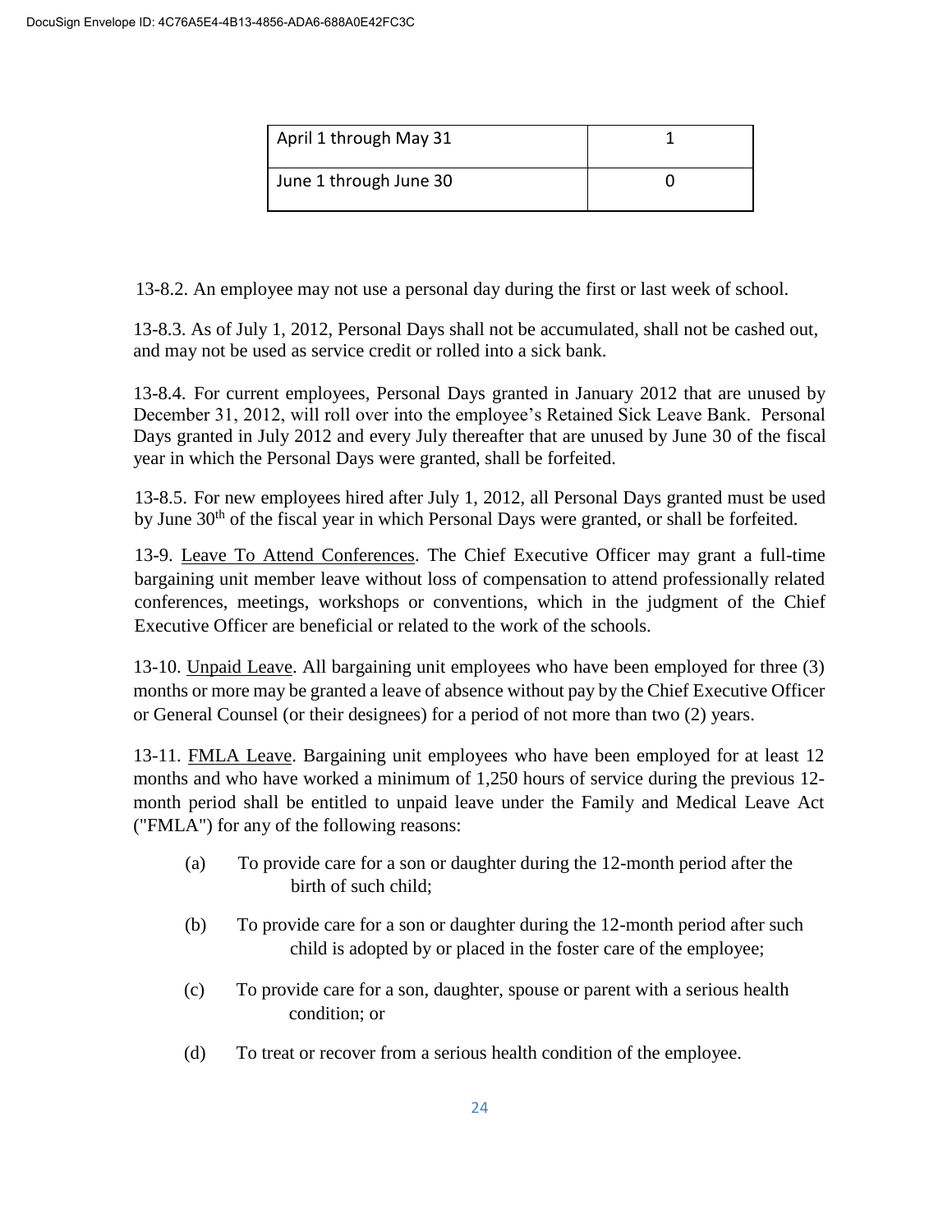13-11.1. Bargaining unit employees are entitled to a total of 12 work weeks of unpaid leave for the above-stated reasons during a "rolling" 12-month period measured backwards from the date an employee uses any FMLA leave.

13-11.2. Bargaining unit employees shall be required to use their accrued sick days concurrently with any leave of absence taken under the FMLA. Employees will have the option, upon appropriate notice, to use accrued vacation days. During any leave taken under the FMLA, the employee's health care coverage under any group health plan shall be maintained for the duration of such leave at the level and under the conditions coverage would have been provided if the employee had continued in employment continuously for the duration of the leave. If the employee is using vacation or sick days, the employee will accrue seniority while on FMLA leave.

13-11.3. Bargaining unit employees must provide at least thirty (30) days' advance notice before FMLA leave is to begin if the need for leave is foreseeable based on an expected birth, placement for adoption or foster care or planned medical treatment for a serious health condition of the employee or the employee's son, daughter, spouse or parent. If thirty (30) days' notice is not practicable (such as because of a lack of knowledge of approximately when a leave will be required to begin, a change of circumstances or a medical emergency), notice must be given as soon as practicable. Failure to provide the notice set forth in this section shall not affect the employee's entitlement to the leave when the BOARD has actual knowledge of the FMLA· precipitating event.

13-11.4. A bargaining unit employee who takes up to twelve (12) weeks of FMLA leave shall be entitled on return from such leave at the conclusion of the up to twelve (12) weeks to be restored to the position of employment held by the employee when the leave commenced or to an equivalent position with equivalent employment benefits, pay and other terms and conditions of employment.

13-12. Election Day. An employee may request, and shall receive, up to 2 hours off to vote in a primary, general or special election or any election submitted to a popular vote in the State of Illinois provided an employee's working hours begin less than 2 hours after the opening of the polls and end less than 2 hours before the closing of the polls. Such employees shall submit a request in writing to the BOARD at least three (3) work days prior to the election day and (2) the BOARD may designate the hours during which such leave may be taken subject to operational needs.

13-13. Leave Policies and Procedures. The BOARD's policies and procedures governing paid and unpaid leaves of absence are set forth in the *Rules of the Board of Education of the City of Chicago* and the *Chicago Public Schools Policy Handbook*, except as may be modified by this Agreement.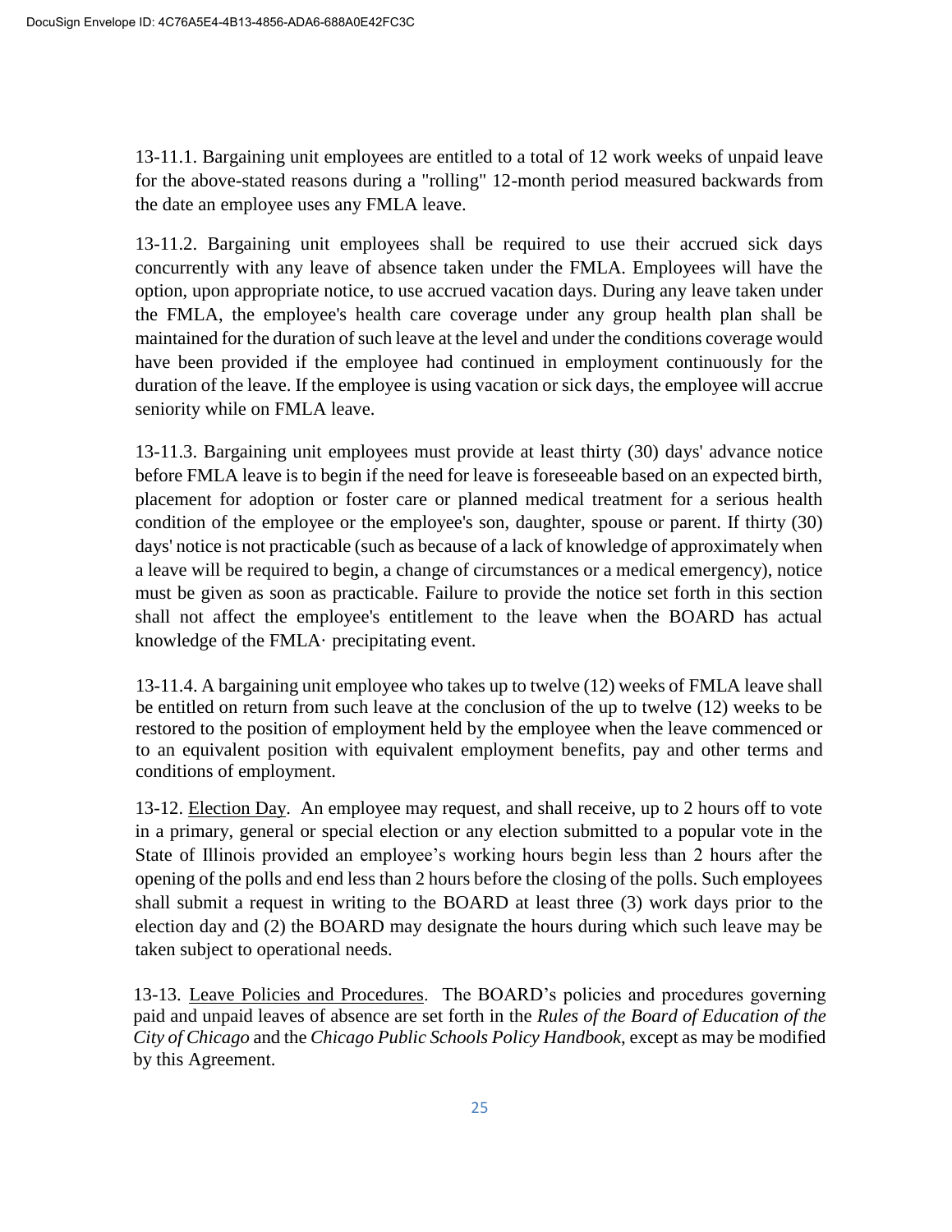13-14. Health Care Benefits. Except as otherwise provided by law, an employee on an approved leave of absence shall have the right to continue his or her health care coverage on the same terms and conditions as employees in active service, provided that the employee pays the full cost of such coverage in accordance with Article 14.

13-15. Return from Leave. Except as otherwise required by law, an employee who decides to return to active service following an approved leave of absence shall have the right to apply and be considered for vacant positions on the same terms and conditions as other applicants for employment with the BOARD.

### ARTICLE 14 – INSURANCE

14. Health Care Benefits. Creation of Health Care Plan and Employee Benefits Handbook. The BOARD shall create a health care plan ("Plan") that provides employees the option to purchase health insurance coverage for themselves and their eligible dependents.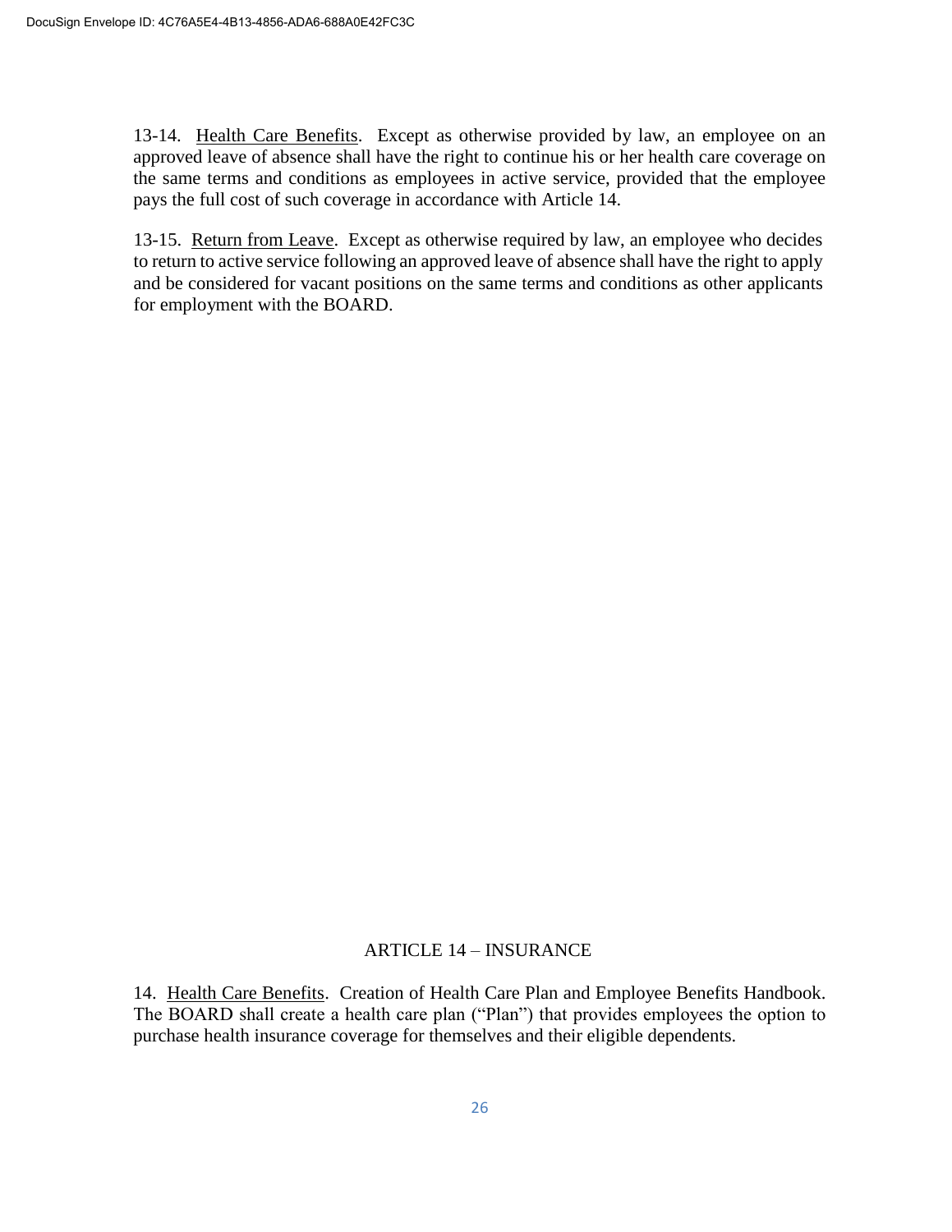14-1. Enrollment. The BOARD will offer employees the opportunity to enroll in the plan within thirty-one (31) days of hire and at annual open enrollment. Dependents may be added or deleted from coverage at open enrollment or at other times in accordance with the Health Plan. Dependents may include: the employee's spouse or civil union partner and up to the maximum age required by law, the employee's children and adopted, step and foster children**.** 

14-2. Plan Components. The Plan shall include medical coverage, including prescription drug coverage, and shall provide employees different options in choice of plans; dental insurance coverage; and vision insurance. The BOARD may offer these plans through insured arrangements or on a self-insured basis through a third party administrator. The BOARD shall select plan providers and third party administrators through BOARD procurement processes.

- 14-3. Employee Health Care Contributions.
	- (a) *Medical Coverage*. Contributions to health care for active employees and employees on an approved leave of absence under the Family and Medical Leave Act shall vary by plan and by Single, Employee plus 1, or Family Coverage. Contributions shall be a percentage of base salary that shall be deducted from employees' pay on a per pay period basis, pursuant to Appendix E,:

Separated employees, employees on approved supplemental family and medical leaves, and other employees who experience a loss of coverage under the plan following a qualifying event under COBRA shall be eligible to elect continuation coverage as provided under COBRA. Employees on approved Workers' Compensation leaves shall be permitted to continue their participation in the plan at regular employee rates.

- (b) *Dental Coverage*. The BOARD shall provide a basic, single coverage dental plan to employees at no cost to the employee. Employees may elect other dental coverage including Single plus 1 or Family Coverage and shall pay a contribution toward that coverage, which shall be determined by the BOARD on an annual basis. The BOARD shall deduct contributions from employees' pay on a per pay period basis.
- (c) *Vision Coverage*. The BOARD shall continue to provide active employees and their covered dependents basic vision coverage at no charge. Employees may elect an enhanced vision coverage which includes coverage for replacement contact lenses every 12 months and eyeglass frames every 24 months. Employees shall contribute on a per pay period basis to enhanced vision coverage at rates established by the BOARD annually.

14.4 Contribution Differential for Tobacco Users. If a covered individual is a tobacco user, the employee will pay a contribution differential, prorated to a per pay period basis: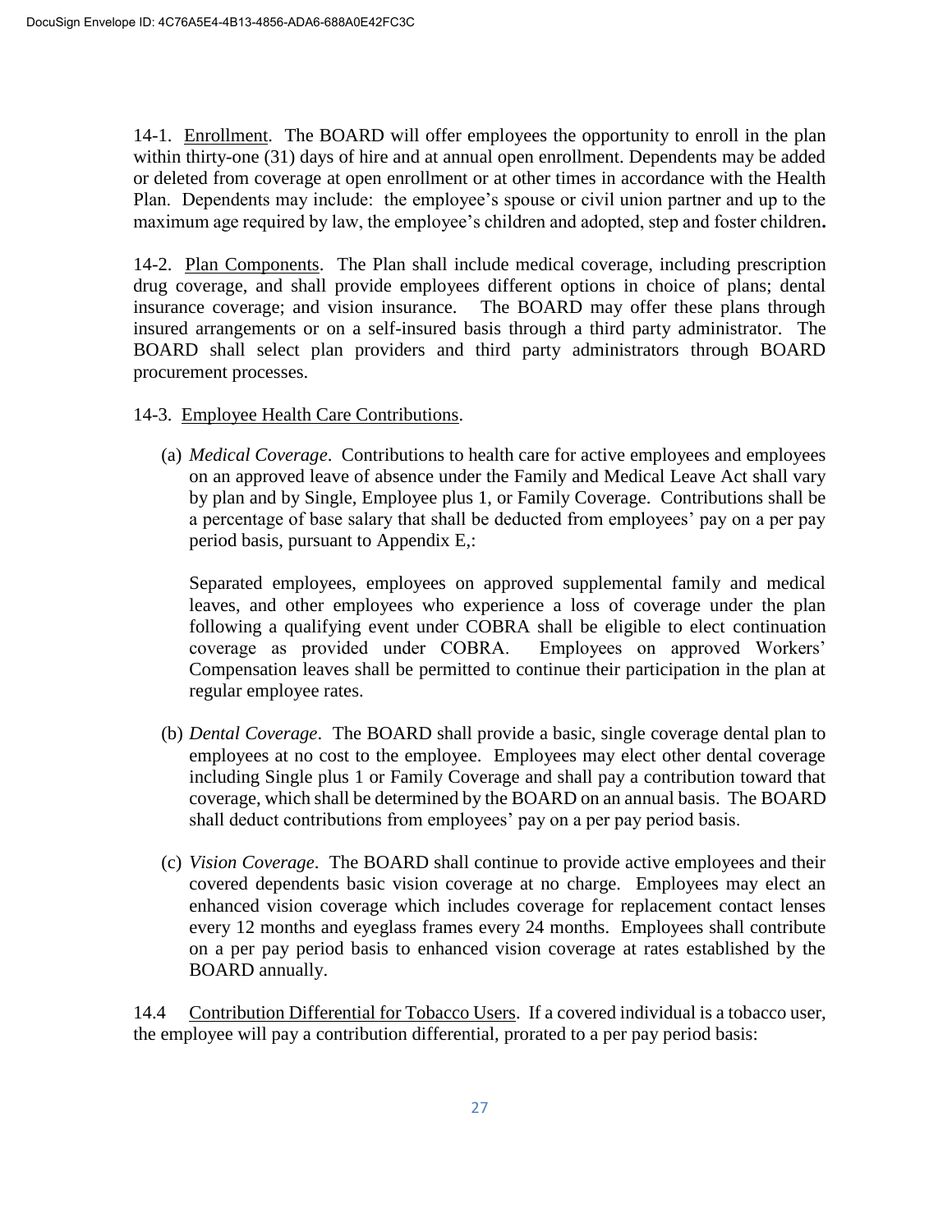a. An employee who earns thirty thousand dollars (\$30,000) or less, including overtime, shall pay one hundred, fifty dollars (\$150) per year per covered individual who is a tobacco user as a contribution differential. The \$150 per year shall be prorated per payroll period. An employee who earns more than thirty thousand dollars (\$30,000), including overtime, shall pay two hundred, fifty dollars (\$250) per year per covered individual who is a tobacco user as a contribution differential. The \$250 per year shall be prorated per payroll period.

14-5. Flexible Spending Accounts. The BOARD shall offer medical and dependent care flexible spending accounts whereby employees may contribute pre-tax wages to be withdrawn to pay for or reimburse the employee for payments made for eligible medical and dependent care expenses incurred during a defined calendar year. Employees forfeit contributions that are unused and/or unclaimed during the period for which they were contributed. The maximum contribution to a medical flexible spending account will be \$2,600.00 during any calendar year. The maximum contribution to a dependent care flexible spending account shall be \$5,000.00 during any calendar year.

14-6. Life Insurance. The BOARD shall provide each bargaining employee a term life insurance policy of \$25,000 at no cost to the employee. The BOARD shall provide employees options to purchase additional coverage on his or her life equal to 1, 2, 3 or 4 times the employee's base salary. The BOARD shall also provide employees the option to purchase life insurance with a value of up to \$50,000 on the life of a spouse or up to \$10,000 on the life of a dependent child. Rates for additional coverage shall be determined by the life insurance provider.

14-7. 403(b) and 457 Plans. The BOARD shall offer employees a 403(b) and 457 plan whereby employees may contribute pre-tax wages to accounts intended to be used during the employees' retirement. 403(b) and 457 Plans shall be governed by their Plan Documents and shall be governed by Internal Revenue Service Rules regarding their operation.

14-8. Health Care Benefits for Employees on Leave. Except as otherwise provided by law, an employee on an approved leave of absence shall have the right to continue his or her health care coverage on the same terms and conditions as employees in active service, provided that the employee pays the full cost of such coverage in accordance with Article 14.

# ARTICLE 15 – DURATION OF AGREEMENT

15-1. This Agreement shall be effective as of July 1, 2021, and shall remain in effect through June 30, 2025.

15-1.1. Negotiations for a subsequent agreement will commence no later than May 1, 2025, upon written request of either party filed at least two (2) weeks before this date. The UNION shall submit its proposals within the thirty (30) days prior to the commencement of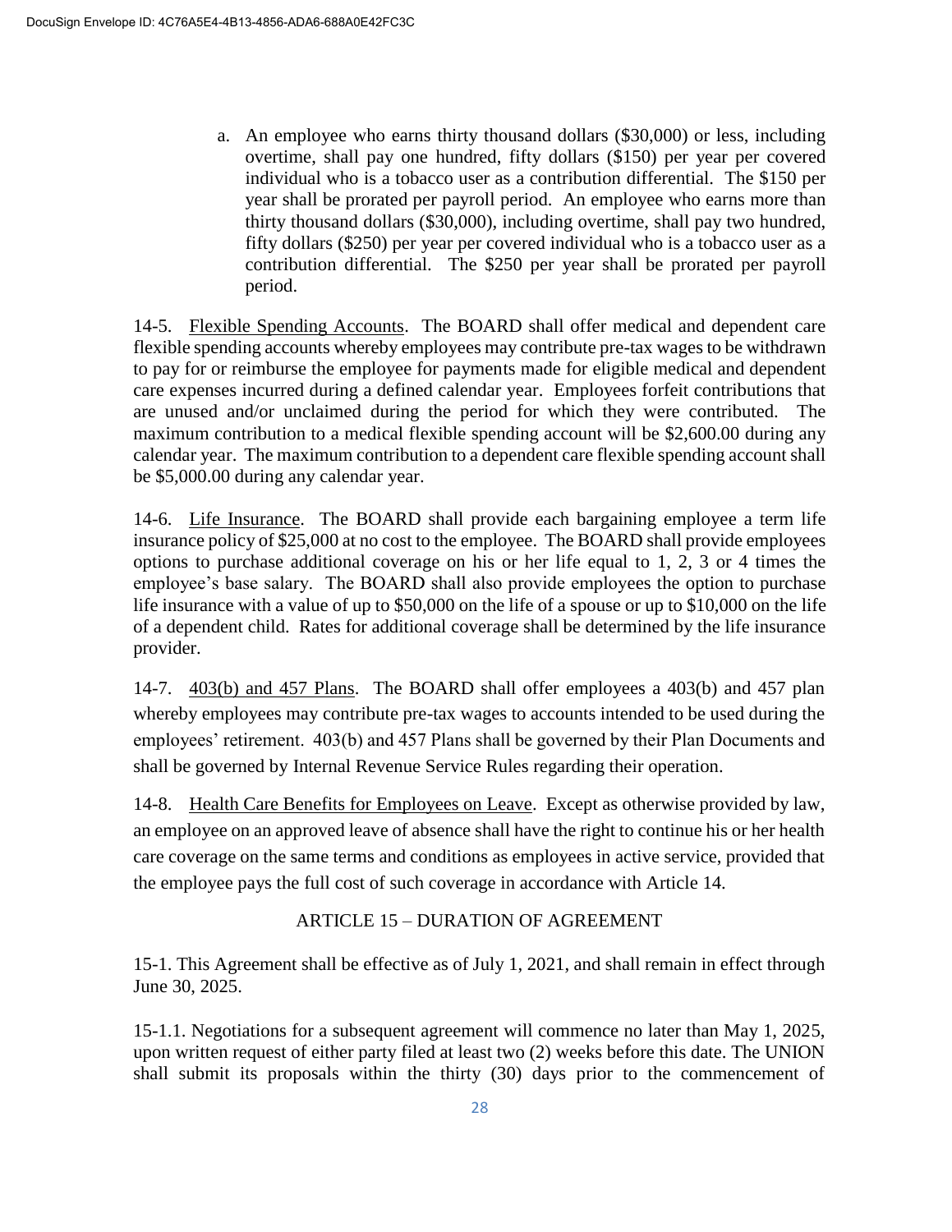negotiations.

IN WITNESS WHEREOF, the parties have caused these presents to be signed and sealed by their Presidents and attested by their Secretaries this \_\_\_\_\_\_ day of August, 2021.

BOARD OF EDUCATION OF THE CITY OF CHICAGO,

-DS -DocuSianed by: BY: Miguel del Valle  $k6$ 

Miguel del Valle President

Dated:\_\_\_\_\_\_\_\_\_\_\_\_\_\_\_\_ Dated:\_\_\_\_\_\_\_\_\_\_\_\_\_\_\_\_ September 7, 2021 September 7, 2021

# SERVICE EMPLOYEES INTERNATIONAL UNION, LOCAL 1, FIREMEN AND OILERS DIVISION,

DocuSigned by: Tom Bo BY:\_\_\_\_\_\_\_\_\_\_\_\_\_\_\_\_\_\_\_\_\_\_\_\_\_\_\_\_\_\_\_\_

Tom Balanoff President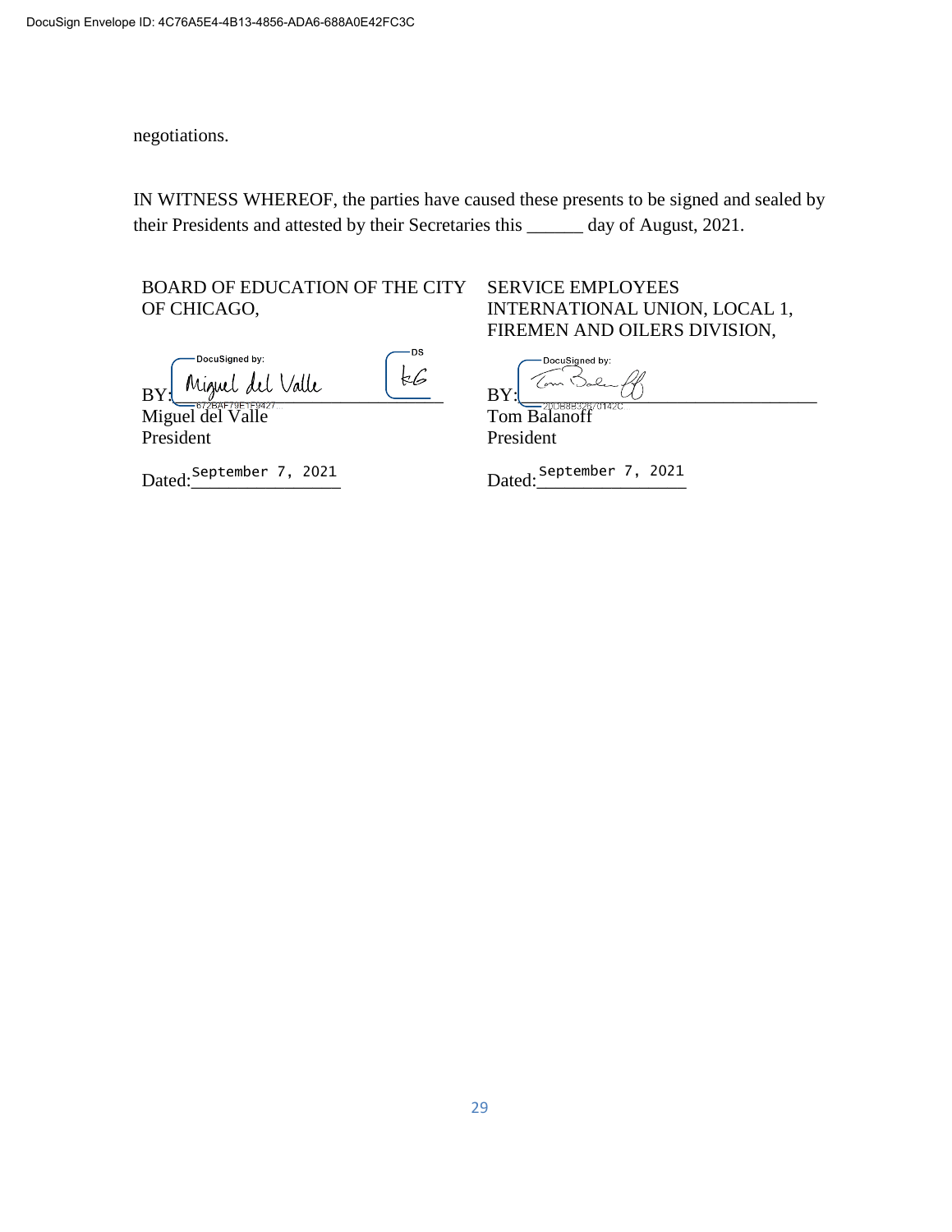# BOARD CEO APPROVAL:

 $\bigcup_{U} U \subset V \subset L$  |  $U \cap U$ ;<br> $\bigcup_{0 \le i \le n} U \cap V \subset L$ José M. Torres Interim Chief Executive Officer

Dated:\_\_\_\_\_\_\_\_\_\_\_\_\_\_\_\_ September 5, 2021

 $ATT<sub>Docusland by:</sub>$ 

\_\_\_\_\_\_\_\_\_\_\_\_\_\_\_\_\_\_\_\_\_\_\_\_\_\_\_\_\_\_\_\_\_\_

Estela G. Beltran Board Secretary

Board Report No.: 21-0825-EX4

Dated:<u>September 7, 2021</u> -DS

 $\frac{1}{2}$ Approved as to legal form:

-DocuSigned by:

\_\_\_\_\_\_\_\_\_\_\_\_\_\_\_\_\_\_\_\_\_\_\_\_\_\_\_\_\_\_\_\_\_\_

Joseph T. Moriarty General Counsel

Dated:\_\_\_\_\_\_\_\_\_\_\_\_\_\_\_\_ September 3, 2021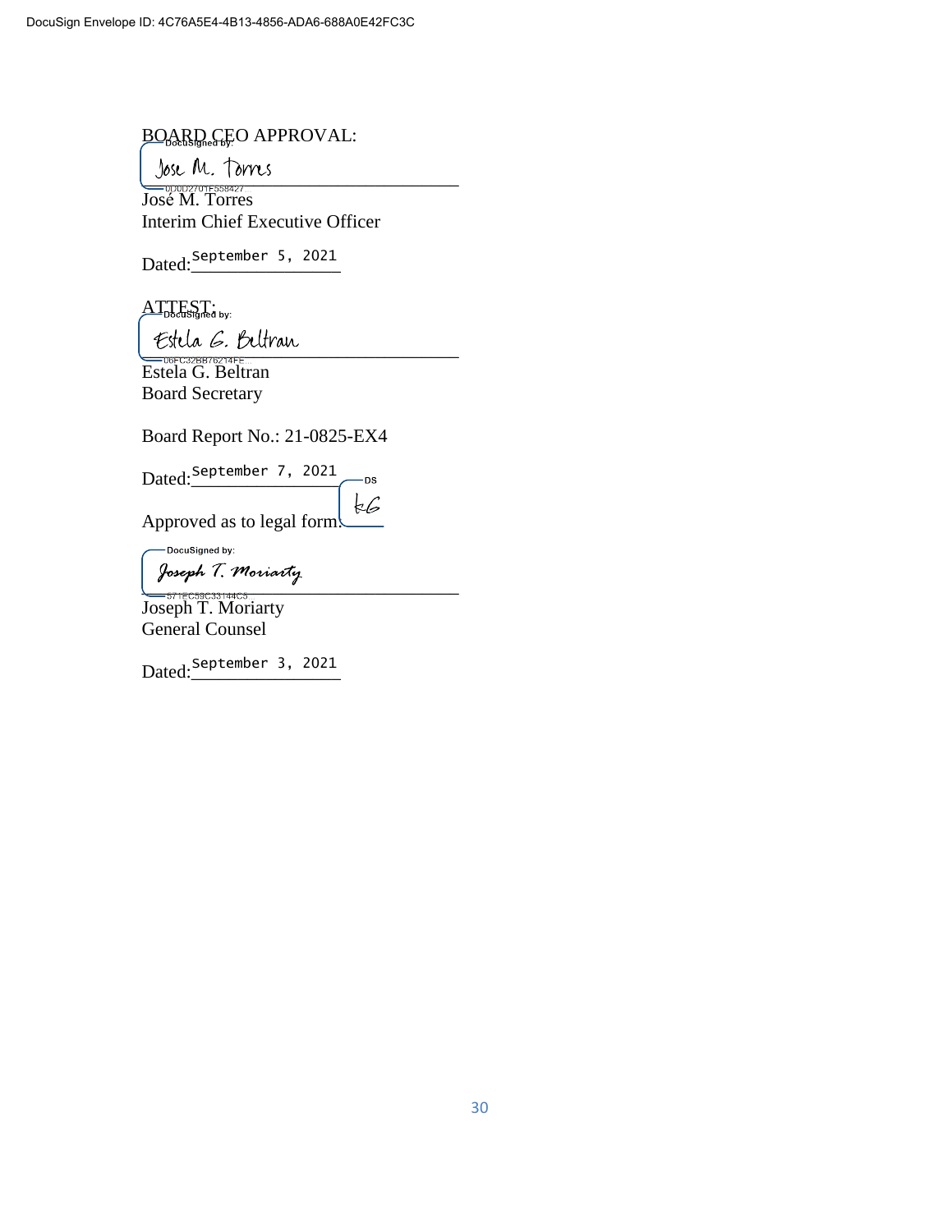#### **JOB DESCRIPTIONS**

### **APPENDIX A**



# **Job Title - Elementary Lunchroom Manager and High School Lunchroom Manager**

#### **Definition**

Under general supervision, manages the operations of the elementary or high school lunchroom in compliance with departmental guidelines and performs related duties as required. During the bidding and interview process, Manager must provide copy of a valid sanitation license or confirmation of a passing grade from a class or program while awaiting the physical certificate from the City of Chicago to the Board.

#### **Essential functions may include, but are not limited to, the following:**

\*Supervises lunchroom personnel and participates in preparation of food items in accordance with \*accepted practices established by Nutrition Support Services.

\*Ensures that food is prepared following menu, recipes and production records to ensure nutrition guidelines are being met, while Hazard Analysis & Critical Control Points (HACCP) guidelines for safe food handling are being followed.

\*Ensures that all aspects of the accountability process are being followed in accordance with NSLP, ISBE and Nutrition Support Services guidelines.

\*Ensures that all required paperwork is completed accurately, including but not limited to: P.O.S., Mosaic, Websmart, deposit slips, production records, cook's temperature logs, line temperature logs, food delivery records, and refrigeration temperature logs.

\*Follows all cash handling policies and procedures with integrity and accuracy.

\*Forecasts accurately to ensure that enough food is prepared and checks food and stock levels \*throughout the day.

\*Conducts daily meetings and monthly food service training sessions with lunchroom staff.

\*Prepares a work schedule for all employees.

\*Completes an accurate inventory using the appropriate format within the allotted time frame as assigned.

\*Orders accurately based on inventory levels and menu.

\*Ensures that deliveries are correct.

\*Documents all discipline issues immediately.

\*Attends all scheduled meetings, workshops and training.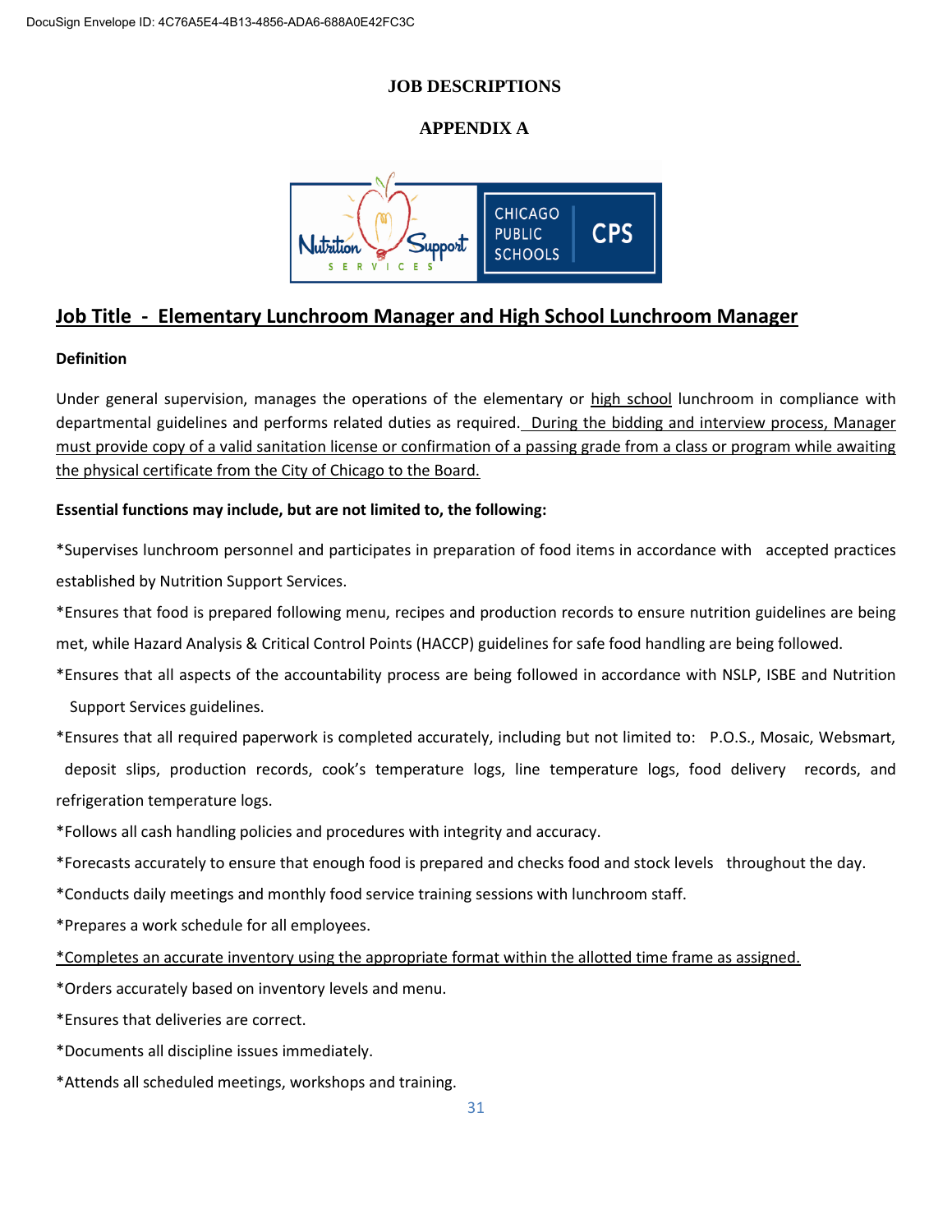\*Has regular and predictable attendance and is punctual.

\*Supervises and participates in all detail cleaning.

\*Possesses the ability to handle all types of food, including pre-prepared and raw.

\*Ensure and/or complete all tasks designated for the success of the food service operation on a daily basis.

\*Assists with the completion of daily tasks required in any vacant position, including but not limited to cook, in addition to their regularly assigned duties.

#### **Other functions that may be required:**

\*Wash pots, pans and sheet trays

\*Clean equipment and facilities

\*Serve food

\*Sweep and mop floors

\*Vacuum all food service-related areas

\*Wash walls and clean all food service equipment.

\*Wipe tables and restock for the following day

Must perform any other duties, as assigned, for the purpose of meeting nutrition and meal requirements, as well as ensuring an efficient and effective work environment. Will be required to assist with the piloting or implementation of new programs within the scope of the food service operation.

#### **Training and experience/education and experience**

High School Diploma, GED or equivalent

#### **Knowledge, abilities and skills**

Must possess an understanding and caring attitude toward students and be available to serve the students in a polite and professional manner. Must be able to communicate effectively in both written and verbal form, with the staff, students, faculty, administrators and supervisors. Must have basic math skills and be able to add, subtract, multiply and use fractions. Must take and pass the skills assessment test for the position.

#### **Physical requirements/Physical demands**

Required to lift or exert force of 25 lbs frequently and 50 lbs occasionally. Must be able to stand for long periods of time, stoop, climb, bend, reach, handle and finger objects. Must be able to taste, smell and see in order to identify odors and distinguish colors. Must be able to work in environments with some temperature extremes. There is no light duty in Nutrition Support Services. All ADA guidelines are followed. Note: All Lunchroom Managers hired prior to the ratification of this Agreement will have met this requirement.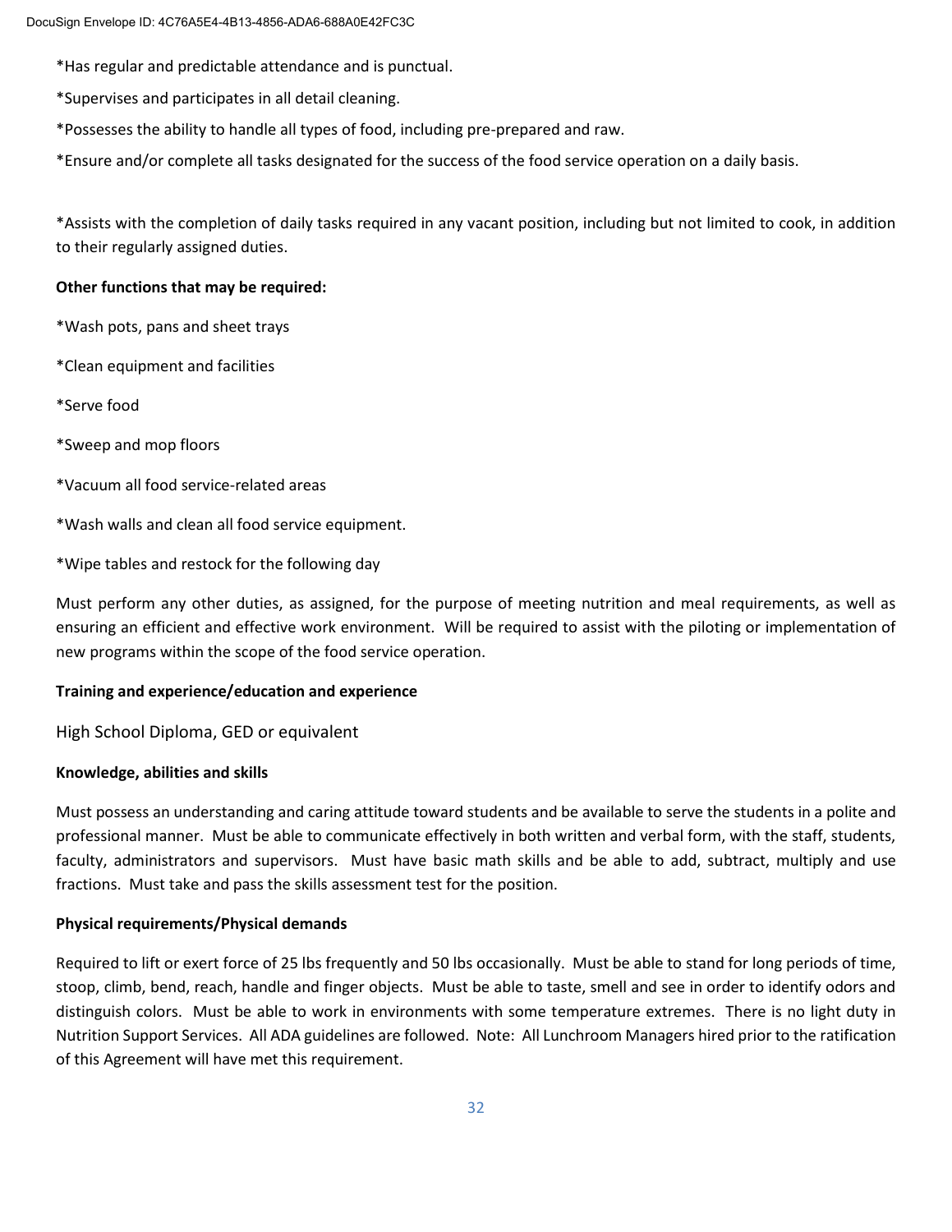#### **Certificate requirements**

Must possess a valid Chicago Department of Public Health Certified Food Service Manager Certificate.

This position is subject to the Chicago Public Schools Drug & Alcohol Free Workplace Policy which includes preemployment testing, post-accident testing, reasonable suspicion testing, return to duty testing and follow-up testing.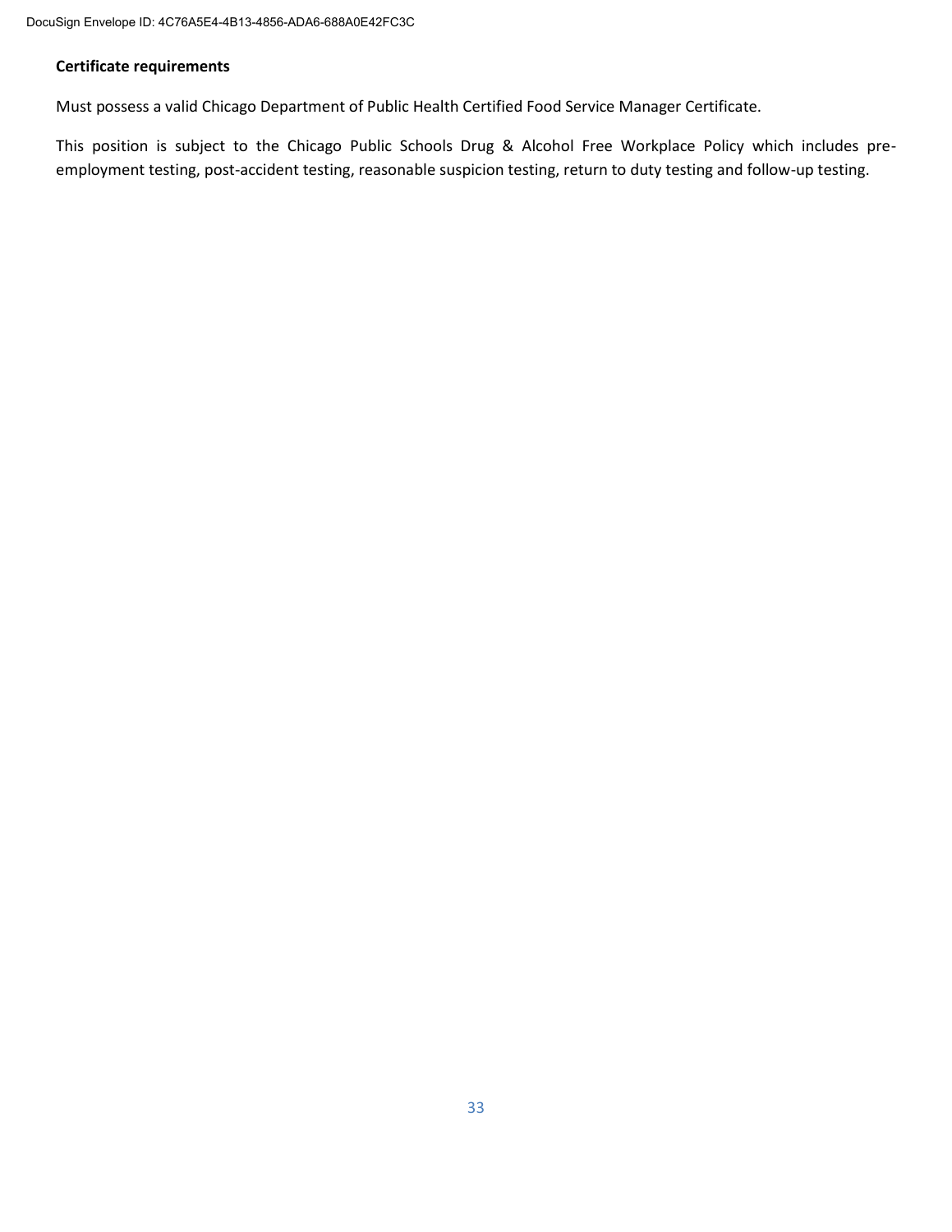# APPENDIX B

# BID TRANSFER PROCEDURE

# LUNCHROOM MANAGER

# ELEMENTARY LUNCHROOM MANAGER

- I. The process of making assignments resulting from a bid for transfer shall be known as the Bid Transfer Procedure.
- II. Lunchroom manager and elementary lunchroom manager positions in the Chicago Public Schools shall be staffed by regularly appointed educational support personnel lunchroom managers and elementary lunchroom managers. Any remaining positions shall be staffed by probationary lunchroom managers and elementary lunchroom managers.
- III. At least once a year, Nutrition Support Services shall notify, through a Nutrition Support Services Bid Transfer, all regularly appointed and probationary personnel eligible to bid on the available positions. Applications for bidding shall be submitted in accordance with the directives outlined in said Bid Transfer notices.
	- A. Bid selection lists and bid application forms shall be distributed by Nutrition Support Services in May of each year and shall be finished by the last day of the school year.
	- B. A seniority list comprised of names and seniority date shall be included in this bid selection list.
	- C. The bid application form shall include three (3) preferences. If a bidder is in the top five (5) seniority of those choosing the school in the bid then he/she shall be put on the interview list of each preferred school regardless of preference and shall be notified by NSS in a timely manner.
- IV. A lunchroom manager or elementary lunchroom manager shall be eligible to apply for a bid transfer if all of the following criteria are met:
	- A. the last available annual performance evaluation in current title was proficient or better; and
	- B. the lunchroom manager or elementary lunchroom manager has not been a successful bidder within the salary range being bid in the preceding bid transfer procedure, except that such bid/transfer may be approved by the Nutrition Support Services for the good of the service:
- V. All Elementary Lunchroom Managers shall have the right to bid into the High School Lunchroom Manager Pool.
- VI. Up to five (5) candidates of senior employees applying for transfer will be included in the selection pool which will be approved by the BOARD or BOARD designee. The principal may interview said five (5) candidates, and the principal's selection shall be final. If the selection pool consists of only one (1) senior employee, then such employee shall be considered the successful bidder.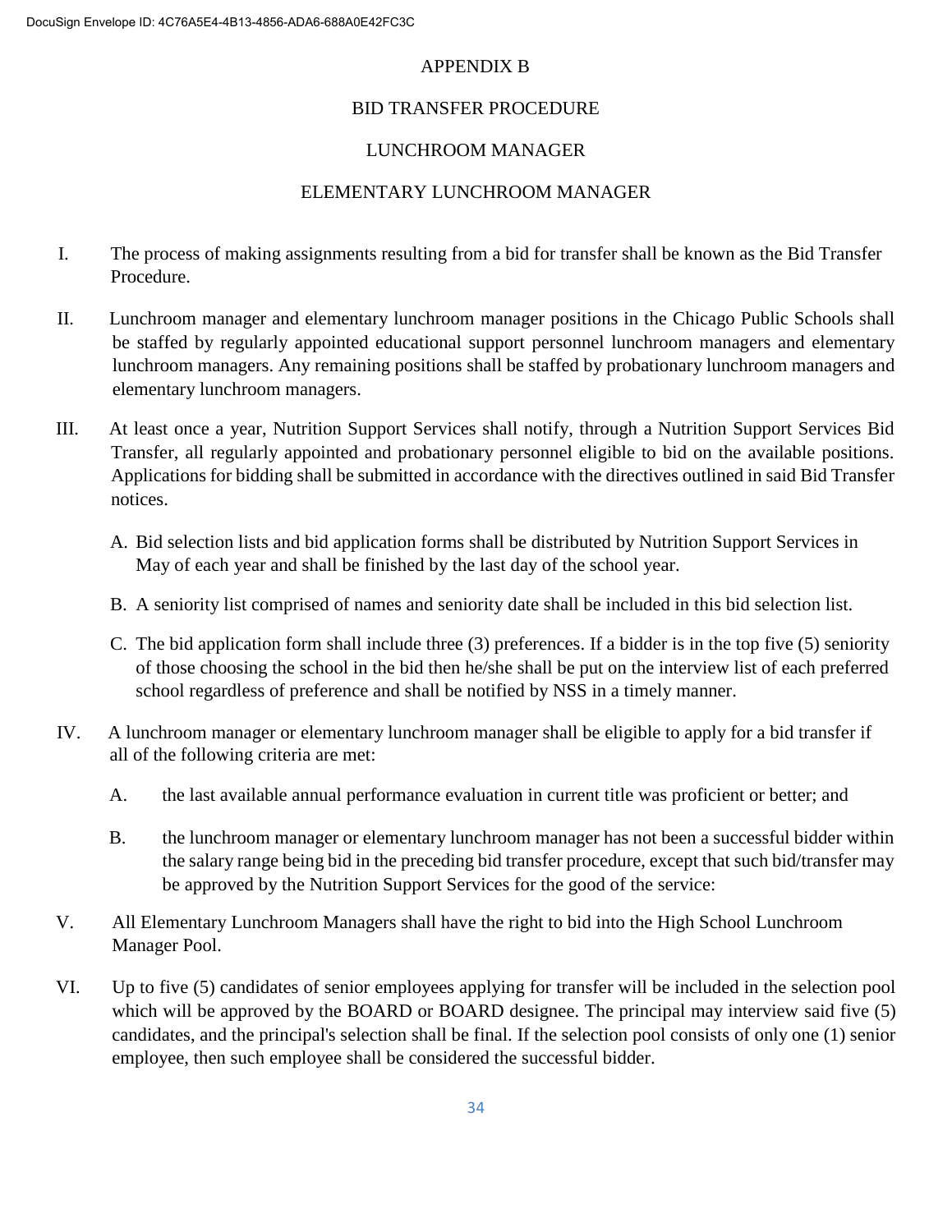- VII. Whenever administratively possible, successful bidders will be transferred effective with the beginning of the first payroll period in April and December or the month following the bid if more than two (2) bids are held during the year.
- VIII. A successful bidder shall hold that position until:
	- A. the employee has successfully bid another position which is available; or
	- B. the employee is removed from the position following a conference held by the Office of Employee Engagement.
- IX. A successful bidder shall hold the position during a personal illness absence provided:
	- A. not more than twelve (12) months have passed in the event of a personal illness absence; and
	- B. no employee shall lose a bid position as a result of duty disability, provided not more than twelve (12) months have passed.
- X. Unsuccessful bidders, not then holding a bid position, and employees displaced by successful bidders, shall be transferred at the same time as successful bidders into available open positions in the manner determined by the BOARD's designee.
- XI. Where unusual circumstances or conditions may warrant an exception to the above-cited procedures, the UNION President or his/her designee shall request a meeting with the principal of the attendance center or his/her designee in order to present and review said circumstances or conditions. The final decision concerning any exception to these bid/transfer procedures shall be made by the principal of the attendance center.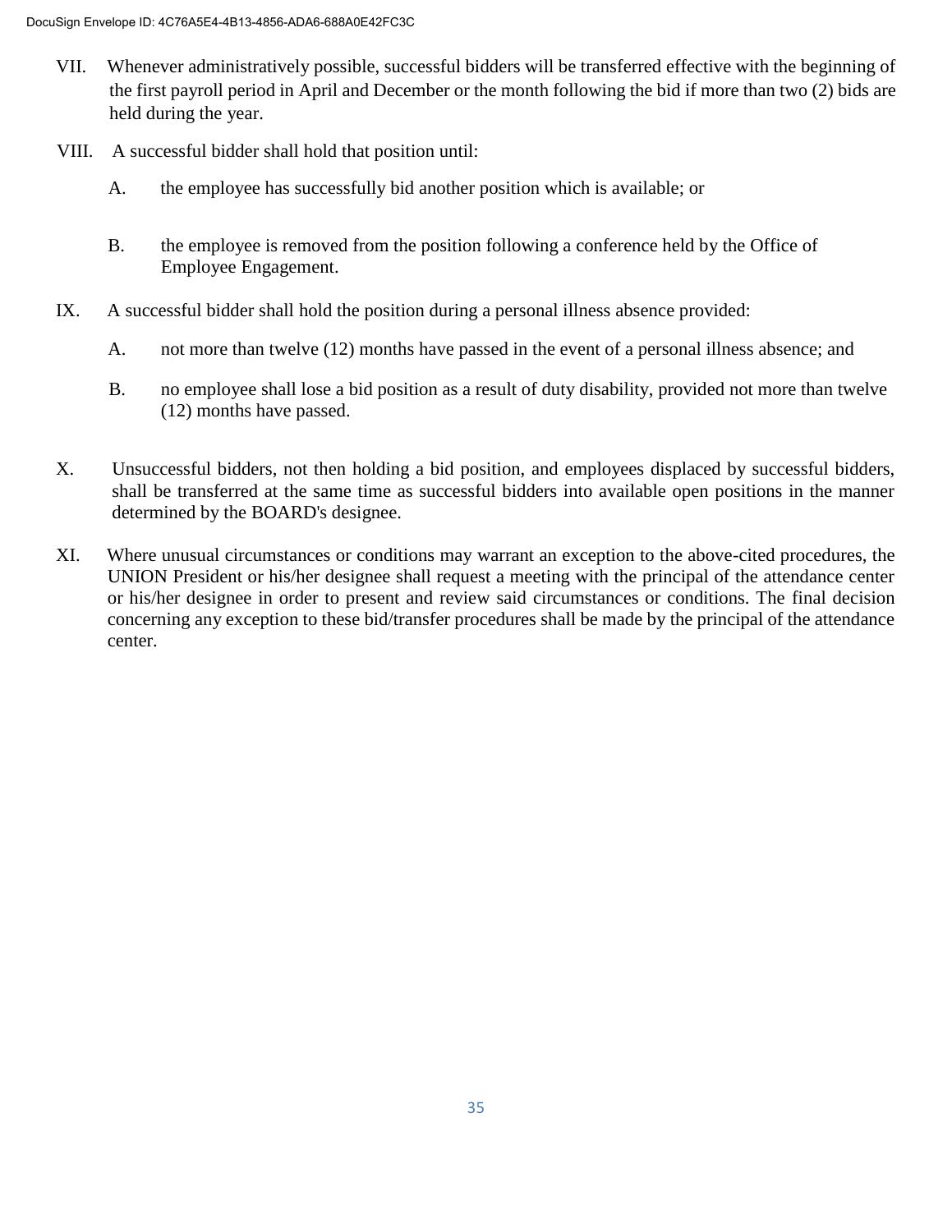## **APPENDIX C**

# SALARY SCHEDULE - PAY TABLES

# **LUNCHROOM MANAGER ANNUAL AND HOURLY RATES - SALARY PLAN 21A – 203 DAYS\***

| HIGH SCHOOL LUNCHROOM MANAGER 002777 (Based on 203 days)         |                              |                              |                              |                              |  |  |
|------------------------------------------------------------------|------------------------------|------------------------------|------------------------------|------------------------------|--|--|
| <b>AVERAGE DAILY</b><br><b>LUNCHROOM MEALS</b>                   | <b>Effective</b><br>7/1/2021 | <b>Effective</b><br>7/1/2022 | <b>Effective</b><br>7/1/2023 | <b>Effective</b><br>7/1/2024 |  |  |
|                                                                  | 3.5%                         | 3.5%                         | 2.5%                         | 1.5%                         |  |  |
| <b>RATE 1</b><br>250-599 MEALS                                   |                              |                              |                              |                              |  |  |
| <b>ANNUAL</b>                                                    | \$\$48,170                   | \$49,856                     | \$51,103                     | \$51,869                     |  |  |
| <b>HOURLY</b>                                                    | \$29.66                      | \$30.70                      | \$31.47                      | \$31.94                      |  |  |
| <b>RATE 2</b><br>600-950 MEALS<br><b>ANNUAL</b>                  | \$51,773                     | \$53,585                     | \$54,924                     | \$55,748                     |  |  |
| <b>HOURLY</b>                                                    | \$31.88                      | \$33.00                      | \$33.82                      | \$34.33                      |  |  |
| <b>RATE 3</b><br>950+ MEALS<br><b>ANNUAL</b><br><b>HOURLY</b>    | \$54,043<br>\$33.28          | \$55,934<br>\$34.44          | \$57,332<br>\$35.30          | \$58,192<br>\$35.83          |  |  |
| <b>GRANDFATHER*</b><br><b>ANNUAL</b>                             | \$57,160                     | \$59,160                     | \$60,639                     | \$61,549                     |  |  |
| <b>HOURLY</b>                                                    | \$35.20                      | \$36.43                      | \$37.34                      | \$37.90                      |  |  |
| <b>ELEMENTARY LUNCHROOM MANAGER 002738 (Based on 203 days)</b>   |                              |                              |                              |                              |  |  |
| <b>AVERAGE DAILY</b><br><b>LUNCHROOM MEALS</b>                   | <b>Effective</b><br>7/1/2021 | <b>Effective</b><br>7/1/2022 | <b>Effective</b><br>7/1/2023 | <b>Effective</b><br>7/1/2024 |  |  |
| <b>RATE 1</b><br>150-499 MEALS<br><b>ANNUAL</b><br><b>HOURLY</b> | \$37,343<br>\$22.99          | \$38,650<br>\$23.80          | \$39,617<br>\$24.39          | \$40,211<br>\$24.76          |  |  |
| <b>RATE 2</b><br>500-699 MEALS<br><b>ANNUAL</b>                  | \$39,221                     | \$40,594                     | \$41,609                     | \$42,233                     |  |  |
| <b>HOURLY</b>                                                    | \$24.15                      | \$25.00                      | \$25.62                      | \$26.01                      |  |  |
| RATE <sub>3</sub><br>700+ MEALS<br><b>ANNUAL</b>                 | \$43,092                     | \$44,600                     | \$45,715                     | \$46,401                     |  |  |
| <b>HOURLY</b>                                                    | \$26.53                      | \$27.46                      | \$28.15                      | \$28.57                      |  |  |
| <b>GRANDFATHER*</b><br><b>ANNUAL</b><br><b>HOURLY</b>            | \$44,982<br>\$27.70          | \$46,556<br>\$28.67          | \$47,720<br>\$29.38          | \$48,436<br>\$29.83          |  |  |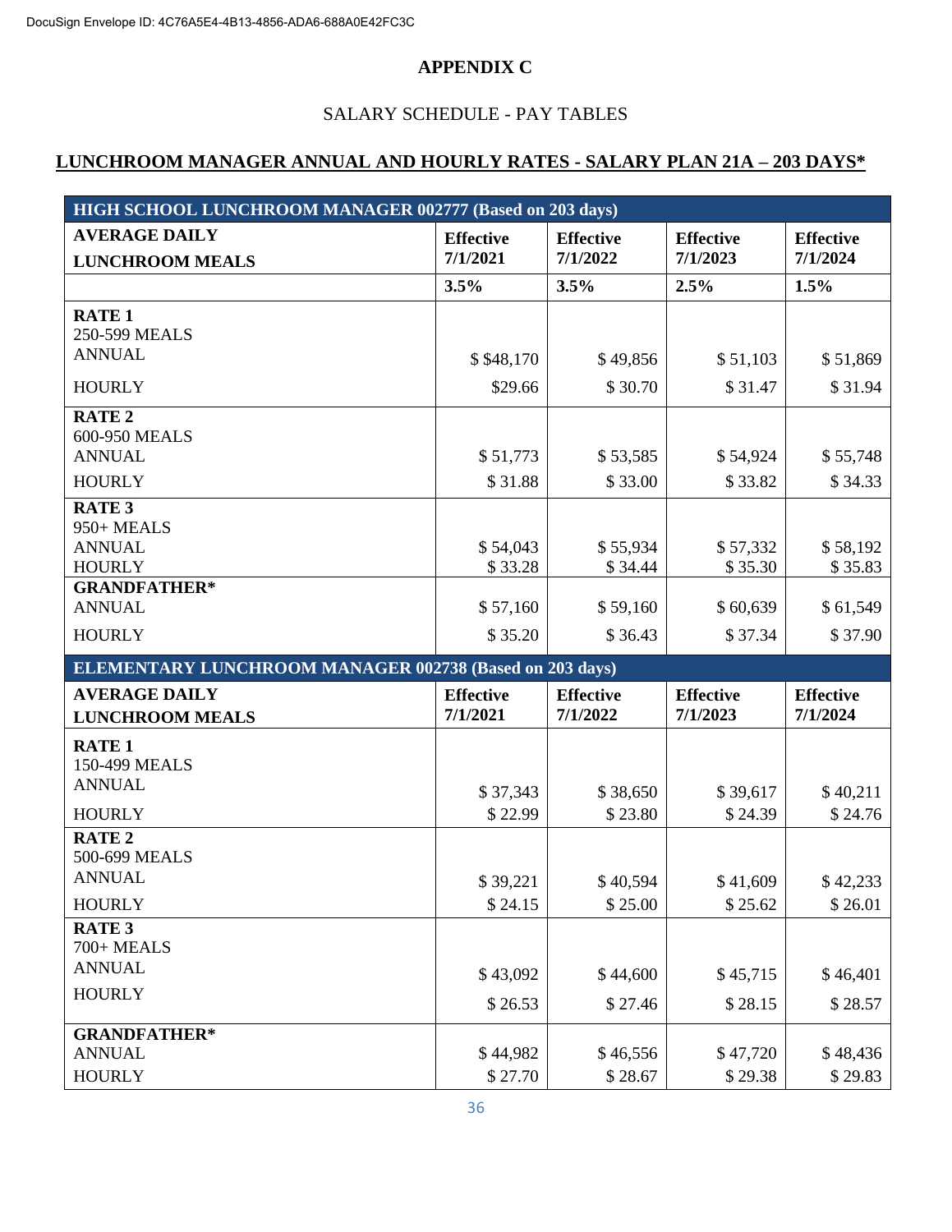| THE ROWS ENTITLED "ANNUAL" ARE BASED UPON 203 DAYS OF PAY WHICH INCLUDES 10 EARNED VACATION |  |  |  |  |  |
|---------------------------------------------------------------------------------------------|--|--|--|--|--|
| <b>DAYS</b>                                                                                 |  |  |  |  |  |

\*THE NUMBER OF RATES WAS REDUCED FROM 6 TO 3 IN THE 2016-2020 COLLECTIVE BARGAINING AGREEMENT. THE GRANDFATHER RATE APPLIES ONLY TO EMPLOYEES WHO WERE RECEIVING THE FORMER RATE 6 REFERS TO THE RATE 6 THAT EXISTED UNDER THE 2012-16 COLLECTIVE BARGAINING AGREEMENT AND WAS FOR LUNCHROOM MANAGERS WHOSE SCHOOLS AVERAGED 1200 MEALS AND FOR ELEMENTARY LUNCHROOM MANAGERS WHOSE SCHOOLS AVERAGED 1100 MEALS. EMPLOYEES ARE ELIGIBLE FOR THE GRANDFATHER RATE IF THEY WERE IN A SCHOOL TO WHICH IT APPLIED ON DECEMBER 19, 2016 AND THE SCHOOLS' MEAL MAINTAIN THE THRESHOLD NUMBER OF MEALS FOR FORMER RATE 6.

### **Salary Formula**

This formula is a generic guide for staffing, but schools need to be evaluated for logistics and other special circumstances as needed when requested by a Lunchroom Manager or Principal. This requested evaluation shall be performed in a timely manner.

Step 1) Year to Date totals for meals served and cash information is acquired from the Board's Point of Sale (POS) System (September-May)

Step 2) Five different factors are calculated with this information. They are as follows:

Avg. Breakfast Factor = Total breakfast served divided by number of serving days. That answer is then divided by *2..*  Avg. Lunch Factor = Total lunch served divided by number of serving days.

Avg. Adult Meal factor = Total participation of (Adult Lunch I + Adult Lunch II) divided by total number of serving days.

Avg. Cash Factor = Total Cash (Adult Breakfast. Adult Lunch 1. Adult Lunch II, Adult Ala Carte. Student Ala Carte) + Special Sales, less cash equivalent of Adult Lunch I & II. Divide the answer by the number of serving days. Divide that number answer by 3.

Total Meals  $=$  Avg. Breakfast Factor + Avg. Lunch Factor + Avg. Adult Meal Factor + Avg. Cash Factor.

If a school sends meals to another school the sending school gets 40% or the meals sent. The calculation for this is Avg. Lunch Factor + Avg. Adult Meal Factor multiplied by 40%.

### SIDE LETTERS

### Summer Session Pay

Employees working Summer Session shall be paid \$20.00/hour for the hours worked.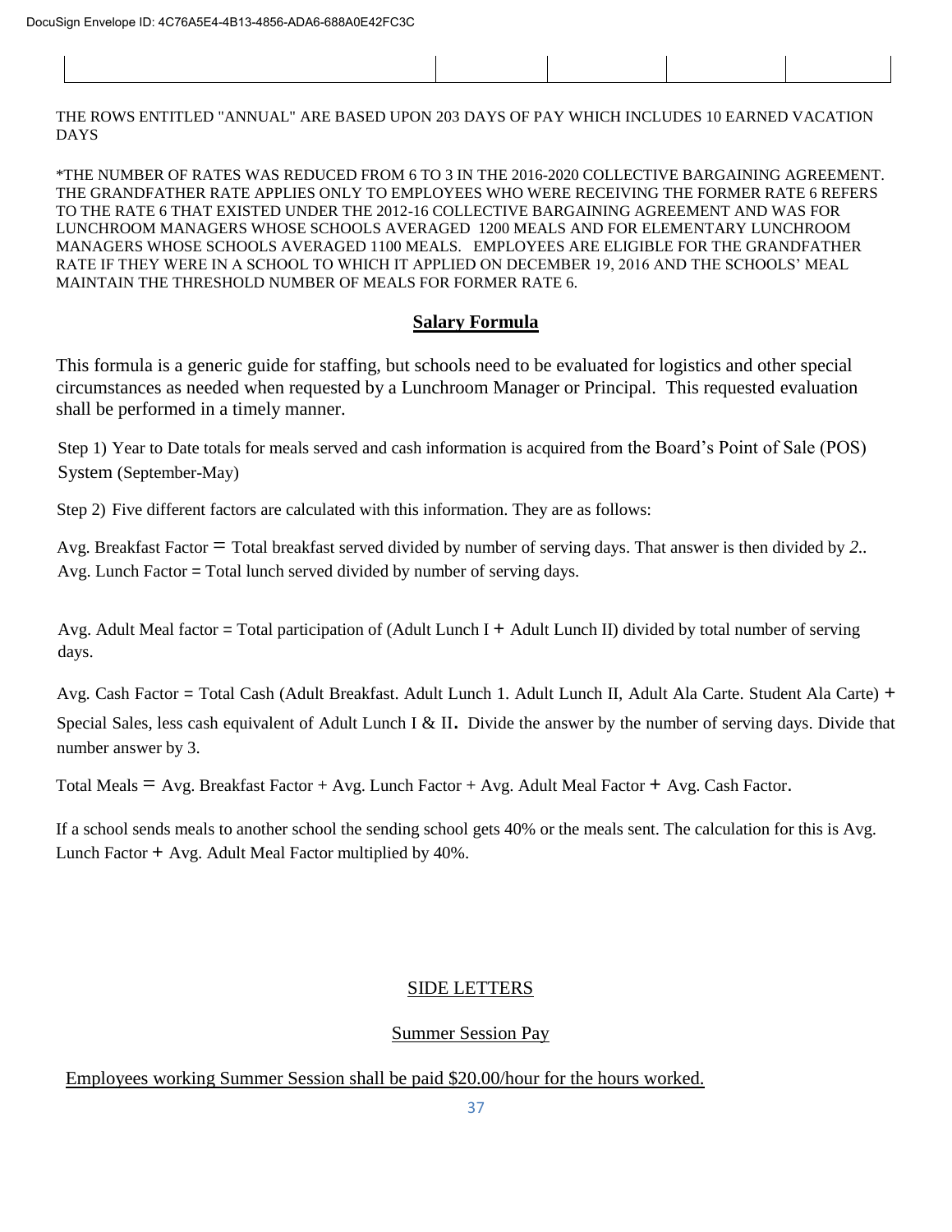# New Employee Orientation Training Pay

Lunchroom Supervisors located at a school selected as a training site shall be paid \$2.00/Hr premium in addition to their regular hourly rate, for all hours training new employees.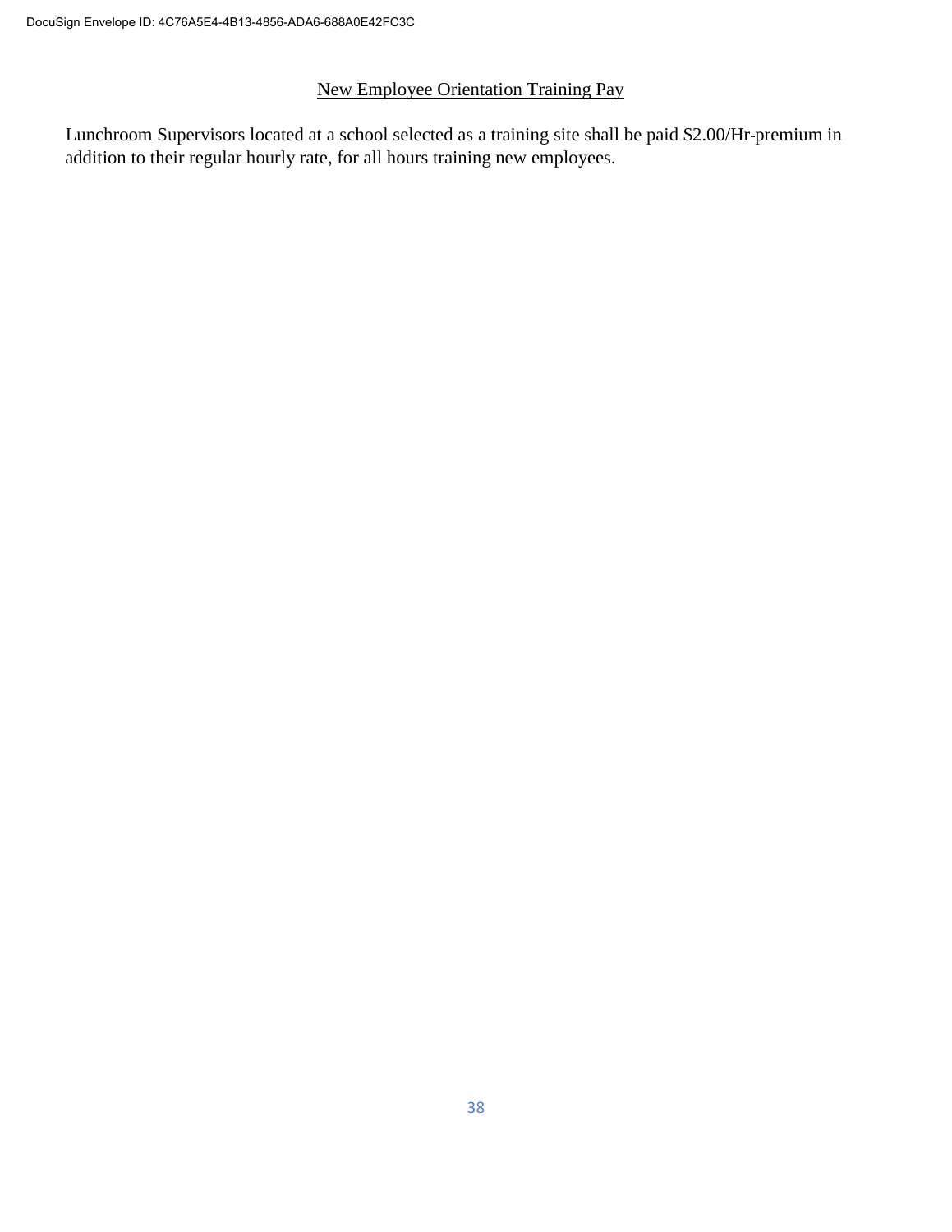#### APPENDIX D

#### GUIDELINES FOR BINDING ARBITRATION FOR NON-CERTIFICATED DISCHARGES

- 1. The following process is applicable to non-certificated, union-represented personnel.
- 2. The grievance procedure, including binding arbitration as provided for in Article 11 of this Agreement, will be adopted in BOARD policy and will not be changed without prior negotiations with and agreement of impacted unions.
- 3. Discharge arbitrations will be rotated among the following arbitrators:
	- A. Steven Bierig
	- B. Peter Myers<br>C. Steven Brigg
	- C. Steven Briggs<br>D. John C. Fletche
	- John C. Fletcher
	- E. Gerald Berendt<br>F. Daniel Nielsen
	- Daniel Nielsen
	- G. Jeanne Vonhof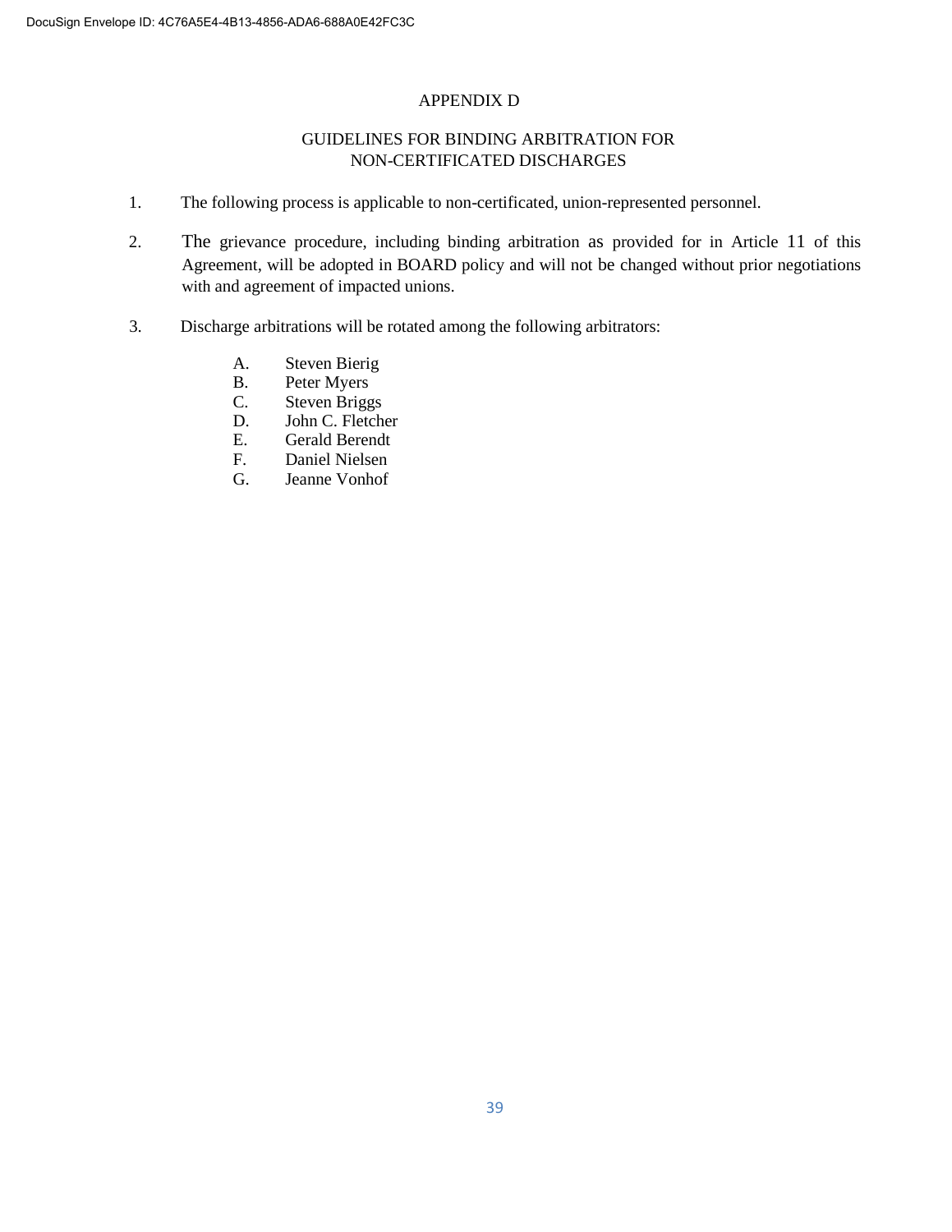#### APPENDIX E

#### MEDICAL PLAN HEALTH CARE BENEFITS

#### EMPLOYEE MEDICAL PLAN CONTRIBUTIONS

During the term of this Agreement Employees who participate in the Board's health care benefit program, shall contribute a percentage of their gross salary, each pay period, as the employee contribution, which shall be deducted from their bi-weekly paycheck on a pre-tax basis to the maximum extent allowed by law. The percentages shall vary based on the type of plan and level of coverage.

The Board shall offer three types of plans: a Health Maintenance Organization Plan, a Preferred Provider Option Plan, and a Health Savings Account Plan. The Board shall also offer three levels of coverage: Single (Employee Only), Employee  $+1$  (Employee  $+$  Spouse or Partner, or Employee  $+$ Dependent Child), and Family (Employee plus dependent children and, if applicable, spouse or partner)

Contributions rates shall be as follows:

|               | <b>HMO</b> | <b>PPO</b>    | HSA     |
|---------------|------------|---------------|---------|
| Single        | 2.0%       | <sup>2%</sup> | 0.00%   |
| $Employee +1$ | 2.2%       | 2.5%          | $.00\%$ |
| Family        | 2.5%       | $.8\%$        | .9%     |

\*All percentages are percent of base salary.

#### SIDE LETTERS